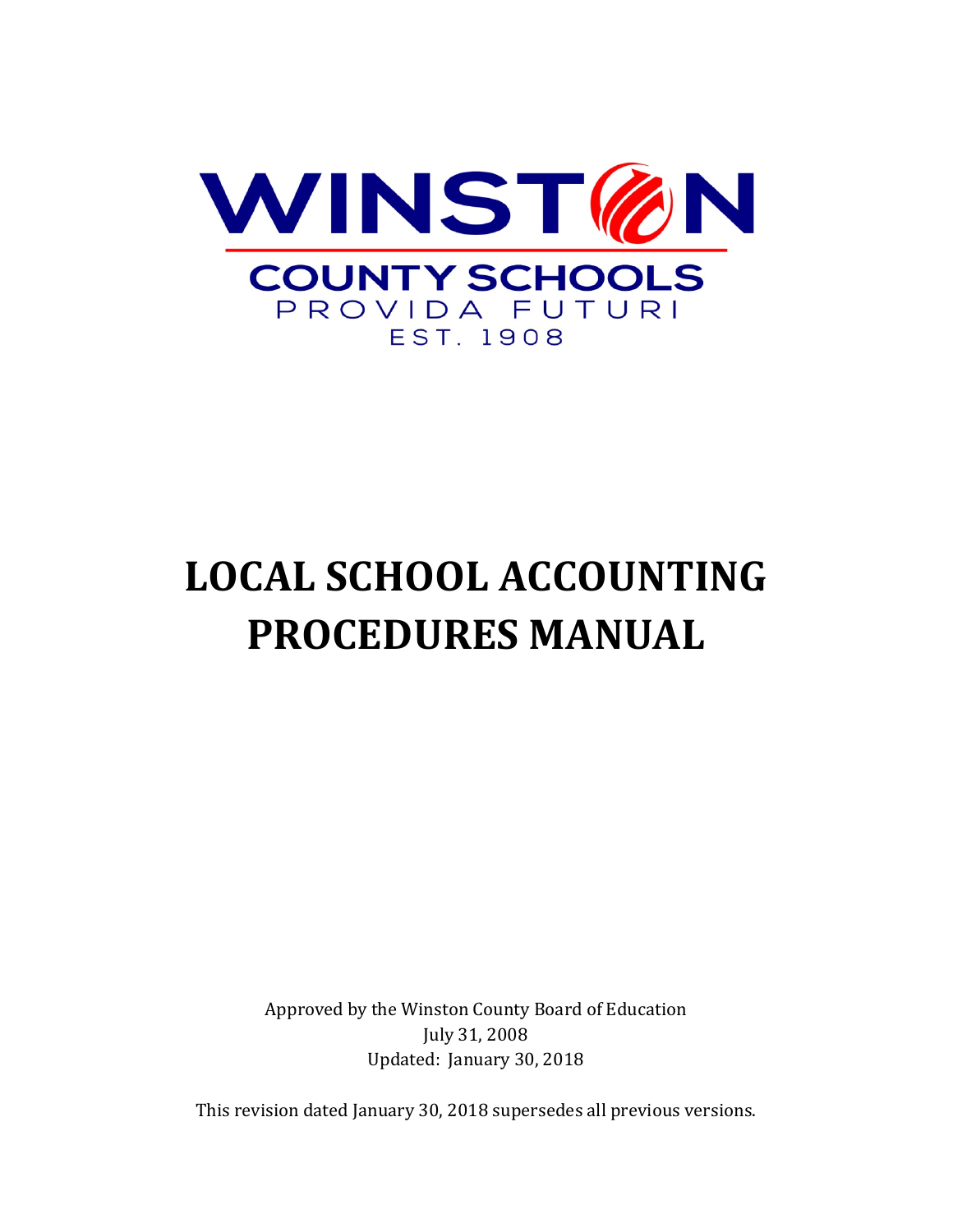# **TABLE OF CONTENTS**

| I.    | <b>Introduction</b>                | $\mathbf{1}$            |
|-------|------------------------------------|-------------------------|
| II.   | <b>Basis for Accounting System</b> | $\overline{\mathbf{3}}$ |
| Ш.    | <b>Cash Receipts</b>               | 10                      |
| IV.   | <b>Admissions / Gate Receipts</b>  | 17                      |
| V.    | Purchasing                         | 20                      |
| VI.   | <b>Fundraising Activities</b>      | 22                      |
| VII.  | <b>Expenditures</b>                | 23                      |
| VIII. | <b>Cash Disbursements</b>          | 26                      |
| IX.   | <b>Journal Entries</b>             | 30                      |
| Х.    | <b>Month-End Procedures</b>        | 32                      |
| XI.   | <b>Miscellaneous</b>               | 38                      |
| XII.  | <b>Legal Compliance</b>            | 39                      |
| XIII. | Payroll                            | 44                      |
| XIV.  | <b>Budgeting</b>                   | 46                      |
| XV.   | <b>Year-End Procedures</b>         | 47                      |
|       | XVI. Inventory / Fixed Assets      | 48                      |
|       | <b>XVII. Records Disposal</b>      | 51                      |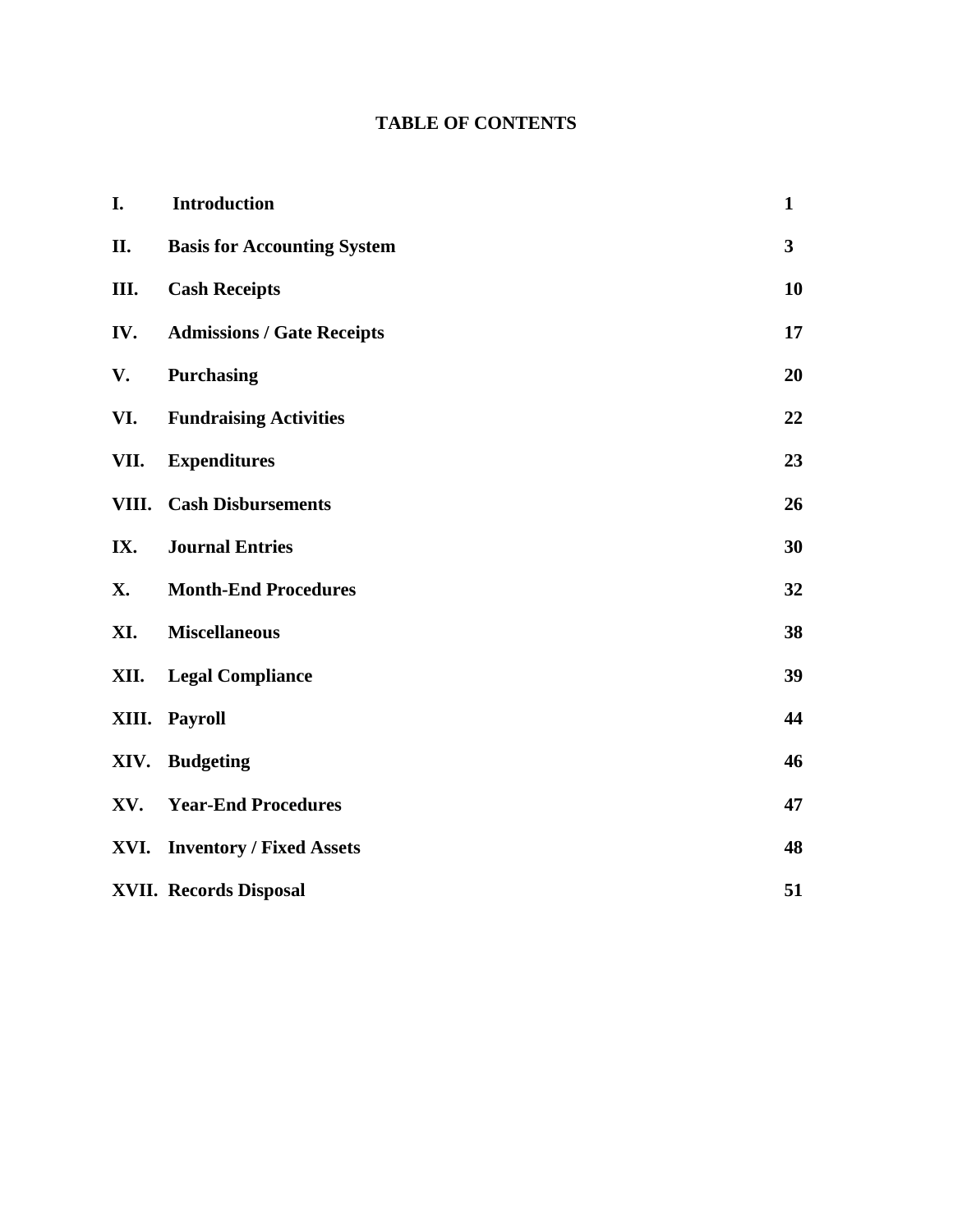# **I. INTRODUCTION**

As required by the Alabama State Department of Education Consolidated Monitoring, this Local School Accounting Procedures Manual provides uniform written accounting procedures for all schools in the Winston County School System. The procedures identified in this manual do not replace policy, but detail the necessary procedures to carry out policy. At any time a conflict arises between procedure and policy, policy supersedes procedures. Updates to this manual may be necessary due to evolving issues and authoritative mandates.

The position of Principal carries with it the full responsibility for all financial matters relating to the school. It is imperative that the principal gives his/her personal attention to the collection, expending, accounting for, and overall supervision of all financial affairs. The principal has the responsibility for collecting and disbursing all monies in a manner approved by the board of education and in accordance with generally accepted accounting principles and procedures (GAAP). Each principal and school bookkeeper should be familiar with the contents of this manual and implement and adhere to the procedures herein. The responsibility for school accounting as well as other operations ultimately rests with the principal.

The fiscal year for all school systems is October 1 through September 30. The scholastic year is July 1 through June 30.

The NextGen version of MCAI Local School Accounting (LSA) developed and maintained by Harris School Solutions is utilized in the Winston County School System. The computerized accounting system is designed to record the receipts and disbursements of each school and to establish control measures over cash and other assets.

- All monies received from any source in or about the school by any employee or group are regarded as School Funds.
- Funds are received, receipted, deposited and then recorded in the system at the school on a daily basis.
- Expenditures are incurred only under the authorization of the Principal. Such authorized expenses are paid by check disbursed at the local school level.
- The activity at the local school is summarized at the end of every month and compiled into monthly financial statements. The monthly financial statements are submitted to the Board of Education at its monthly meeting.
- Because records are the basis of the monthly financial reports, it is essential that each school's records are accurate, current, and they exhibit the true financial position of the school's funds.

The general ledger portion of LSA utilizes a double entry accounting system, meaning each entry requires a debit and a credit to manage and report financial information for school activities. A complete audit trail is provided for each entry made into the system.

The primary reports include:

- a) Activity Status Report
- b) Balance Sheet
- c) Principal's Report
- d) Trial Balance
- e) Monthly Financial Statement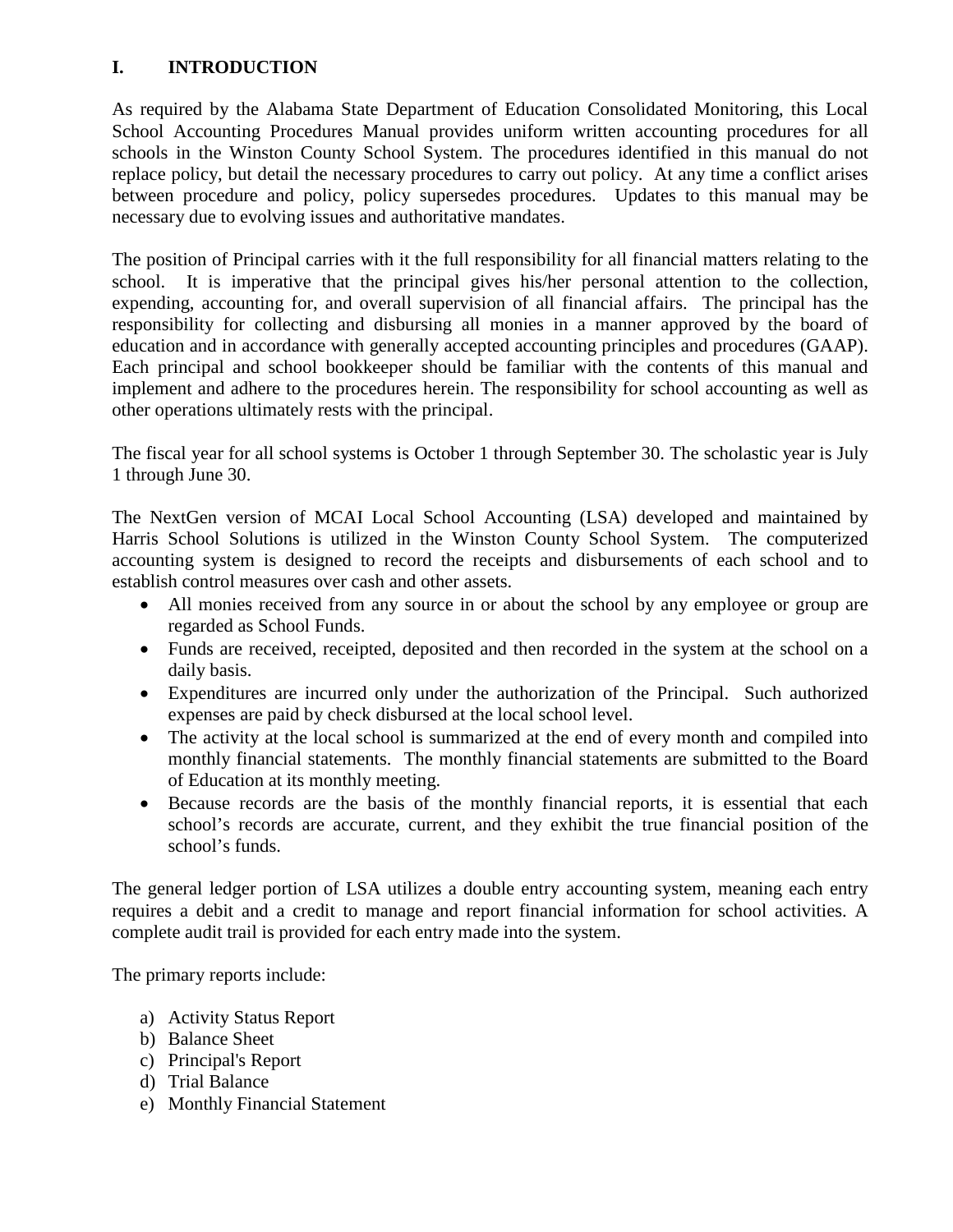- f) Cash Receipts Journal
- g) Operations Report
- h) Cash Disbursements Journal
- i) Bank Reconciliation Report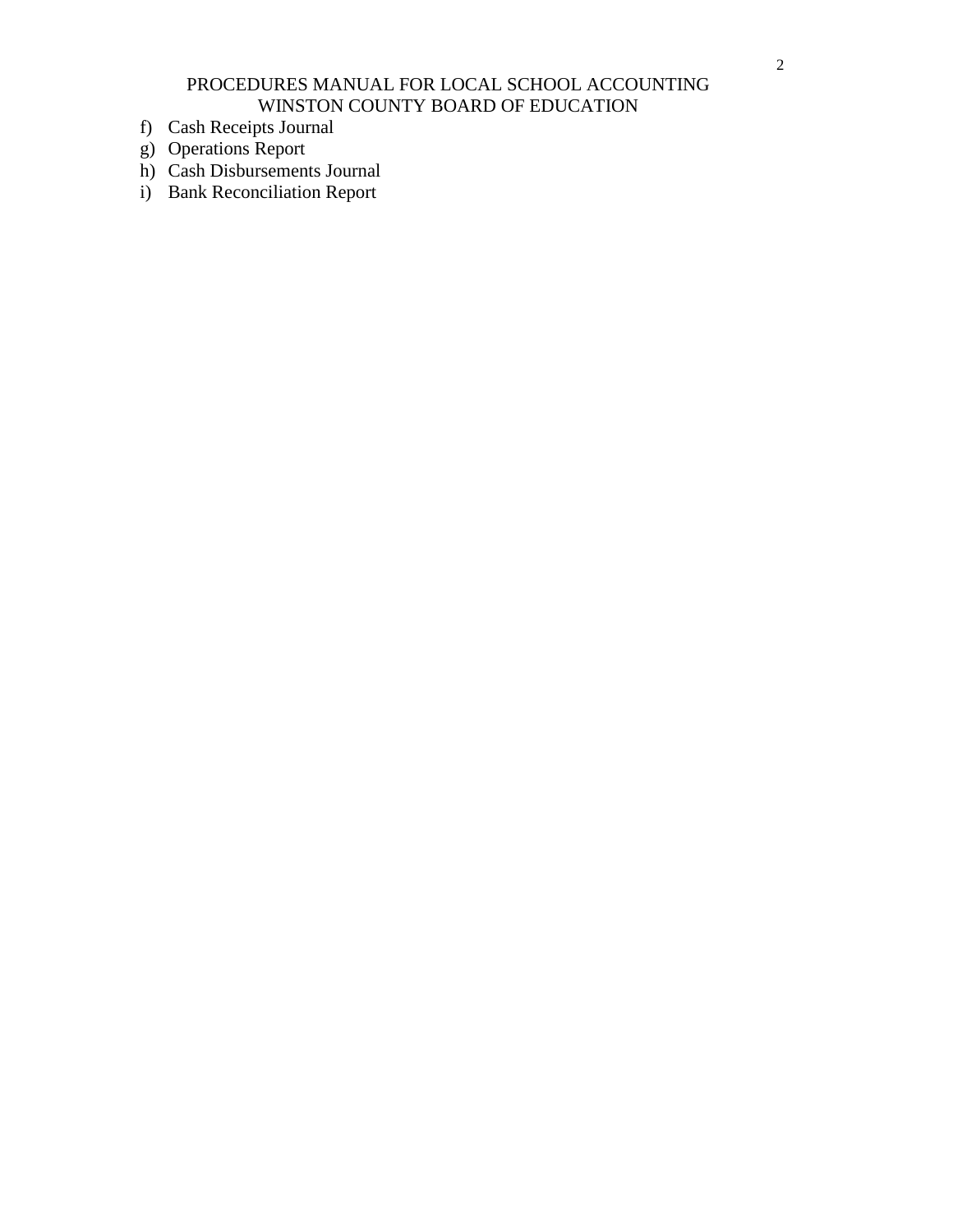# **II. BASIS FOR ACCOUNTING SYSTEM**

The basis for the automated accounting system is the general ledger account number system. (Visit [www.alsde.edu](http://www.alsde.edu/) – Sections – LEA Financial Assistance – Accounting Manual for the latest version of the accounting manual.) Each general ledger account code consists of thirty-one digits divided into sections, as follows:

- 1. Activity Number/Major Account Group
- 2. Fund & Account Group
- 3. Account Type
- 4. Account Code
- 5. Object
- 6. Cost Center
- 7. Funding Source
- 8. Appropriation Year
- 9. Program
- 10. Special Use

# **ACTIVITY NUMBER/MAJOR ACCOUNT GROUP**

The major account code is an activity number, which classifies activities into specific account groups. There are eight major group categories for the activities represented by the first four digits of the above general ledger account code components.

- 1000 Fees
- 2000 General
- 3000 Clubs
- 4000 Classes
- 5000 Accommodations
- 6000 Athletics
- 7000 Student Activities
- 8000 Other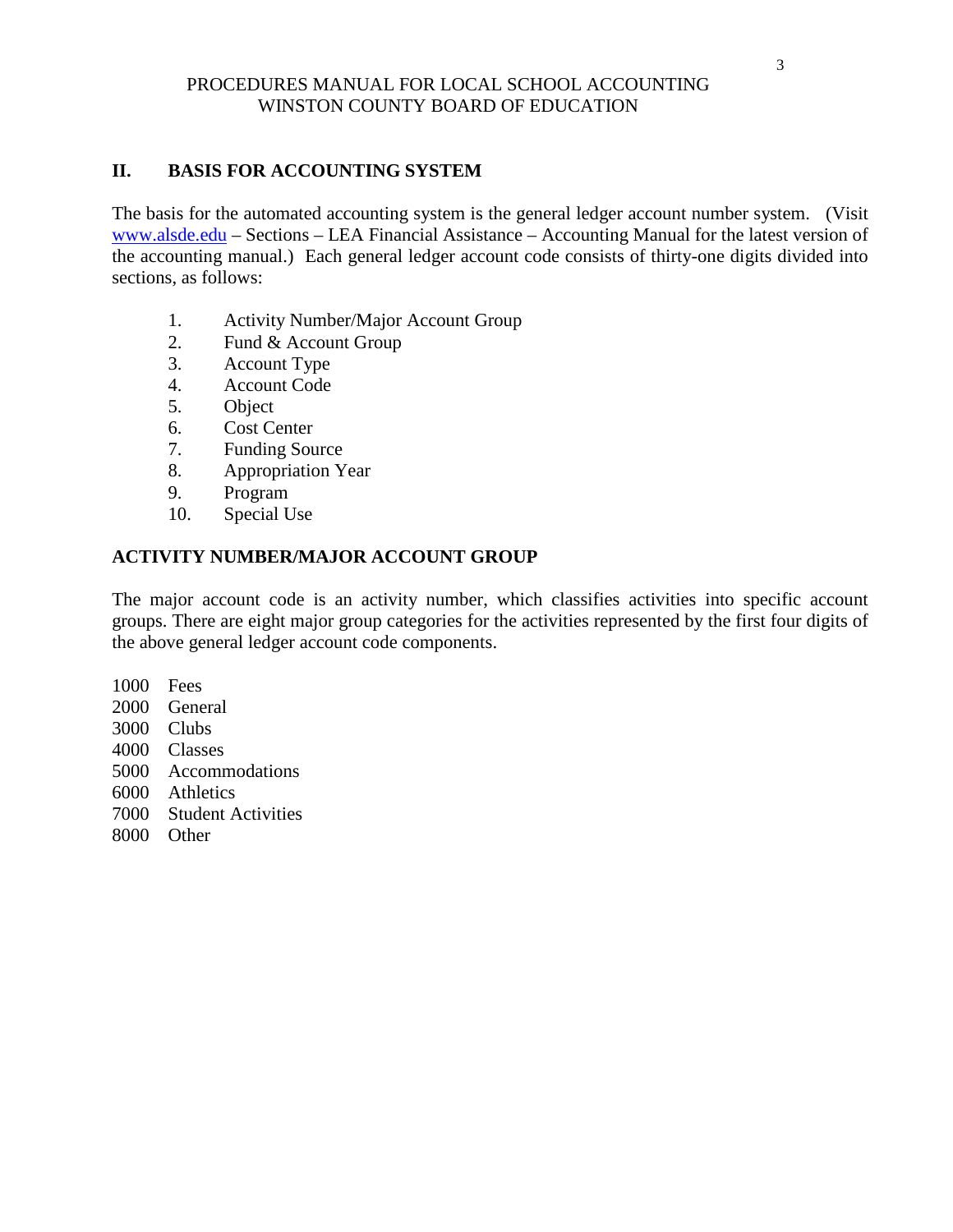# **FUND AND ACCOUNT GROUP**

Local school accounting uses only two fund types which correspond to a specific funding source. They are:

| Special Revenue Fund:        | Fund Type 12 | Funding Source 7101 |
|------------------------------|--------------|---------------------|
| <b>Expendable Trust Fund</b> | Fund Type 32 | Funding Source 7501 |

# **FUND TYPE**

| Assets             |                             |
|--------------------|-----------------------------|
| Liabilities        | $\mathcal{D}_{\mathcal{L}}$ |
| <b>Fund Equity</b> | 3                           |
| Revenues           | 4                           |
| Expenditures       | 5                           |

# **ACCOUNT CODE**

| Assets:                                                          | 0100-0199 |  |
|------------------------------------------------------------------|-----------|--|
| Cash in Bank                                                     | 0111      |  |
| Change Cash                                                      | 0115      |  |
| Liabilities:                                                     | 0200-0299 |  |
| <b>Accounts Payable</b>                                          | 0251      |  |
| Fund Equity:                                                     | 0300-0399 |  |
| Reserve for Encumbrances                                         | 0341      |  |
| <b>Unreserved Fund Balance</b>                                   | 0350      |  |
| <b>Encumbrance Offset</b>                                        | 0358      |  |
| <b>Adjustments to Beginning Balance</b>                          | 0360      |  |
| (Use Only When Instructed by the Chief School Financial Officer) |           |  |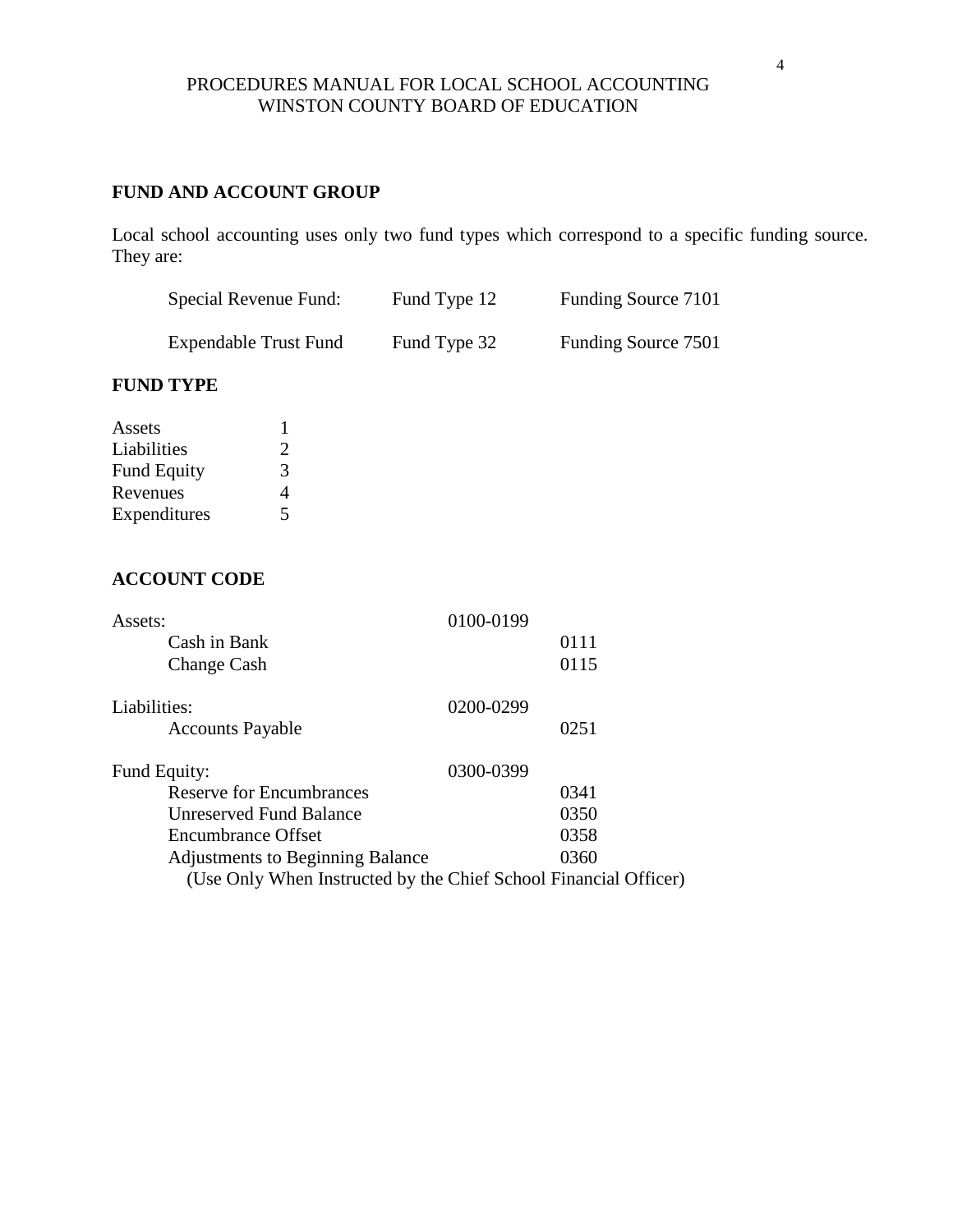# **REVENUE – See the SDE Accounting Manual for the most current listing of revenue codes.**

| <b>Public Revenues</b>                               | 4-(7100-7499) |
|------------------------------------------------------|---------------|
| Admissions                                           | 4-7110        |
| Appropriations                                       | 4-7140        |
| Concessions                                          | 4-7180        |
| Commissions                                          | 4-7220        |
| Dues & Fees (Required)                               | 4-7260        |
| Fines & Penalties                                    | 4-7300        |
| <b>Fund Raiser</b>                                   | 4-7340        |
| <b>Grants</b>                                        | 4-7380        |
| <b>Sales</b>                                         | 4-7420        |
| Donations                                            | 4-7430        |
| Accommodations                                       | 4-7440        |
| <b>Other Public</b>                                  | 4-7490        |
| <b>Non-Public Revenues</b>                           | 4-(7500-7999) |
| Concessions                                          | 4-7510        |
| Dues & Fees (Self Imposed)                           | 4-7610        |
| <b>Fund Raiser</b>                                   | 4-7710        |
| Donations                                            | 4-7810        |
| Accommodations                                       | 4-7850        |
| Other Non-Public                                     | 4-7910        |
| Either Public or Non-Public Revenue                  |               |
| Interest                                             | 4-6810        |
| Operating Transfers In (Internal between activities) | 4-9210        |
| Operating Transfers In (External from C.O.)          | 4-9230        |
| Any other revenue code needed to classify a revenue  | 4-XXXX        |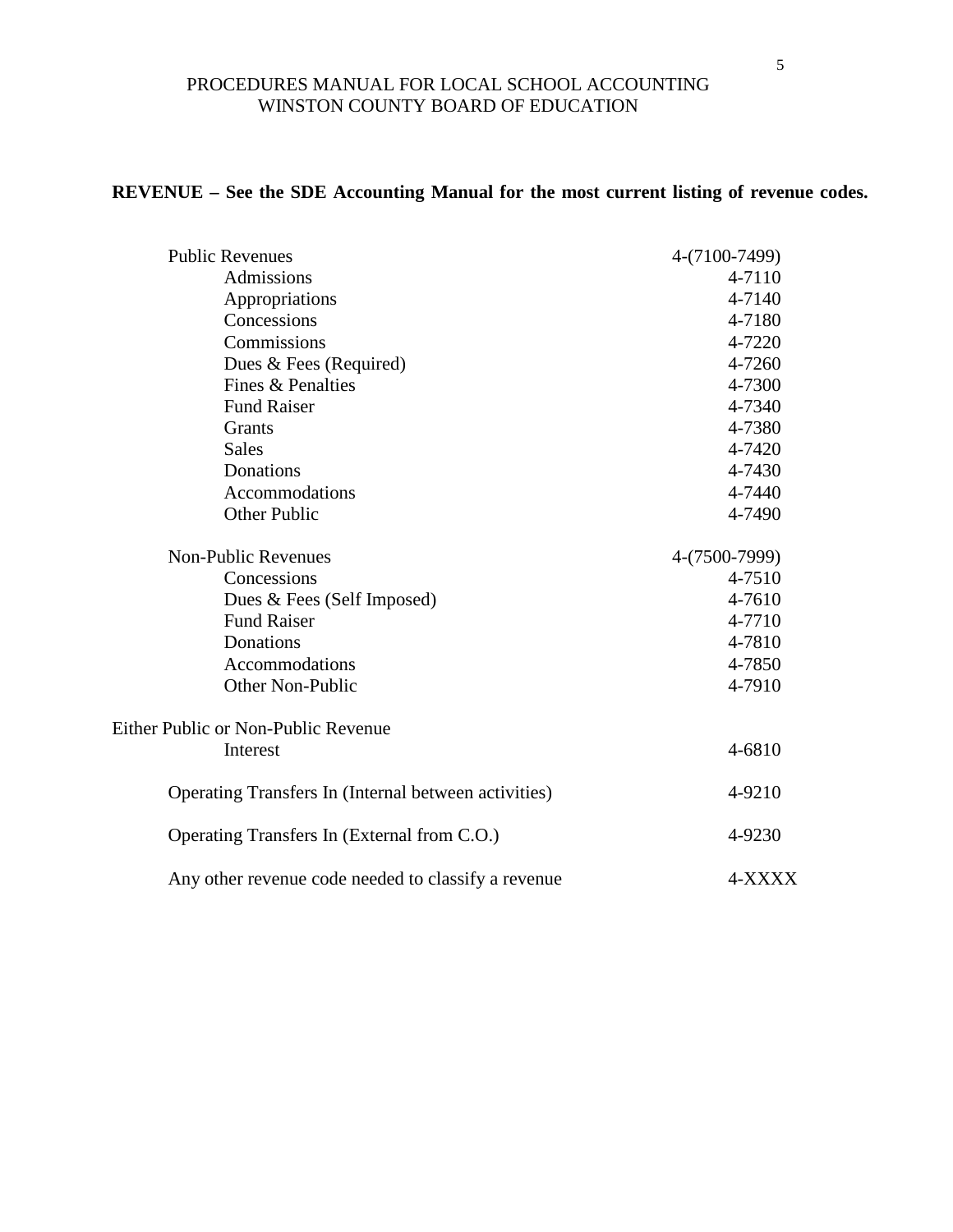# **FUNCTION OF EXPENDITURE-** . **See the SDE Accounting Manual for the detail needed to properly code the function code of the expenditure. Use the codes to the far right in the SDE Accounting Manual.**

The Function of Expenditure account code describes the activities being performed for which a service or material object is acquired. In determining the function code, attention should be focused on the specific activity being performed and not the program that will be benefited. See the definition of program codes to further distinguish these two separate codes.

| <b>Instructional Services:</b>                                                                                                                  | 5-(1000-1999)               |                           |
|-------------------------------------------------------------------------------------------------------------------------------------------------|-----------------------------|---------------------------|
| Instruction                                                                                                                                     |                             | 5-1100                    |
| <b>Instructional Support Services:</b><br><b>Student Support</b><br><b>Other Student Support</b>                                                | 5-(2000-2999)               | $5-(2100-2199)$<br>5-2190 |
| <b>Instructional Staff Support:</b><br><b>Instructional Staff Development</b><br><b>Educational Media</b>                                       | $5-(2200-2299)$             | 5-2215<br>5-2220          |
| School Administration:<br>Office of School Administrator                                                                                        | 5-(2300-2399)               | 5-2310                    |
| Operational & Maintenance Services:<br><b>Building Services</b>                                                                                 | 5-(3000-3999)               | 5-3200                    |
| <b>Auxiliary Services:</b><br><b>Student Transportation</b><br>Extra/Co-Curricular                                                              | 5-(4000-4199)               | 5-(4100-4199)<br>5-4150   |
| Capital Outlay - Real Property:<br>Site Acquisition and Improvement<br><b>Building Acquisition and Improvement</b>                              | 5-(7000-7999)               | 5-7100<br>5-7200          |
| Other Expenditures:<br><b>Other Expenditures</b><br>(Note: Use with these object codes only)<br><b>Items for Resale</b><br><b>Other Objects</b> | 5-(9000-9899)<br>478<br>699 | 5-9800                    |
| Other Fund Uses:<br><b>Transfer Out</b>                                                                                                         | 5-(9900-9999)               | 5-9910                    |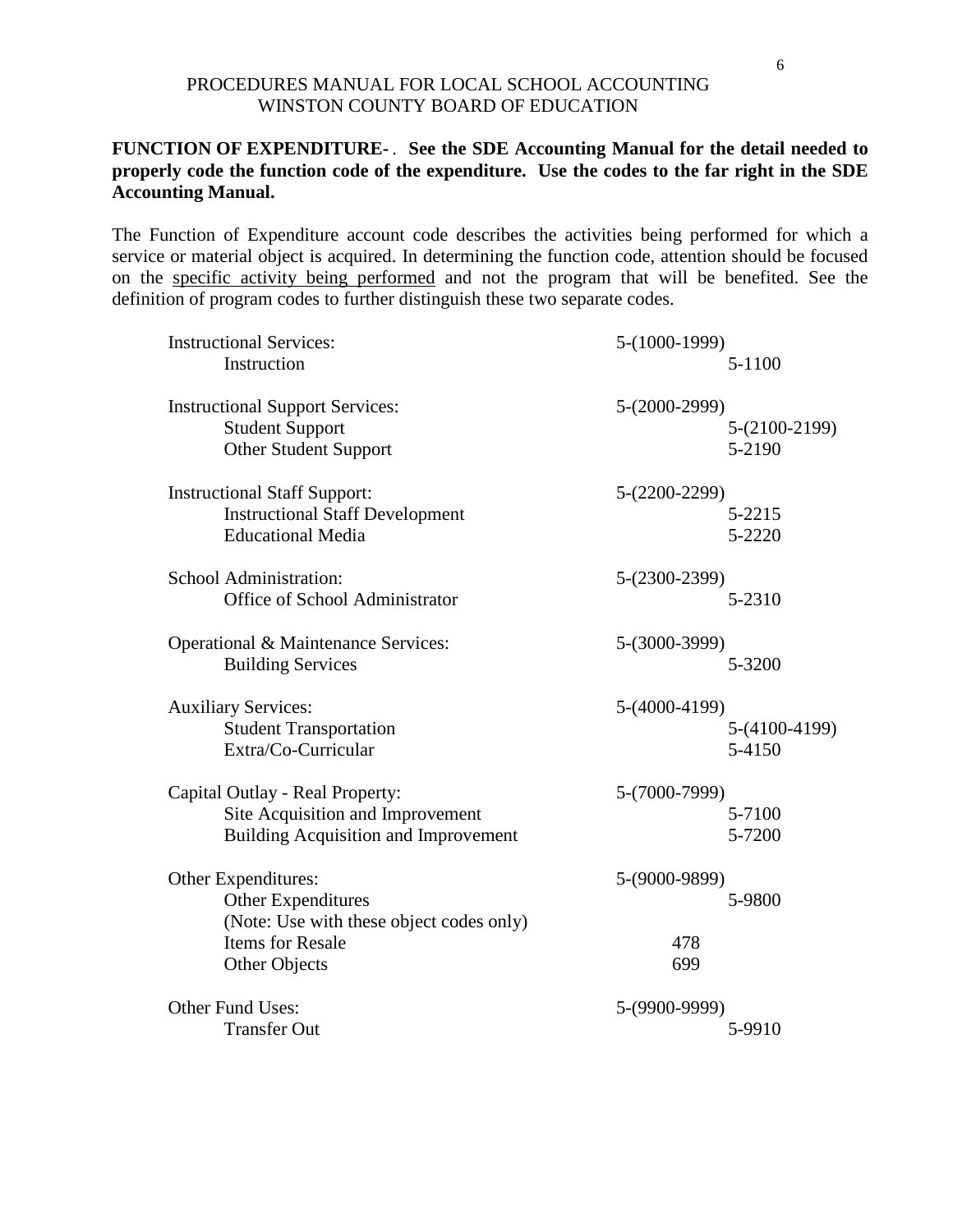# **OBJECT OF EXPENDITURE - See the SDE Accounting Manual for the detail needed to properly code the object code of the expenditure. Use the codes to the far right in the SDE Accounting Manual.**

The Object of Expenditure details the type of item or service purchased with the funds. This portion of the code explains what is being purchased.

| <b>Purchase Services</b>                              | 300-399 |
|-------------------------------------------------------|---------|
| Materials & Supplies                                  | 400-499 |
| <b>Items for Resale</b>                               | 478     |
| Capital Outlay                                        | 500-599 |
| <b>Other Objects</b>                                  | 600-899 |
| <b>Other Fund Uses</b>                                | 900-997 |
| Operating transfers out (Internal between activities) | 920     |
| Operating transfers out (External to C.O.)            | 923     |

**COST CENTER -** This portion of the code denotes the local school for which the revenue/expenditure is being recorded. See the SDE Accounting Manual for pooled cost center codes.

| Addison HS                | 0010 | <b>Addison Elementary</b> | 0015 |
|---------------------------|------|---------------------------|------|
| Double Springs Elementary | 0020 | Double Springs Middle     | 0025 |
| Lynn HS                   | 0030 | Lynn Elementary           | 0035 |
| Meek HS                   | 0040 | Meek Elementary           | 0045 |
| <b>Winston County HS</b>  | 0060 | Winston County Tech Ctr   | 6000 |

**FUND SOURCE** - There are only two fund sources at the local school level.

| Fund#12 | 7101 | Public     |
|---------|------|------------|
| Fund#32 | 7501 | Non-Public |

**APPROPRIATION YEAR** - Only use "0" current year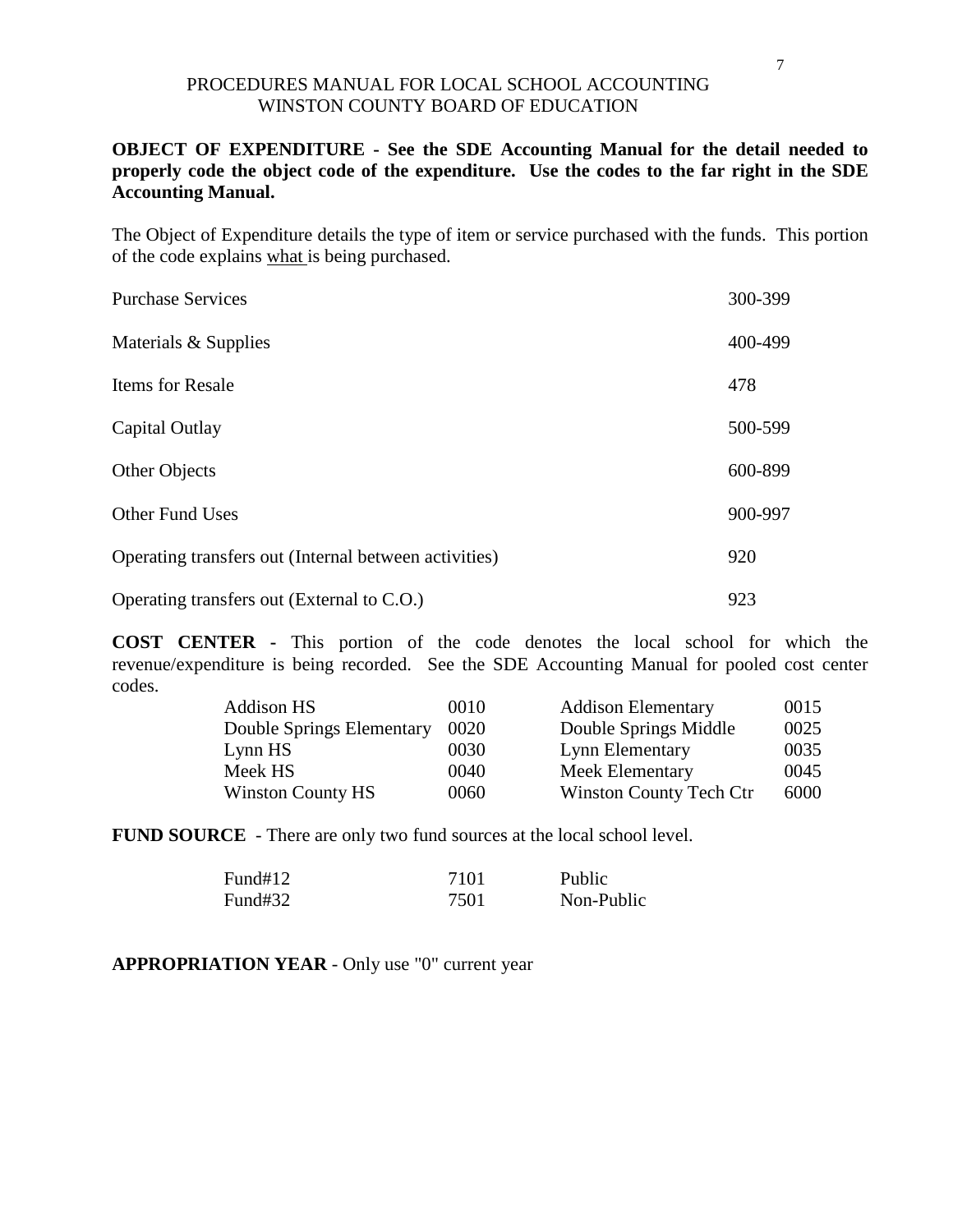#### **PROGRAM CODES**

A program is a plan of activities and procedures designed to accomplish a predetermined objective or set of objectives. The program code component allows local education agencies to charge program costs, instructional and support, directly to the benefiting program. For example, special education transportation costs are recorded to the support services function transportation, even though they should be charged directly to the special education program. For regular education program, this component allows for costs to be recorded by grade level or subject areas. **See the SDE Accounting Manual for the detail needed to properly code the program code of the expenditure. Use the codes to the far right in the SDE Accounting Manual.**

| <b>Regular Education</b>             | 1000-1999 |      |
|--------------------------------------|-----------|------|
| Kindergarten                         |           | 1100 |
| Elementary                           |           | 1200 |
| <b>High School</b>                   |           | 1500 |
| Pooled                               |           | 8100 |
| <b>Special Education</b>             | 2000-2999 |      |
| Elementary                           |           | 2300 |
| <b>High School</b>                   |           | 2400 |
| Gifted                               |           | 2800 |
| Pooled                               |           | 2900 |
| Career/Technical Education           | 3000-3999 |      |
| Guidance                             |           | 3500 |
| Administration                       |           | 3600 |
| Family & Consumer Sciences           |           | 3700 |
| <b>Other Career/Technical</b>        |           | 3800 |
| Non-Regular Day School Instructional | 4000-5999 |      |
| <b>Summer School</b>                 |           | 4300 |
| Extra-Curricular - Academic          |           | 4400 |
| Extra-Curricular - Athletic          |           | 4500 |
| Pre-School                           |           | 4712 |
| <b>Extended Day</b>                  |           | 4800 |
| Pooled Program                       | 8000-8999 |      |
| Non-Instructional                    | 9000-9997 |      |
| <b>Transfer Out</b>                  |           | 9910 |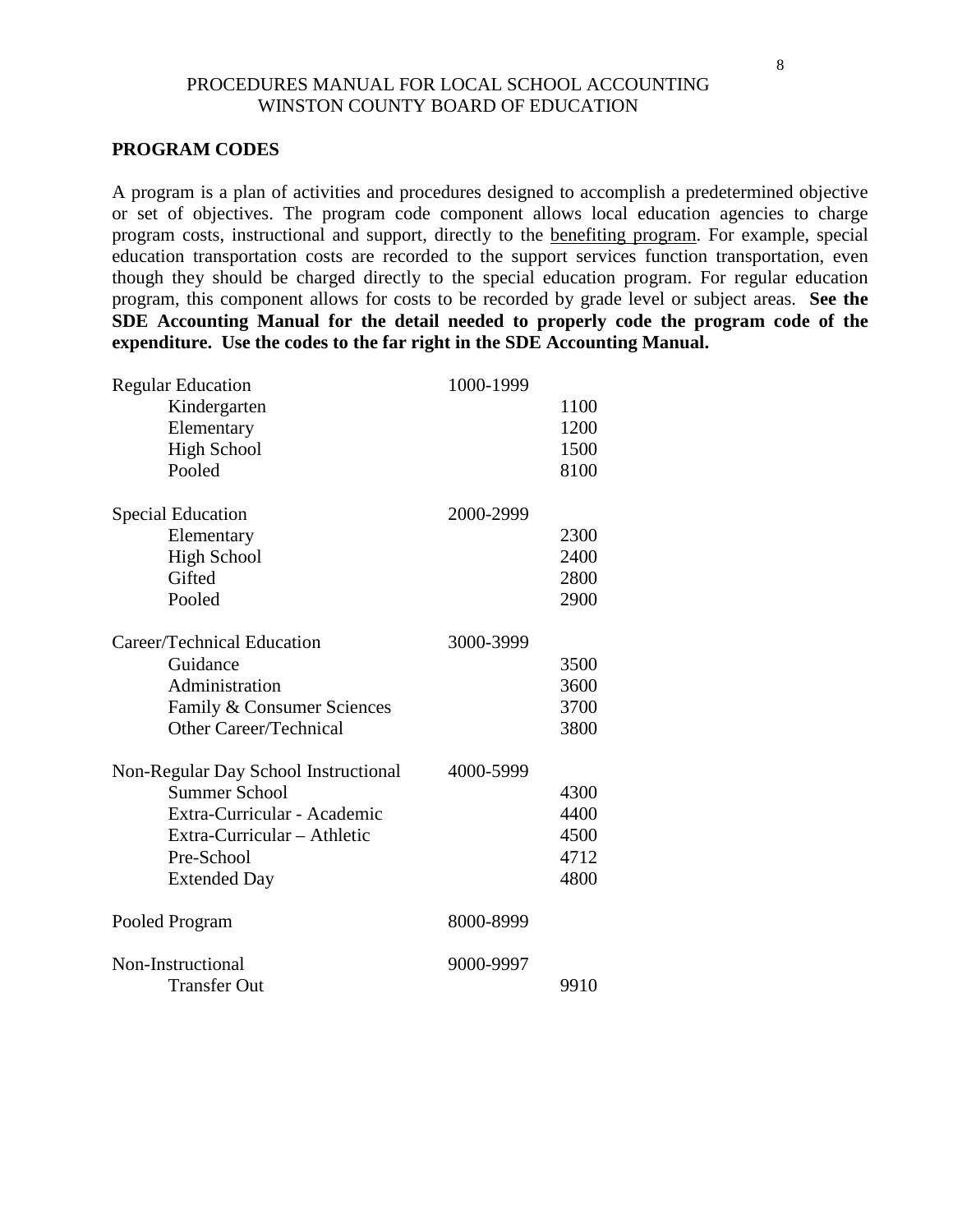#### **SPECIAL USE CODES**

Special Use Codes are to be utilized when greater specification for an expenditure/revenue is needed. The State Department reserves the use of the first 99 special use codes. The LEA can designate the use of codes 100 and greater.

| <b>State Department of Education</b> |      |                                      | 0001-0099 |
|--------------------------------------|------|--------------------------------------|-----------|
| Winston County School System Use     |      |                                      | 0100-9999 |
| <b>AHS</b>                           | 0110 | Substitute Pay                       | 3801      |
| <b>AES</b>                           | 0115 | <b>Substitute Bus Driver</b>         | 3802      |
| <b>DSE</b>                           | 0120 | <b>Maid Salary</b>                   | 3803      |
| <b>DSM</b>                           | 0125 | Lunchroom Salary                     | 3804      |
| <b>LHS</b>                           | 0130 | <b>Secretary Salary</b>              | 3805      |
| <b>LES</b>                           | 0135 | <b>Janitor Salary</b>                | 3806      |
| <b>MHS</b>                           | 0140 |                                      | 3807      |
| <b>MES</b>                           | 0145 | Driver's Ed Fees                     | 3808      |
| <b>WCHS</b>                          | 0160 | Ex Curricular Bus Driver Benefits    | 3809      |
| <b>WCTC</b>                          | 0170 | Secretary/Receptionist Salary        | 3810      |
| <b>Alternative School</b>            | 1700 | <b>Teacher Aide Salary</b>           | 3811      |
|                                      |      | <b>Lost Textbook</b>                 | 3812      |
|                                      |      | <b>Bus Damage</b>                    | 3813      |
|                                      |      | Other                                | 3814      |
|                                      |      | <b>Coaching Supplements</b>          | 3815      |
|                                      |      |                                      | 3816      |
|                                      |      |                                      | 3817      |
|                                      |      | Extra-Curricular Gate Keeper         | 3818      |
|                                      |      | <b>Extra-Curricular Bus Driver</b>   | 3819      |
|                                      |      | <b>Summer School Fees</b>            | 3820      |
|                                      |      | Parking Lot Fees (Ballgames)         | 3821      |
|                                      |      | Other Pay – Benefits                 | 3824      |
|                                      |      | <b>Coaching Supplements Benefits</b> | 3825      |
|                                      |      | Ex Curricular Gate Keeper Benefits   | 3828      |
|                                      |      | <b>NSF Check Expense</b>             | 3699      |

Insurance Loss Replacement 3999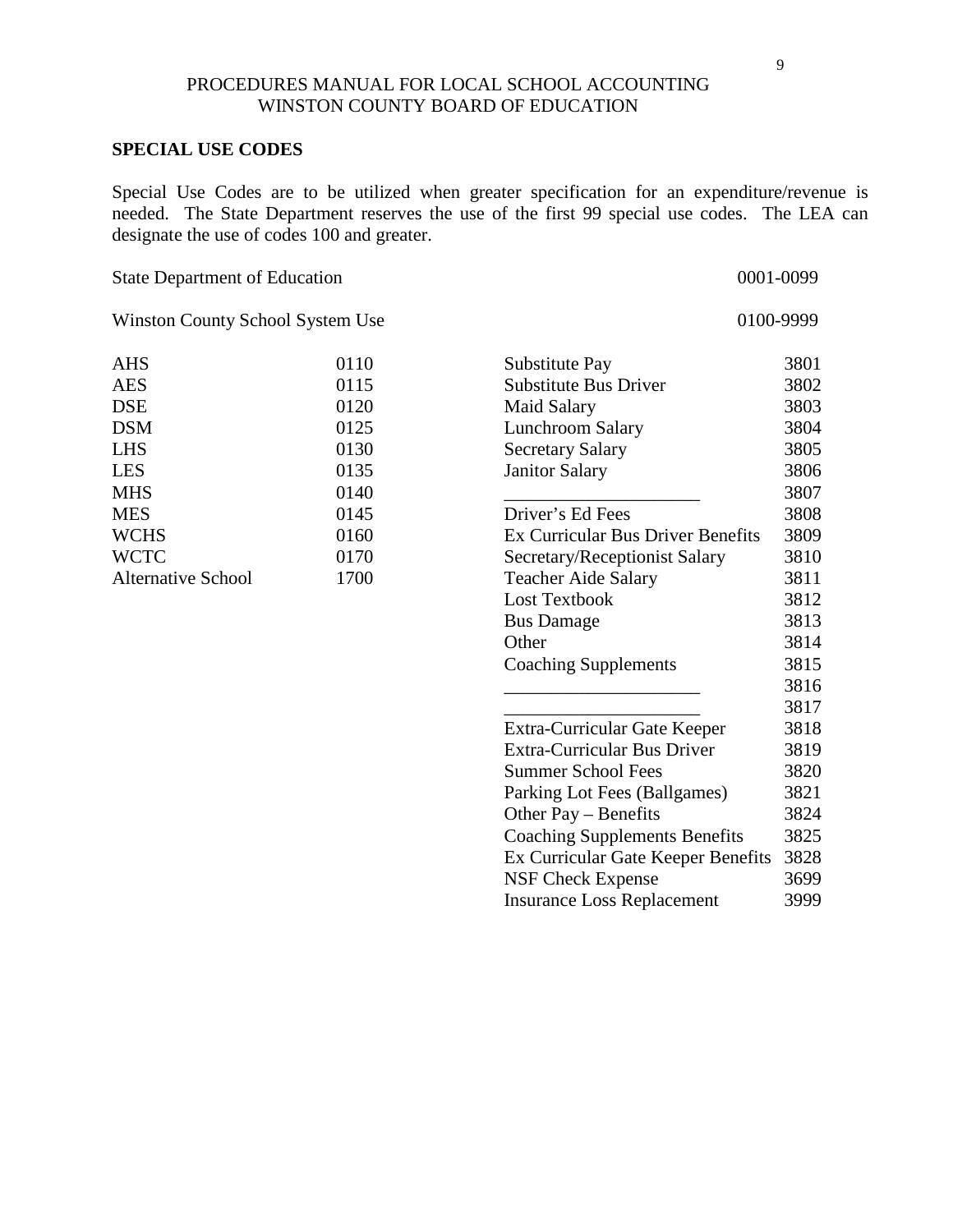# **III. CASH RECEIPTS**

# **RECEIPTING MONEY**

Receipts are to be issued only when money is received. Under no circumstances are receipts to be issued in advance. If time does not permit proper receipting, money should not be accepted.

At the beginning of the fiscal year the school will issue each teacher a book or sheet of pre- numbered receipts and will maintain a log of the sequence of numbers issued to each teacher. The teacher must initial this log to evidence that the receipts were issued to him/her. This log will serve as a control that all books/sheets issued are returned. The bookkeeper will record the teacher's name on the sheet. When the receipt book/sheet is used in its entirety, it must be returned to the school office. The bookkeeper must date and initial the log to evidence this. Additional receipt books/sheets will not be issued until used receipts are returned. The bookkeeper will make sure that all receipt books/sheets are returned at the end of the school year.

When cash is received, a cash receipt must be prepared in duplicate with the original to be given to the person making payment and the duplicate to be retained as the official cash receipts record. The following will be notated on all cash receipts issued:

- 1. Name of the individual from whom cash is received
- 2. Name of the organization for which the cash is collected and/or purpose for which the cash is collected.

Receipts must always be written to a person. Receipts must never be written to "picture sales," "candy sales" or "students". The person receipting the money must never write a receipt to himself/herself.

Each principal has the option of waiving the requirements to write a receipt to each student in a class when the amount being collected from each person does not exceed \$10.00. If the principal chooses this option, the teacher may write one receipt to one student in the class for the entire amount collected. However, the teacher must retain a list of the students and the amount paid by each, record the receipt number issued on the face of the list and maintain the list with the receipt book.

The money collected by each teacher must be submitted to the office no less than once each day by the time designated at the local school. All monies, including concession receipts, must be counted and summarized on a Cash Voucher Form before being brought to the office. All money turned in to the school office must be totaled.

Receipts should never be destroyed or changed. If a mistake is made, write VOID on the receipt and staple it to the back of the receipt sheet or in the receipt book. Receipts are only to be issued when money is received.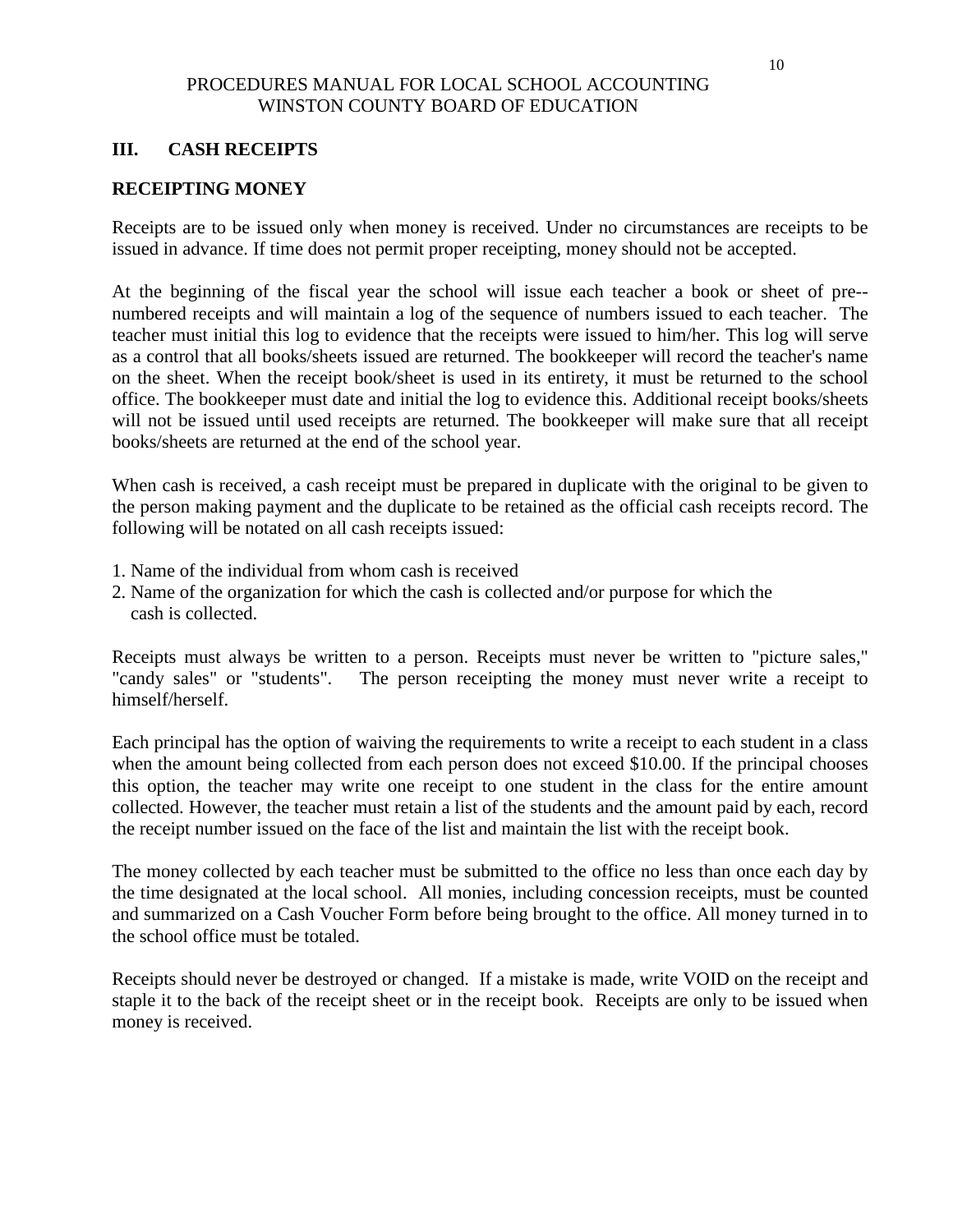# **GUIDELINES FOR PRINCIPALS TO SHARE WITH FACULTY/STAFF**

All principals should cover the following items with all faculty/staff at the beginning of each school year:

- 1. Teachers will turn in money daily. Teachers are not allowed to keep money in classrooms overnight.
- 2. Explain to teachers the process for collecting, receipting, and turning in money as detailed on page 10.
- 3. Time sheets must be filled out daily by employee with time in and out entered. Information must be accurate. Do not use a check mark on timesheets. Teachers must designate type of leave when absent, or sick leave will be assumed. Professional leave must be approved in advance of the leave by submitting a Professional Leave Form to the Central Office. Temporary school activity leave must be approved in advance of the leave by submitting a Temporary School Activity Leave form.
- 4. Name on all required information must be **signed, not printed**. (ex. -time sheets, purchase orders, trip request forms, etc.)
- 5. Explain to teachers how and when a purchase order is to be obtained give a sample purchase order to each teacher at the faculty meeting. Only bookkeeper will put the date on a purchase order. Purchase orders must be kept in sequential order by date and purchase order number.
- 6. Purchase orders may not be delivered until signed by the teacher and the principal. The purchase order is the documentation that certifies the school's tax exempt status to the vendor.
- 7. Payment will only be made from an itemized invoice signed by the teacher stating that all items have been received.
- 8. Requests for checks with no invoice will be used only as follows:
	- a. Officials
	- b. Change for gate
	- c. Refund for lost books
	- d. Refund for student class fee
	- e. Refund for field trip money
- 9. Teachers must open and check money in envelopes from students to be sure correct amount is presented.
- 10. Teachers are to complete a Cash Voucher Form to present to the bookkeeper when money is turned in to the office for depositing.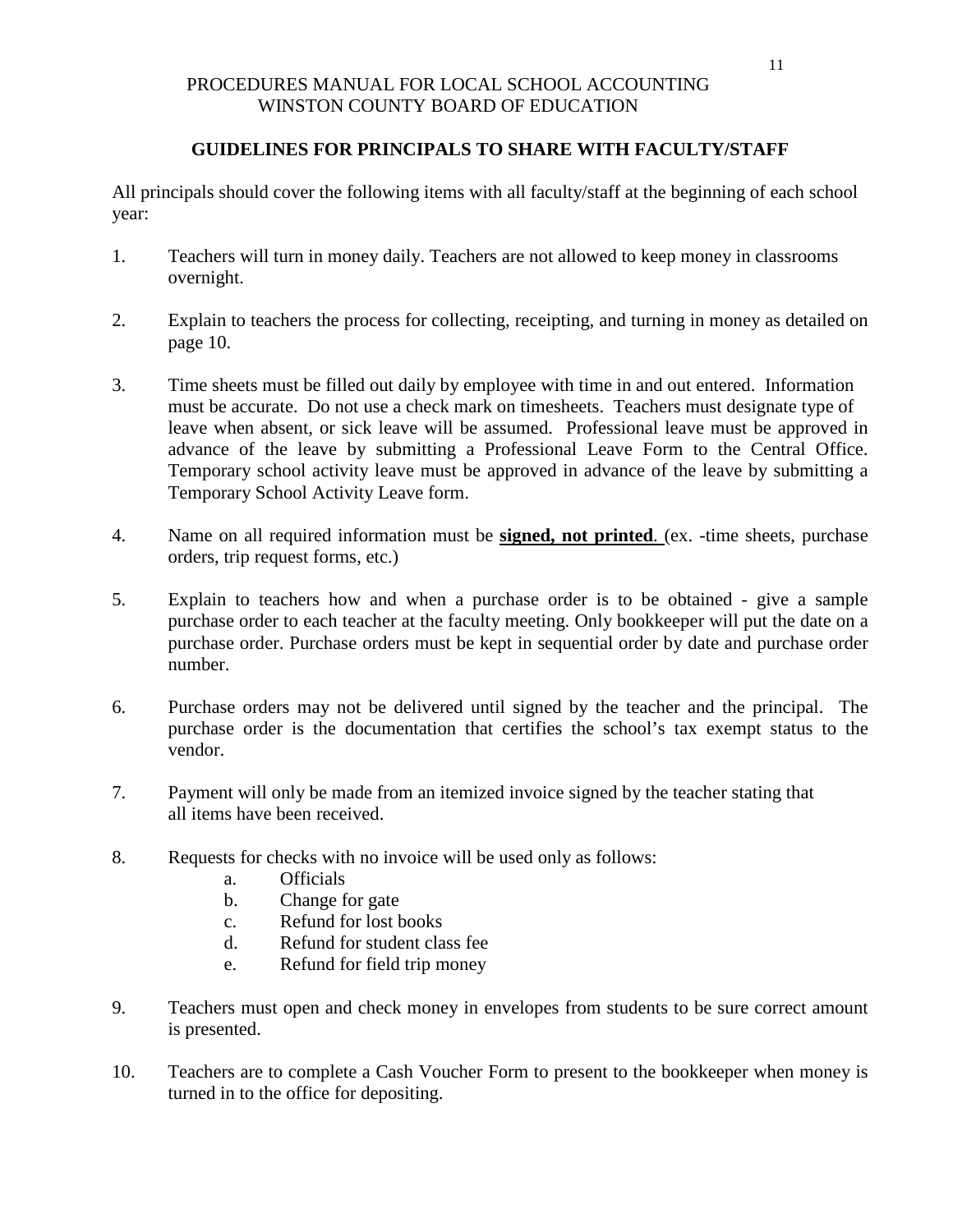- 11. Teachers will not cash personal checks out of receipt money.
- 12. Teachers must keep voided receipts attached to their receipt book or sheet.
- 13. Schools will not accept post-dated checks.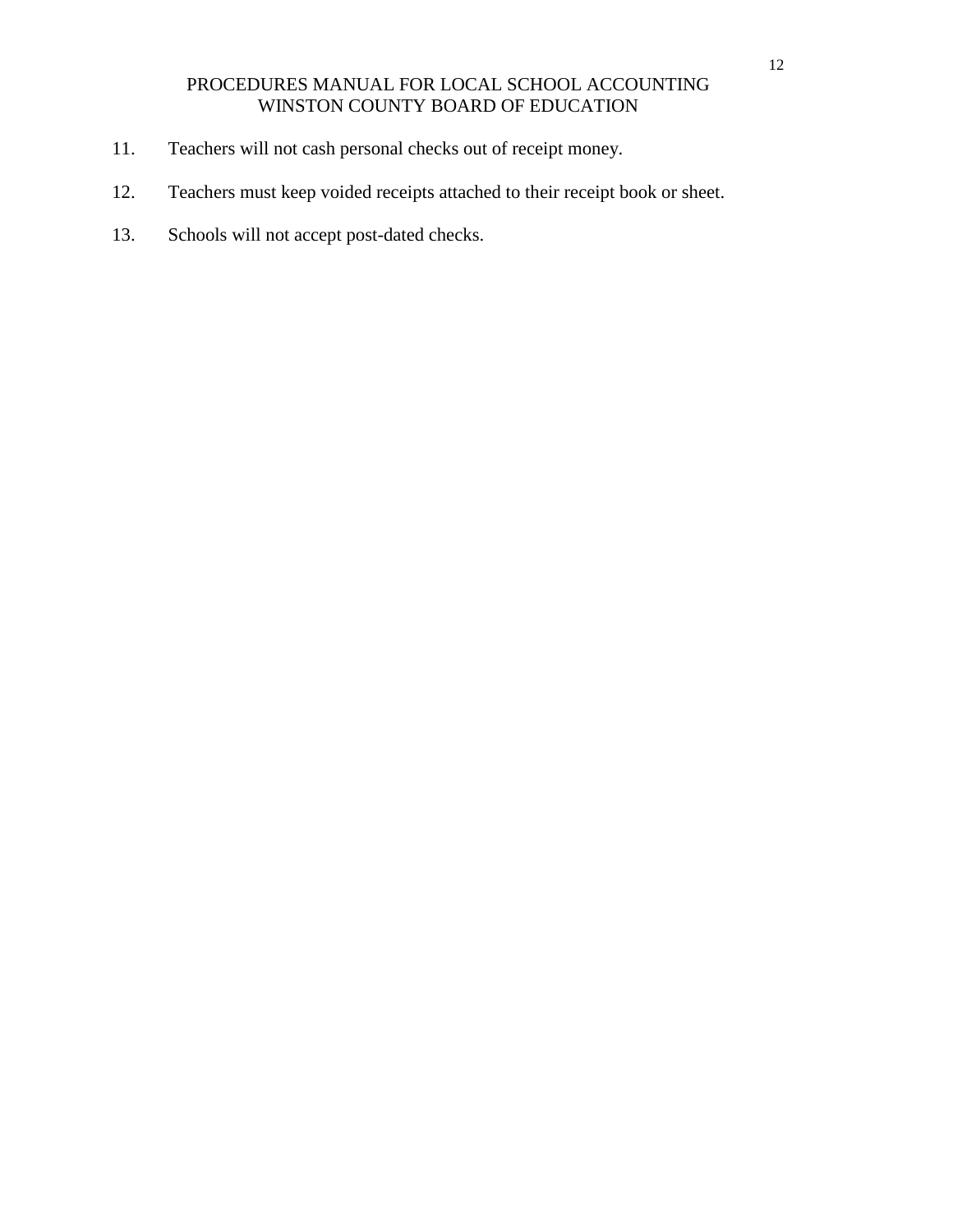# **BANK DEPOSITS**

All checks payable to the school or department must be endorsed immediately "FOR DEPOSIT ONLY" with school name and account number listed on the back of the check. All funds collected in a school, for whatever purpose, will be regularly deposited once each day. The deposit will be made at the end of the day to minimize the amount of cash maintained at the school overnight. All deposits must be counted and a deposit slip prepared before being taken to the bank for deposit. The deposit slip will be prepared in duplicate listing each check separately if feasible. This information is very important in case of a returned check. If the number of checks being deposited is too numerous to be listed separately, an adding machine tape MUST be run of the checks and attached to the duplicate deposit slip. **The sequence of office receipt numbers for which the deposit is being made must also be recorded on the deposit slip.**

Cash in school buildings should be kept to an absolute minimum. Local school principals will take necessary precautions to insure the safekeeping of all school monies under their control. **THE PRINCIPAL IS RESPONSIBLE FOR ANY SHORTAGES RESULTING FROM ERRORS OR OTHERWISE IN THE HANDLING OF SCHOOL MONIES.**

Cash receipts should be posted daily. It is recommended that posting be done from the cash receipt ledger sheet, which includes the cash receipt as part of the daily receipting. This worksheet is organized in the same format as the general journal entry screen on your computer. Cash receipts are entered under the following:

General Ledger Menu Create Journal Entry Type: C/R

For each cash receipt, the following information must be entered:

Journal # - activity code followed by revenue account Debit/Credit selected Amount - dollar amount to be posted Reference - may enter deposit date or receipt number Description – Short explanation of receipt Receipt # - from pre-numbered receipt

Cash is automatically entered under cash receipts in NextGen. If a receipt is entered incorrectly, the receipt can be corrected while in the program or you can make corrections by going back into the program and reversing the wrong entries and entering the correct entries using the J/E option.

**NOTE** - If the receipt is for money collected and turned in by a teacher, use the receipt to record the sequence of teacher receipt numbers. If the receipt is for money collected directly in the office, use the receipt to note the payer's name and check number, or a description, if applicable. Office receipt numbers must be listed here.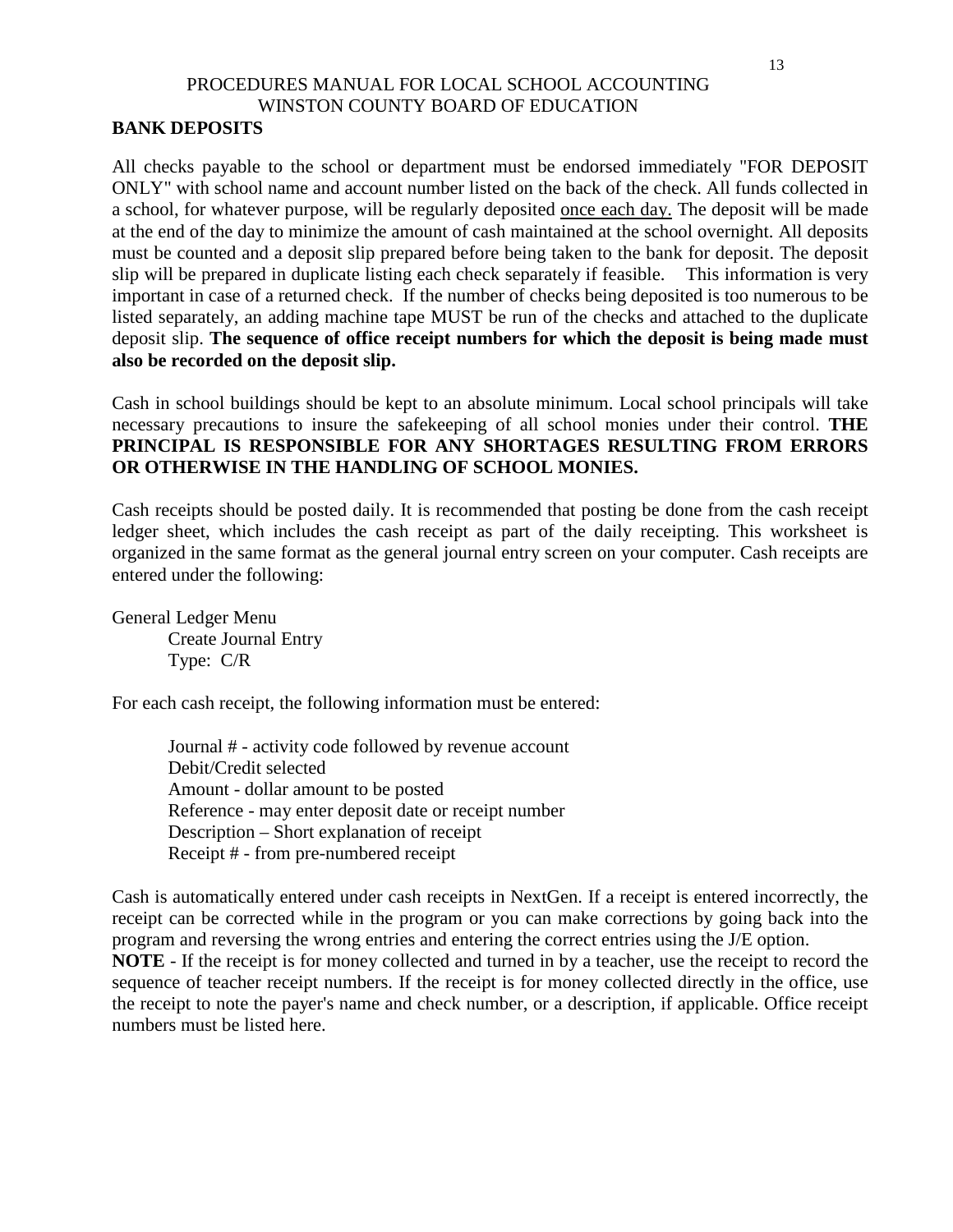# **ACCEPTANCE OF CHECKS**

All checks issued to the school should have adequate information on the checks before being accepted in the school. This information is necessary should an insufficient funds check be issued to the school and need to be turned over to the District Attorney for collection.

- Name and address of issuer should appear on the front.
- The check should display a current date (no postdated checks)
- The check should be made payable to the school.
- No two party checks should be accepted.
- The check must be signed.
- The back of the check should have the proper endorsement stamp prior to being deposited.
- The long hand written amount of the check should be used to determine the amount of the check (not the numeric written figure).
- The person accepting the check should initial the check and write the activity number the money is being deposited into on the face of the check.
- The school office or lunchroom should never cash a check.

# **FEES**

No school fee of any kind may be charged in elementary grades (K-6).

No school fee can be charged for required courses.

Class fees may only be collected on elective courses and the money collected on such fees can only be disbursed by the purchase of items to be utilized in that particular course.

A student will have the same access to materials and supplies regardless of whether the student has paid his/her fees.

If a locker is part of the building contract and paid for with tax money, a locker fee is not legal. A reasonable service charge for a locker may be collected.

If individual schools have purchased lockers, a reasonable locker fee may be charged.

# **ACCEPTING A REFUND**

The term refund as used here refers specifically to refunds from vendors and/or refunds for expenditures made or to be made on the school's books. It is imperative that a refund received by the school be handled properly, as the result could inflate the expenditure or revenue.

A journal entry should be made using the "C/R" code. A credit is made to the expense account from which the expenditure was originally recorded.

NOTE: If the refund is received for an expense that occurred in a previous fiscal period, an adjustment to beginning balance will have to be made. Call the Chief School Financial Officer for the necessary entries.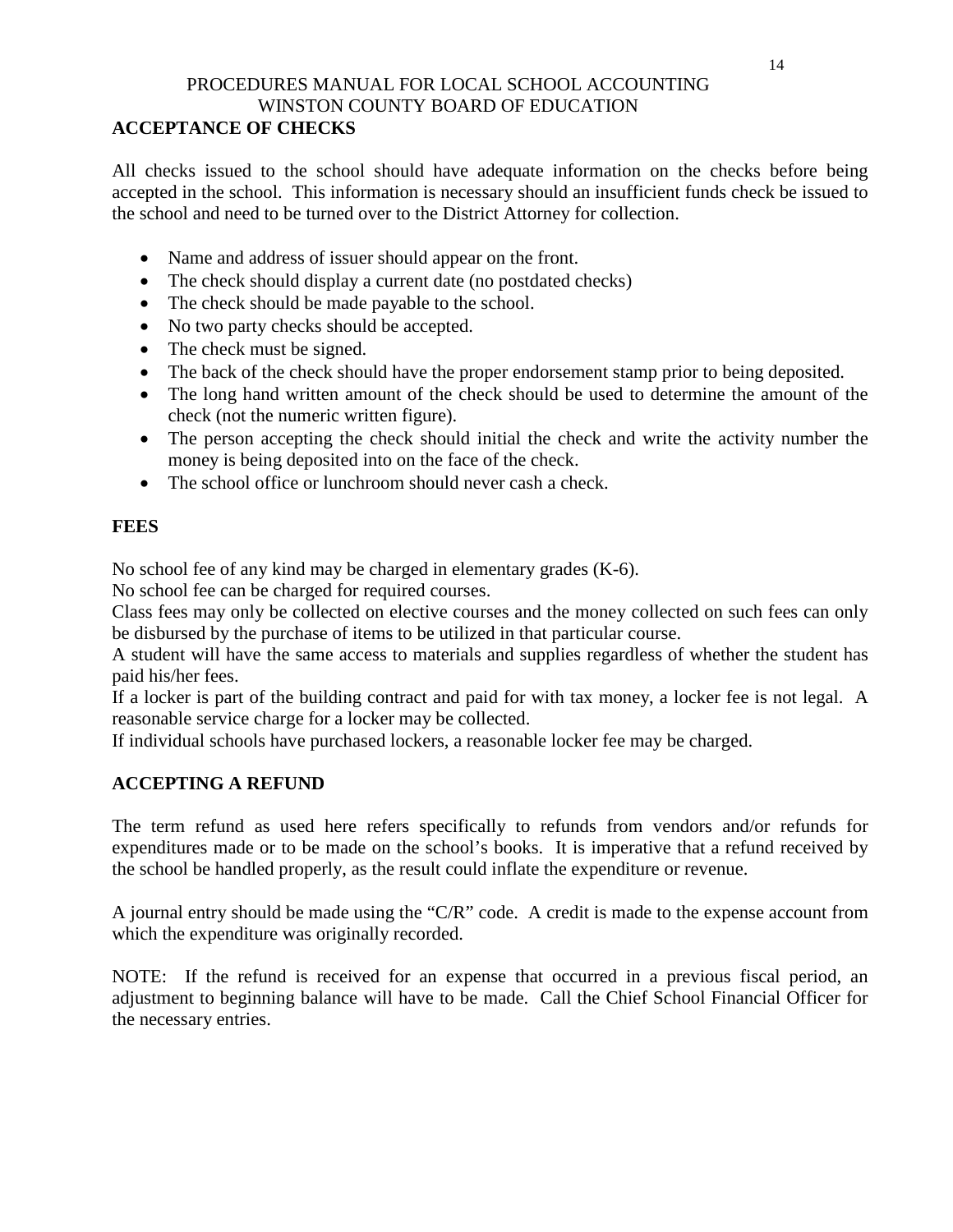# **CHILD NUTRITION PROGRAM DEPOSIT**

The lunchroom manager is responsible for verifying the lunchroom deposit and taking the deposit to the bank. The following steps will ensure a correct lunchroom deposit:

- a) Break apart and count all money.
- b) Run a tape totaling all checks.
- c) Denomination of bills and coins should match the deposit summary.
- d) Deposits must be made daily. All funds must be deposited daily except for the change cash.
- e) Deposit slip should be checked for complete and accurate information.
- f) The validated deposit slip should be checked for accuracy before leaving the bank.
- g) Change cash must be deposited on a separate deposit slip at the end of the school year.

# **NSF CHECKS**

Schools are to set up a non-public activity for the transactions associated with handling NSF checks. Public funds cannot be used to cover the costs of NSF checks.

A check returned for insufficient funds must be recorded into the books, but this will differ based upon several factors as discussed below:

NSF Check is written and collected for within the same month.

No entry into the books is required unless there is a bank fee that has been collected. The amount of the bank fee will then be recorded as follows a cash receipt: Create Journal Entry – C/R Type

Credit

# XXXX 32-4-6931-000-XXXX-7101-0-0000-0000 \$1.00

# NSF Check is written and uncollected at the end of the month

Since the NSF check has appeared as a "force pay" on the bank statement, it must be entered into the accounting system in order for your cash to balance:

Create Journal Entry – J/E Type

You must debit accounts receivable, and credit your cash for the amount of the force pay. For example, if the check has been a donation for \$25.00, you would make the following entry to the appropriate fund source (public or non-public).

|                                                              | Debit   | Credit  |
|--------------------------------------------------------------|---------|---------|
| $0000$ 12-1-0137-000-XXXX-7101-0-0000-0000                   | \$25.00 |         |
| $0000 - 12 - 1 - 0111 - 000 - XXXX - 7101 - 0 - 0000 - 0000$ |         | \$25.00 |

# NSF Check is collected in a month other than that in which it was written

Once the check is collected, look at the entry where you originally entered it onto the books, and reverse the entry. For the example listed above, if \$55.00 were collected (\$25.00 for the NSF check and \$30.00 for a board fee), the following journal entry is necessary: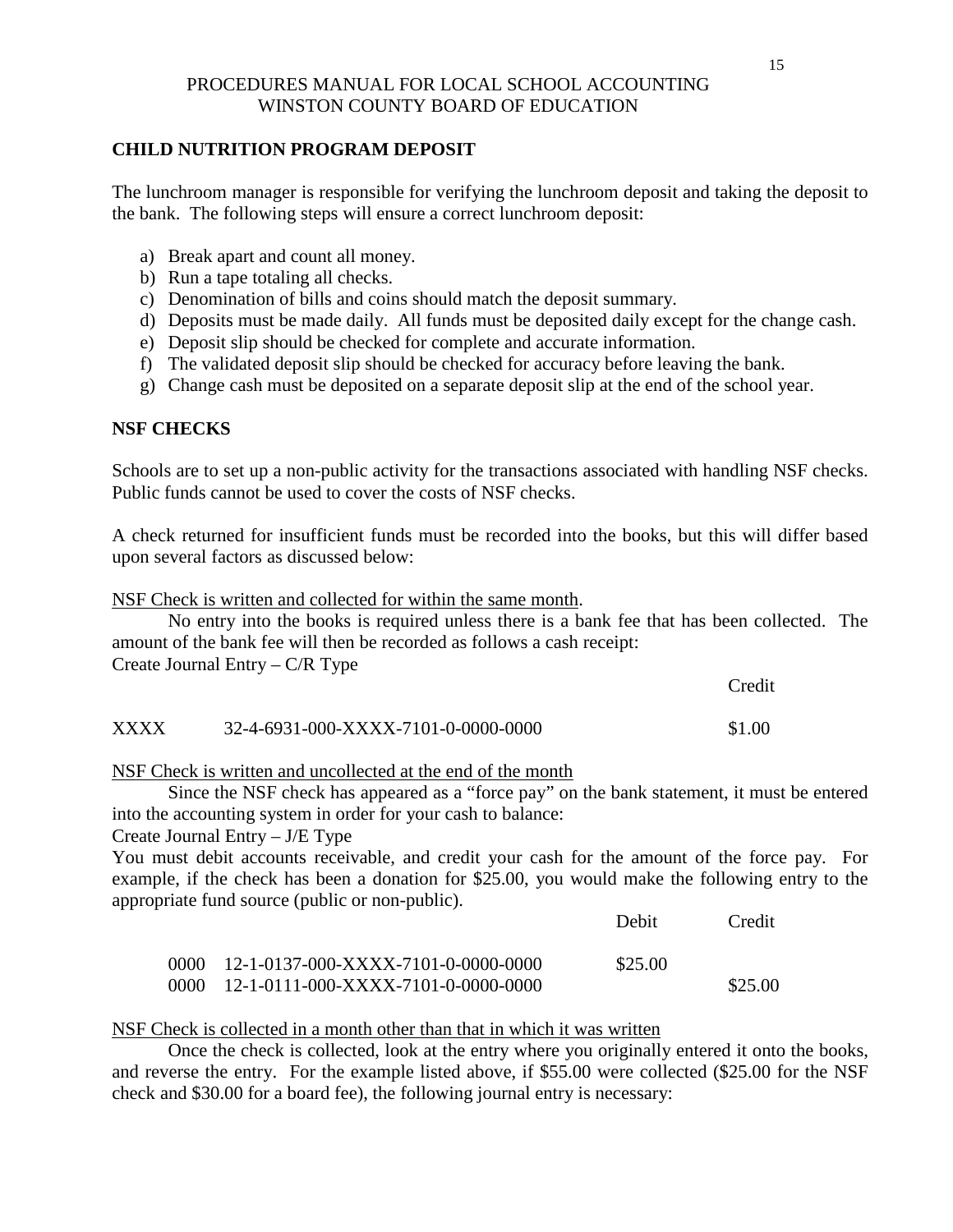|      |                                                                  | Debit   | Credit  |
|------|------------------------------------------------------------------|---------|---------|
|      | $0000 \quad 12 - 1 - 0111 - 000 - XXXX - 7101 - 0 - 0000 - 0000$ | \$25.00 |         |
| 0000 | 12-1-0137-000-XXXX-7101-0-0000-0000                              |         | \$25.00 |

Also, the following cash receipt is necessary for the recording of the fee collected into the NSF Activity account:

| 0000 32-1-0111-000-XXXX-7501-0-0000-0000 | \$30.00 |         |
|------------------------------------------|---------|---------|
| XXXX 32-4-6931-000-XXXX-7501-0-0000-0000 |         | \$30.00 |

#### End of Year Entry for NSF Checks

If your books are showing any NSF checks in function 0137, they must be closed out to a non-public NSF fee account. This does not mean that the checks cannot be collected after the new year begins, but **there can be no NSF checks left on the books at year end**. If they are collected in the new year, treat as a cash receipt into the NSF fee activity from where they were paid.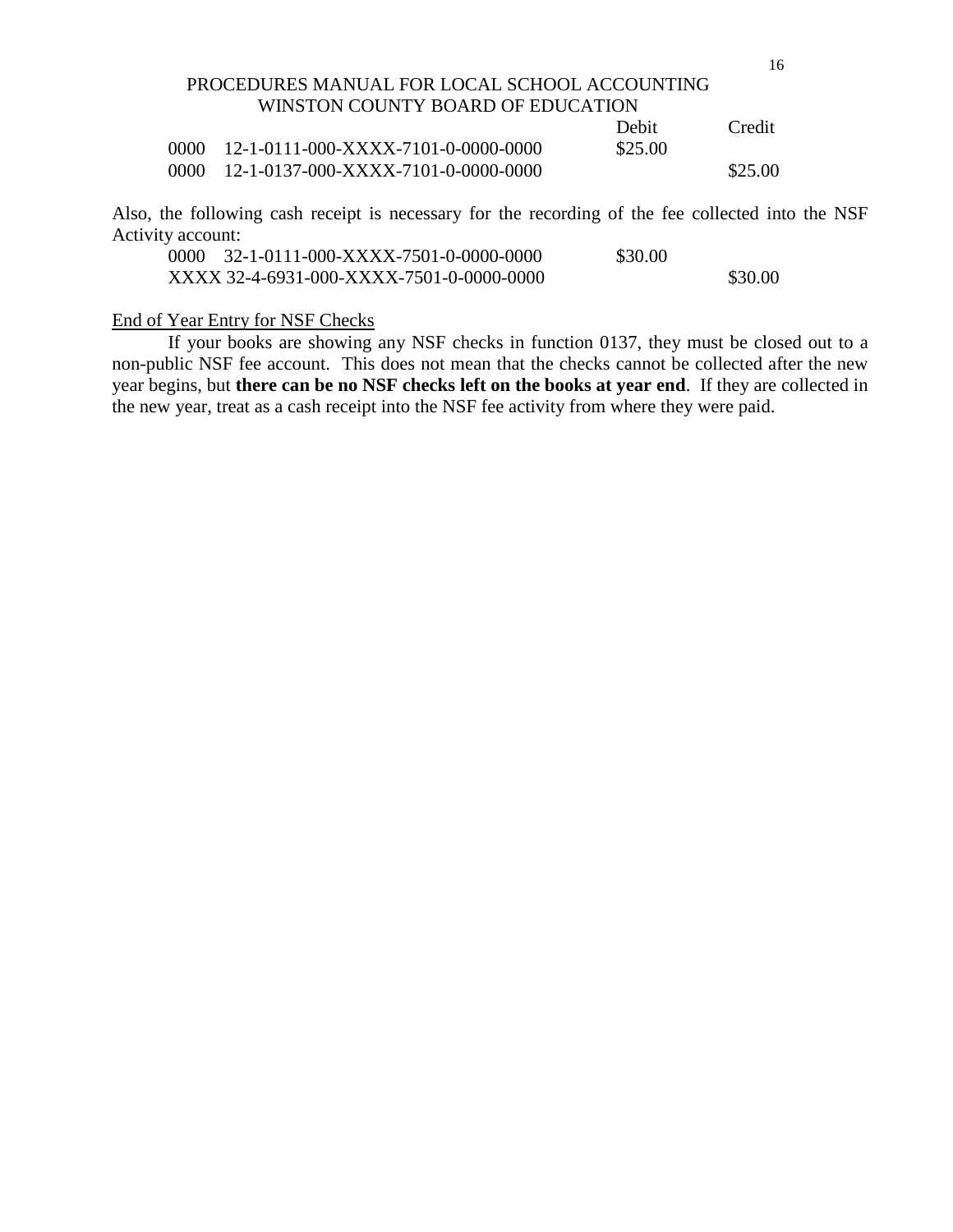## **IV. ADMISSONS/GATE RECEIPTS**

# **TICKET SALES**

Pre-numbered tickets are required any time there is a required charge for entering a location or event or when there is a sign up advertising the event and the fee. When tickets to special events are issued to the sellers/gatekeepers, the Report on Sales of Tickets should be prepared for each seller to whom tickets are issued. (Each school may make or purchase their own tickets)

The seller/gatekeeper should sign the report at the time he receives his tickets and the chairman of the ticket sales must sign the report when the tickets are returned. The chairman must be the principal or other bonded employee designated by the principal to be responsible for administering the event.

The number of tickets sold multiplied by the price per ticket must equal the amount of cash turned in by the seller/gatekeeper. Unsold tickets will be accounted for on the form. In other words, the seller/gatekeeper must turn in either cash or tickets to account for all tickets issued to him. The chairman and the seller/gatekeeper must both count the cash and sign the report. Never allow only one person to count gate receipts. The original report on sale of tickets must be turned in to the principal's office for filing and a copy will be retained by the seller/gatekeeper.

Expenses, including payments to officials, will not be paid from the cash received through the sale of tickets. **All expenses will be paid by check**. The total ticket sales as shown on the Report on Sale of Tickets must equal the amount deposited in the bank with variances noted on the form. The principal or bonded employee will make the deposit the day of the event. The unsold tickets, the validated bank deposit slip, and the report on sale of tickets should be kept by the bookkeeper for auditors to review.

NOTE: There should be only one Report on Sale of Tickets Form completed for each per event, per seller/gatekeeper.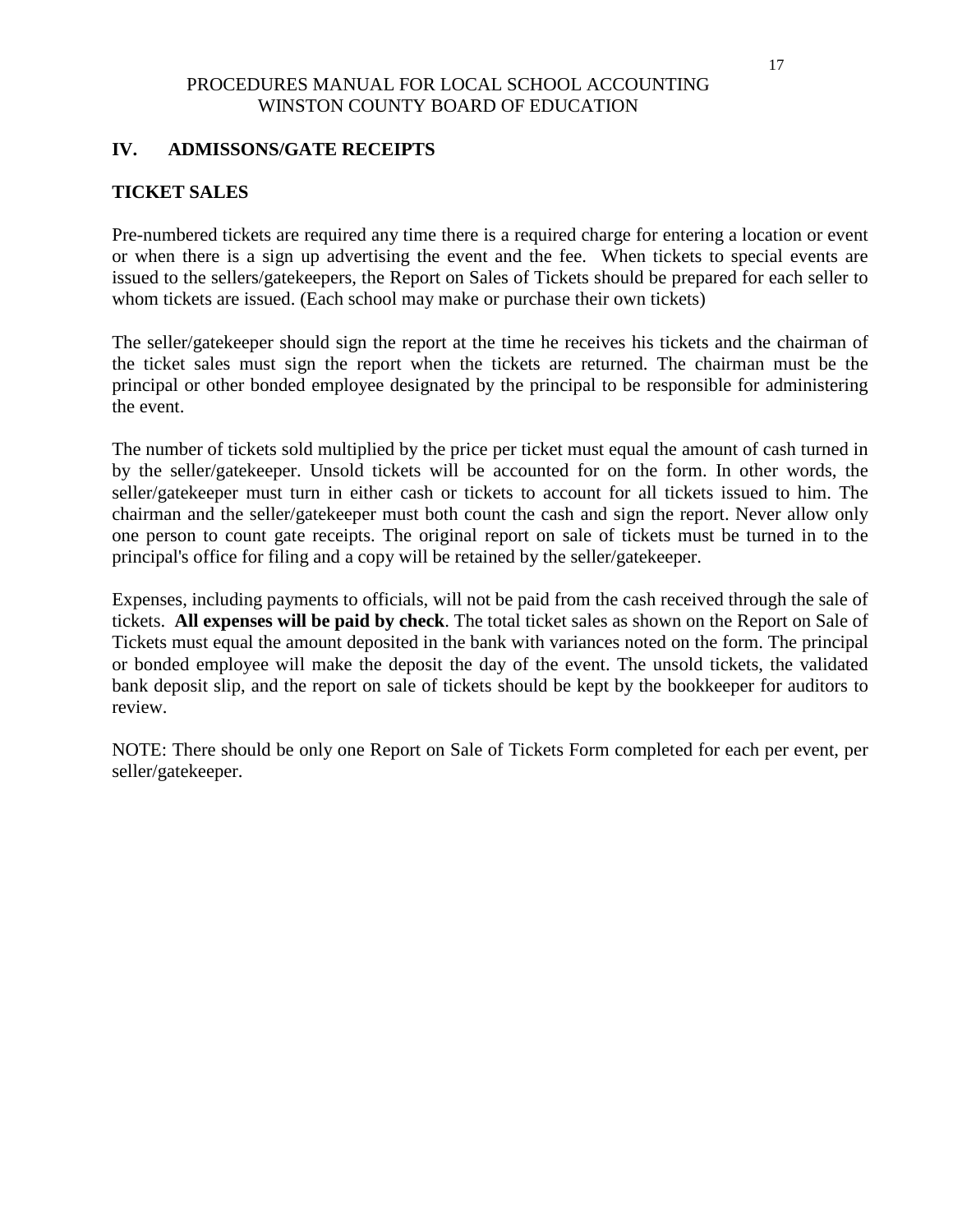#### **GATE CHANGE FOR EVENTS**

Gate change should be obtained prior to an admissions event; however, the change must be deposited in the bank the night of the event (or put in the night deposit with the admissions receipts). The amount may vary according to each individual school. Basketball change or other sports where there are several games in a week may be kept out from the beginning of the season to the end of the season due to the number of games played in the week, but must be deposited immediately upon the conclusion of the season.

Each school should maintain a change cash fund account. Change cash is used as a change fund for the school store, cafeterias, gates, etc. Use the change cash account, not an expenditure account when the check is written for change. When re-depositing the start-up money, enter the cash change account as a credit. This procedure leaves a clear audit trail. All change cash must be redeposited at the end of the fiscal year and/or any other school closings.

#### Step 1 - Recording the Check Written for Change Cash

Write a check to your principal as the vendor for the amount needed for change cash. Record this check as you would any other invoice. Notice we are increasing one asset account as we decrease another asset account. There are no revenues or expenditures used in this journal entry.

G/L Code for the Invoice 0000-12-1-0115-000-XCCX-7101-0-0000-0000 Debit \$1,000

#### Step 2 - Recording the Redepositing of the Change Cash

After the event, write a receipt to your principal for the amount of the change cash and a separate deposit ticket for redepositing the amount that had been withdrawn for the change cash. Using the Create Journal Entry option, use a C/R to redeposit only the cash amount that had been used for change.

Credit the Change Cash Account 0000-12-1-0115-000-XCCX-7101-0-0000-0000 Credit \$1,000

#### Step 3 – Recording the Gate Receipt

Record the amount of the gate receipt as you would any other deposit by creating a journal entry using a C/R type entry.

Credit the Revenue Account for the Activity XXXX-12-4-7110-000-XCCX-7101-0-0000-0000 Credit \$3,500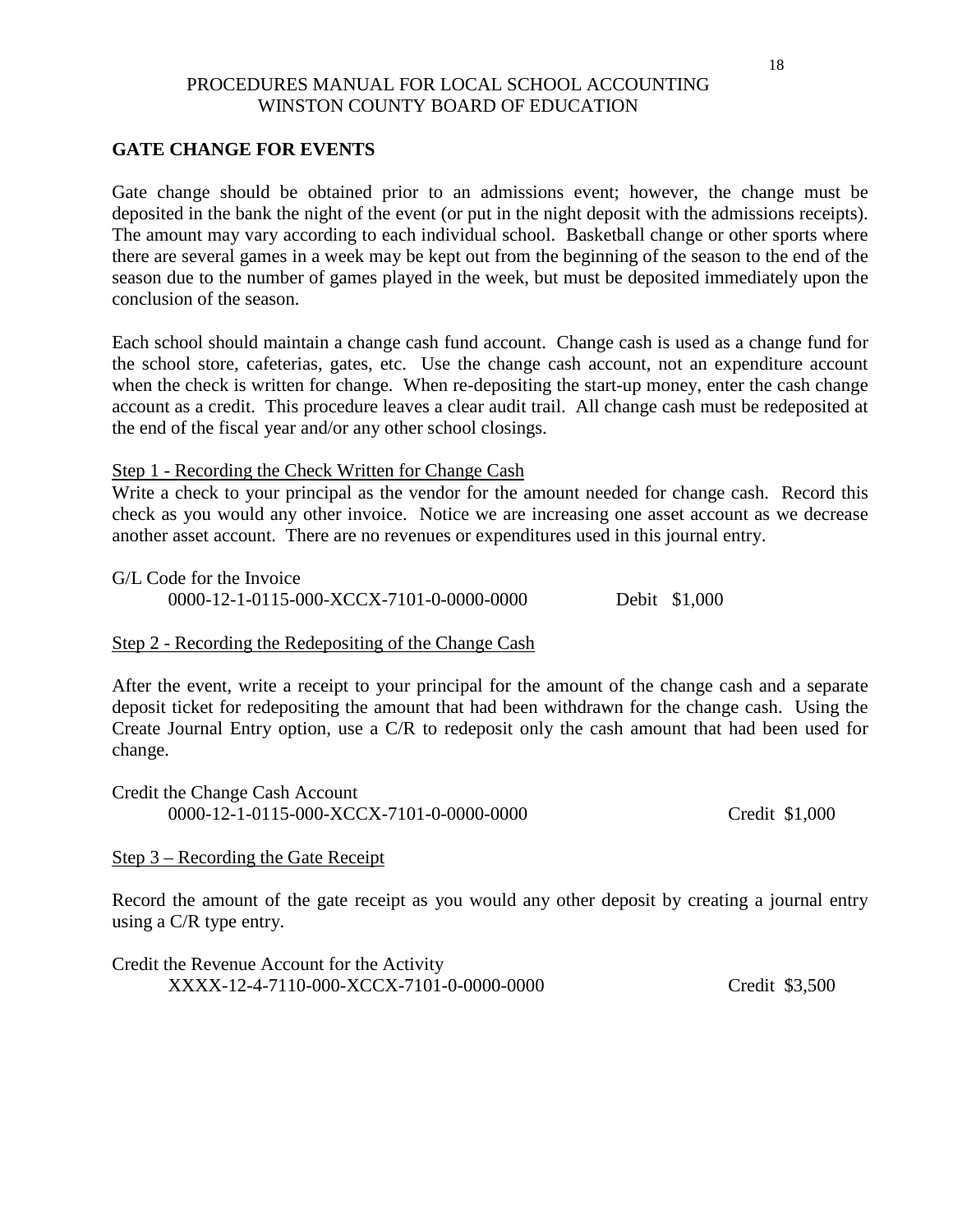# **PROCEDURES FOR RECORDING GATE RECEIPTS, STATE PLAYOFFS, AND DISTRIBUTION OF NET REVENUE**

Playoff games that require gate receipts to be divided three ways should be booked as follows:

Step 1 – Depositing the Gate Receipt – Use Create Journal Entry, C/R

| Credit the Revenue Account-Full Amount of Gate Receipt |                |
|--------------------------------------------------------|----------------|
| XXXX-12-4-7110-000-XCCX-7101-0-0000-0000               | Credit \$3,500 |

Step 2 – Paying Expenses of the Game

Expenditures associated with the playoff game will be paid by the home team. All expenditures must be made by check as entered as a regular invoice.

G/L Code for the Invoice: XXXX-12-5-XXX-XXX-XCCX-7101-0-XXXX-0000 Debit \$ 500

#### Step 3 – Distribution of Net Profit

After expenditures are paid, the home team will divide the net profit from the playoff game 3 ways. The home team, the visiting team, and the Athletic Association will each receive a third of the profit. A check should be written to visiting school and the Athletic Association in the amount of 1/3 of the profit.  $(\$3,500$  total gate - \$500 expenditures = \$3,000 net profit / 3 = \$1,000 each)

#### Check Written to Visiting Team

| Debit the Revenue Account as the G/L Code for the Invoice:<br>XXXX-12-4-7110-000-XCCX-7101-0-0000-0000 | Debit \$1,000 |
|--------------------------------------------------------------------------------------------------------|---------------|
| <b>Check Written to Athletic Association</b>                                                           |               |
| Debit the Revenue Account as the G/L Code for the Invoice:<br>XXXX-12-4-7110-000-XCCX-7101-0-0000-0000 | Debit \$1,000 |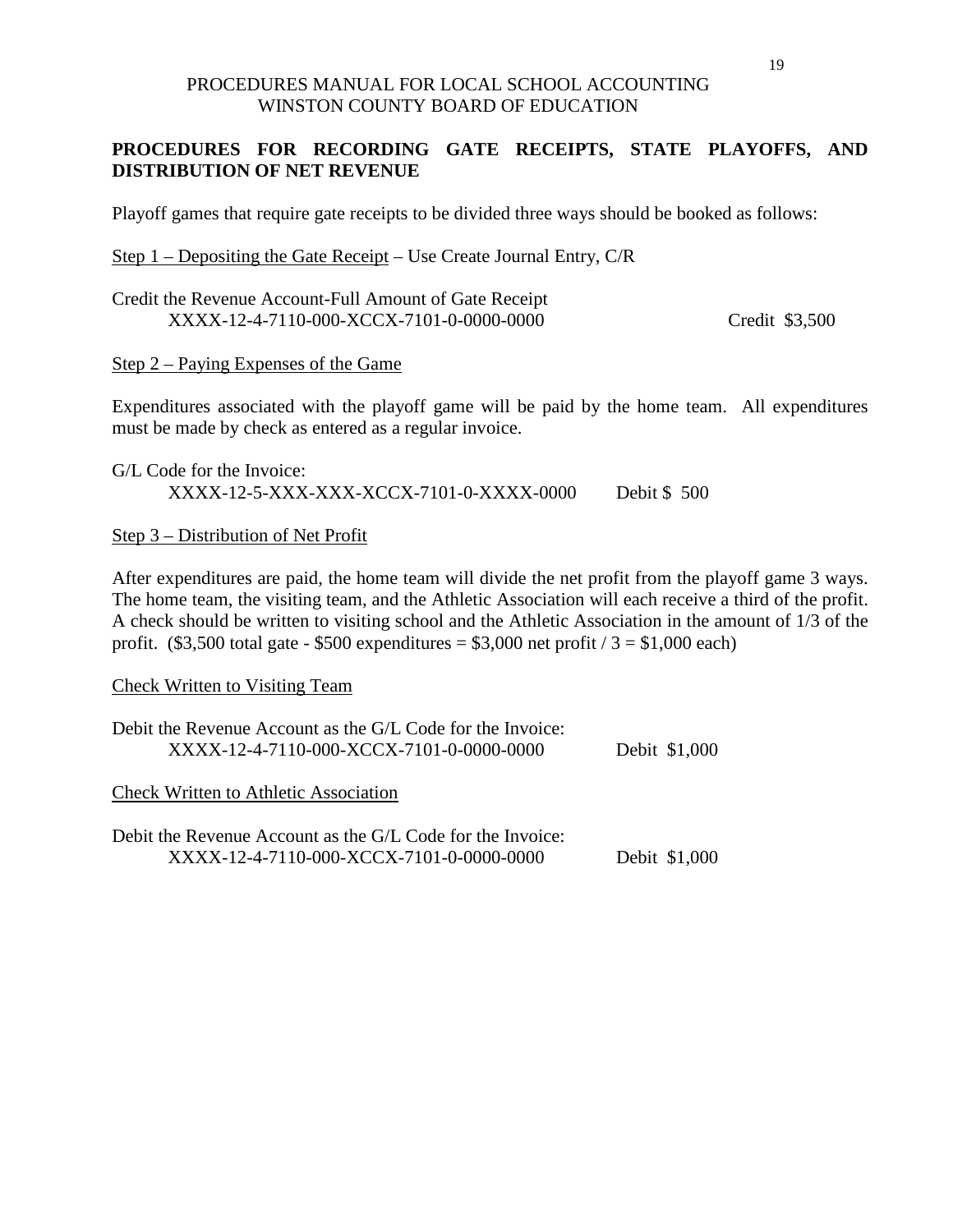# **V. PURCHASING**

# **PURCHASE ORDERS**

Purchase orders provide the ability to produce an accurate financial status by reflecting encumbered expenses. By law, the completed, itemized purchase order is the document that establishes the school's tax exempt status for the purchase once the principal has approved it. All purchase orders are retained for the entire fiscal year; therefore a complete purchase order register can be generated for each month and the entire fiscal year.

The principal's office will maintain a supply of pre-numbered purchase orders/requisitions or utilize NextGen to auto number the purchase orders. The purchase order/requisition will be completed as to description, item number, quantity, unit cost, extension, and shipping charges. Avoid the use of "per attached list" for the item description unless there is an itemized requisition attached at the time the principal signs his/her approval of the purchase order. The purchase of foods, beverages, etc. for banquets, dinners, etc., must be explained on the purchase order as to the purpose. A separate purchase order will be prepared for each vendor. A copy will be forwarded to the vendor; the original will be retained by the principal's office to be matched with the invoice when it is received and the sponsor making the original request may retain a third copy. When the goods are delivered to the principal's office, the teacher who placed the order will sign the invoice indicating that a certain number of packages from this vendor. Before the invoice can actually be paid, the teacher or person placing the order must sign an original invoice, date and note any discrepancies (items cancelled, not received, damaged). Items not delivered are to be deleted from the invoice before payment can be made.

Purchase orders should be entered into Nextgen on a regular basis according to the individual school's activity level. (Daily if possible) The following items are required to enter a purchase order:

- 1. Purchase order number -- number pre-printed on purchase order or assigned by NextGen. (Purchase Orders used for CISM, Library, Technology, Professional Development, Common Purchases, and other funding sources that are to be paid by the Central Office are numbered by NextGen in the order they are received at the Central Office.)
- 2. Vendor number when entered on computer will display the vendor name, check for verification of the information (Very important that vendor information is correct)
- 3. Purchase order date the date the purchase order was issued should be entered in month, day, and year format. **P.O. must be issued prior to purchase**.
- 4. Amount This should be the total dollar value of the purchase order and shipping charges. However, the amount may not always be the same as invoice due to price changes and shipping.
- 5. Distribution Enter the general ledger account numbers and corresponding amounts on each purchase order.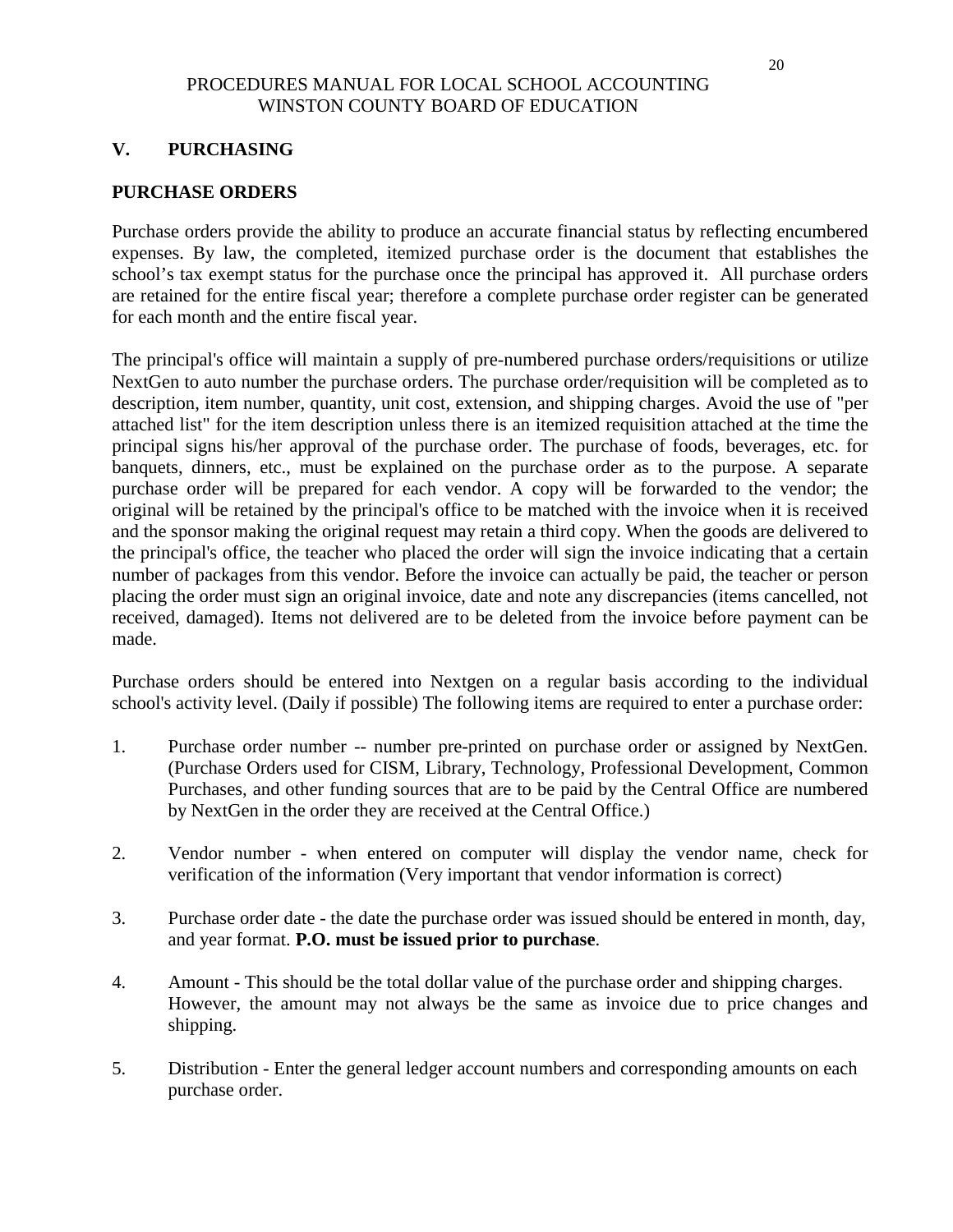Schools that make numerous purchases with a given vendor during the month will be permitted to issue the vendor a purchase order at the beginning of the month for a specified dollar limit. This arrangement is to be used on a very limited basis. Example: Concession purchases

Once the information has been correctly entered, the purchase order must be approved in order for the information to be posted. In the event a purchase order must be modified or deleted, the program provides an option for accomplishing this task. If changes are made to the purchase order, both the person originating the purchase order and the principal must initial the changes. If a purchase order is voided, the purchase order must be retained and filed in numerical order for future reference.

All outstanding purchase orders (office copy) will be filed together until the invoice is received. When the invoice is received by the principal's office, it will be matched with the related purchase order and recorded as accounts payable until it is paid. After payment, the invoice and purchase order must be filed together in check number order or by vendor. The procedures for accounts payable and cash disbursements are described on pages 20 through 24. When the employee receives the items ordered from the purchase order, a comparison must be made with the employee's copy of the purchase order so the employee will know exactly what was received. A purchase order must be issued for a purchase requested by an employee. Recurring expenditures such as utility bills do not require a purchase order.

# **A school will not issue a purchase order if local school non-public funds are not available to meet the encumbrance. Charge backs have been made to principals who knowingly issued purchase orders with no funds in an account to cover them.**

Purchase orders serve the following purposes:

- 1. The P.O. gives authority to individual or group to spend funds.
- 2. The P.O. gives the bookkeeper the opportunity to obligate monies from funds available, thus avoiding overspending.
- 3. The P.O. provides for sales tax exemption for the purchase.
- 4. The P.O. spells out the contract and/or specific details of the purchase, thus avoiding misunderstandings between the vendor and the school.
- 5. Most importantly if purchase orders are posted daily, you will always be able to know your correct balance.

Only on rare occasions may a principal give permission to reimburse individuals for purchases without the prior completion of a purchase order. This approval must be before the purchase is made. The individual making the purchase will pay for the purchase and be reimbursed for the amount of the purchase less any sales tax that was charged.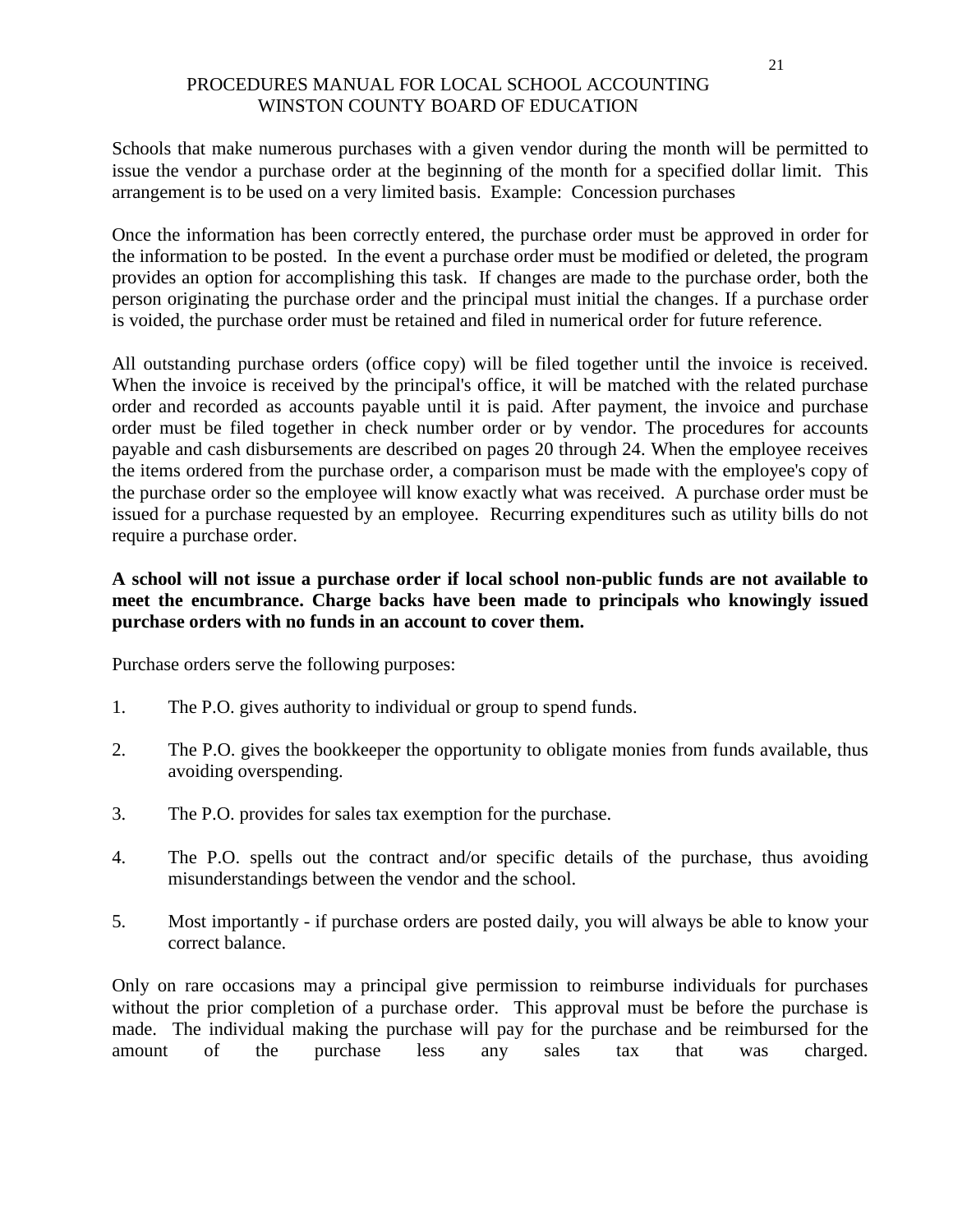# **VI. FUNDRAISING ACTIVITIES**

An accounting must be made as to total income and expense of each fundraising event. This accounting includes fundraising activities held during class time, activity periods and before or after school and applies to school organizations, classes and clubs.

A Report on Fundraising Activity, Form 21, must be completed for each fund raising activity and kept on file in the school. The top section of the form that asks for purpose of fund raiser, beginning date, ending date, organization conducting fund raiser, sponsor and dates of previous fundraiser(s) this school year must be completed by the sponsor two weeks before any fund raiser begins. The principal must approve this at that time.

After the fundraiser is complete the sponsor/teacher must fill out the revenue, expenditure and profit of each fundraiser and submit to the bookkeeper to keep on file for auditors and for future reference as to how much profit was made on each fundraiser.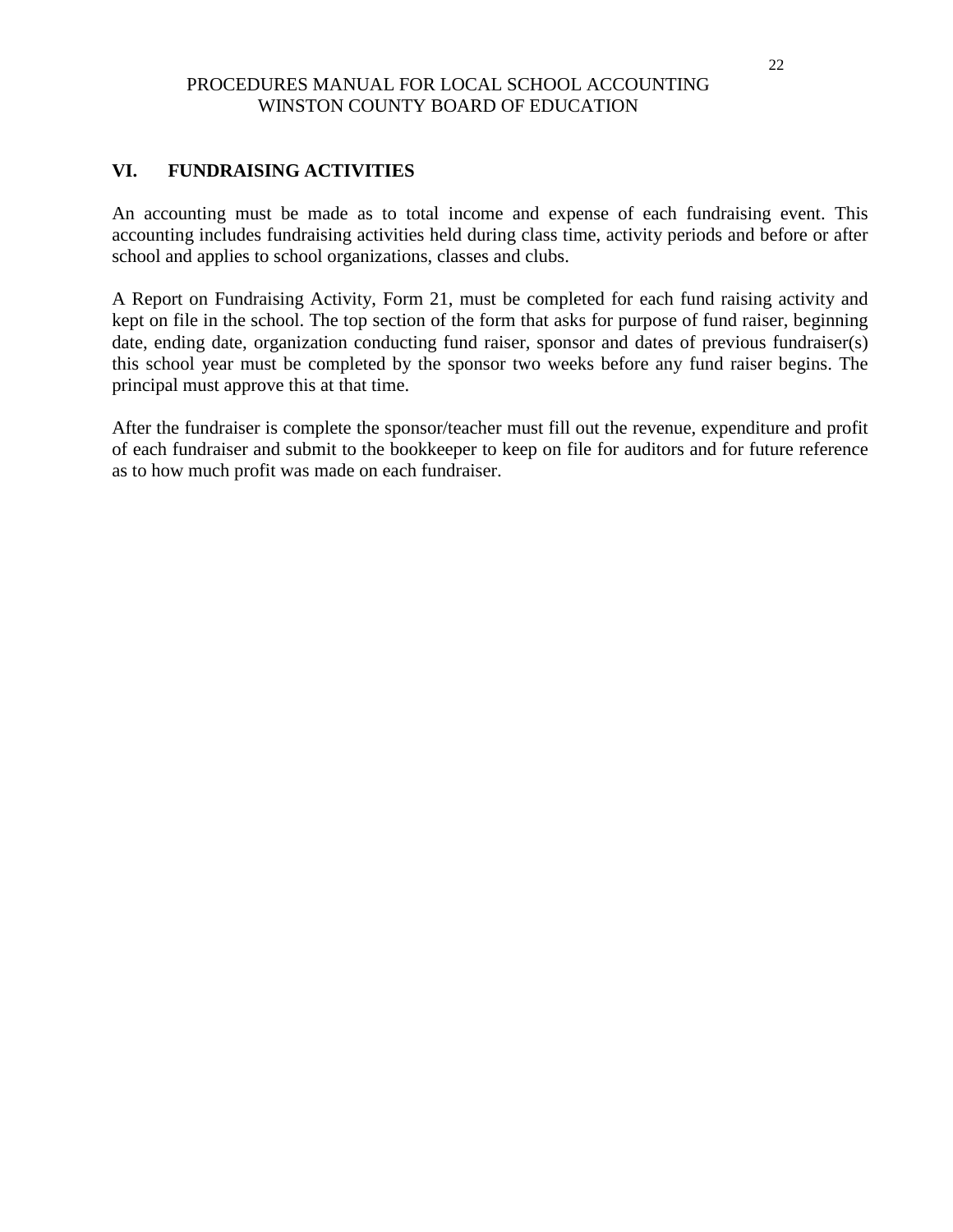## **VII. EXPENDITURES**

## **ACCOUNTS PAYABLE**

Invoices and/or paid receipts are necessary before any payment of funds or reimbursements can be made. **Payments made without this essential documentation can be a charge back to the principal.**

Accounts payable provides for the recording of invoices. When invoices are merged, the appropriate expense accounts are automatically updated and outstanding encumbrances are relieved.

Before an invoice is entered, the bookkeeper should check the mathematical accuracy of the document by re-computing extensions and additions. Because the school is exempt from paying sales taxes, the bookkeeper should make sure that the invoice does not include taxes. Taxes that may be paid are food tax, lodging tax and lease tax. Notify the vendor if these charges are included and delete any taxes not appropriate from the invoice.

Payments are to be made based on invoices rather than statements. The reason that statements should not be used as the source of a disbursement is that duplicate payments are likely to result from payment of both the original invoice and the subsequent statement.

All disbursements should be supported by written documentation. If a disbursement is for goods or services not supported by a traditional invoice, the school should document the expenditure by use of a school-prepared invoice in addition to completion of a purchase order as previously detailed in this manual.

The school will implement the use of an expense report for all reimbursements of expenses to employees. The rate of reimbursement for travel will be the Board of Education's approved rate per mile payable only to the person who drives a car and provides the transportation for the travel. Reimbursement for meals and lodging for overnight trips will be limited to the employee's actual itemized expenses minus any charges for entertainment expenses. Personal telephone calls will not be reimbursed. Receipts must be itemized, not summary credit card receipts. The employee will submit all receipts to support the expenses claimed on the report, (without proper documentation, the employee cannot be reimbursed). All travel expenditures must be approved in advance by the Superintendent through the use of a Professional Development or School Activity Leave Form that must be submitted in advance of the travel, even if a substitute is not required. This form documents from which fund the travel reimbursement will be paid.

Cash advances will only be made if students are involved, i.e., basketball tournament where meals are provided. If the cash advance exceeds expenses, the balance should be returned to the school and should be credited to the account from which the cash advance was originally posted. Entry will be made through the Create Journal Entry option using journal code C/R. The principal will approve all expense reports filed by the school staff. If the invoices are to be paid through the Central Office, these forms will have to be approved in advance by the Superintendent before payment can be made.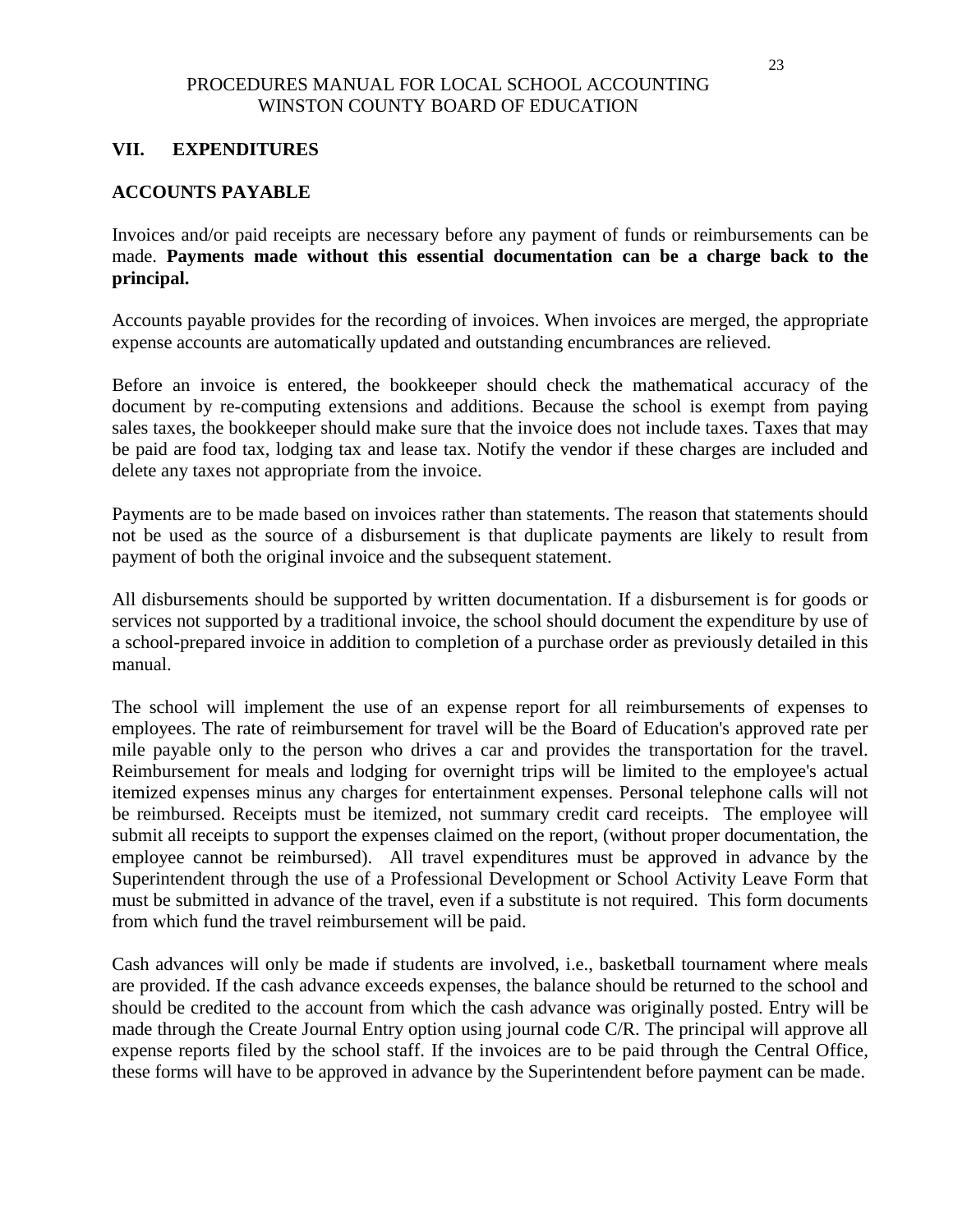This approval is made via a Professional Leave or School Activity Form indicating from what funds travel will be paid.

If a principal is to be paid a travel reimbursement from local school funds, the reimbursement claim must be sent to the Superintendent for approval prior to payment.

# **INVOICES**

An invoice must be obtained for each purchase order before payment is made. An original invoice must be secured to serve as a basis for issuing a check. Statements and fax copies are insufficient documentation from which to pay an invoice.

The invoice must include the name and address of the vendor, a full description of the items purchased, an itemized listing of prices, and the total amount to be paid. The person who placed the order must sign that the items listed have been received before the invoice can be paid. The school should not allow partial orders or back orders. Payment of an invoice should never be made before all of the merchandise is received.

If the vendor does not have an invoice, the bookkeeper may use a school-prepared form for the necessary information.

Boards of education are exempt from the payment of Alabama sales tax. The completed, approved purchase order is the document that certifies exempt status for the school.

The principal must approve all invoices before payment is made. Cash expenditures are prohibited. The principal must initial all invoices for non-purchase order items or invoices exceeding the purchase order amount.

PAID should be marked on the invoice once paid. Once paperwork (purchase order and accompanying invoice) is marked paid, the check copy must be stapled on top. If duplicate checks are not used, the check number and check date must be written on the invoice, or a photocopy of the check may be attached. Each month's paid invoices must be put in numerical order by check number and filed together according to the month in which they are paid.

Gifts, prizes, or other merchandise obtained from the purchase of school items are the property of the school and the Winston County Board of Education. School employees are prohibited from purchasing personal items through the school. School personnel will neither solicit nor accept funds or gifts from vendors.

# **FIELD TRIPS**

Funds collected for field trips are to be used to cover the expenses of the field trip. Mileage for using a school bus is calculated at the state rate times the number of miles. This payment is sent to the Transportation Department along with the Field Trip Request Form.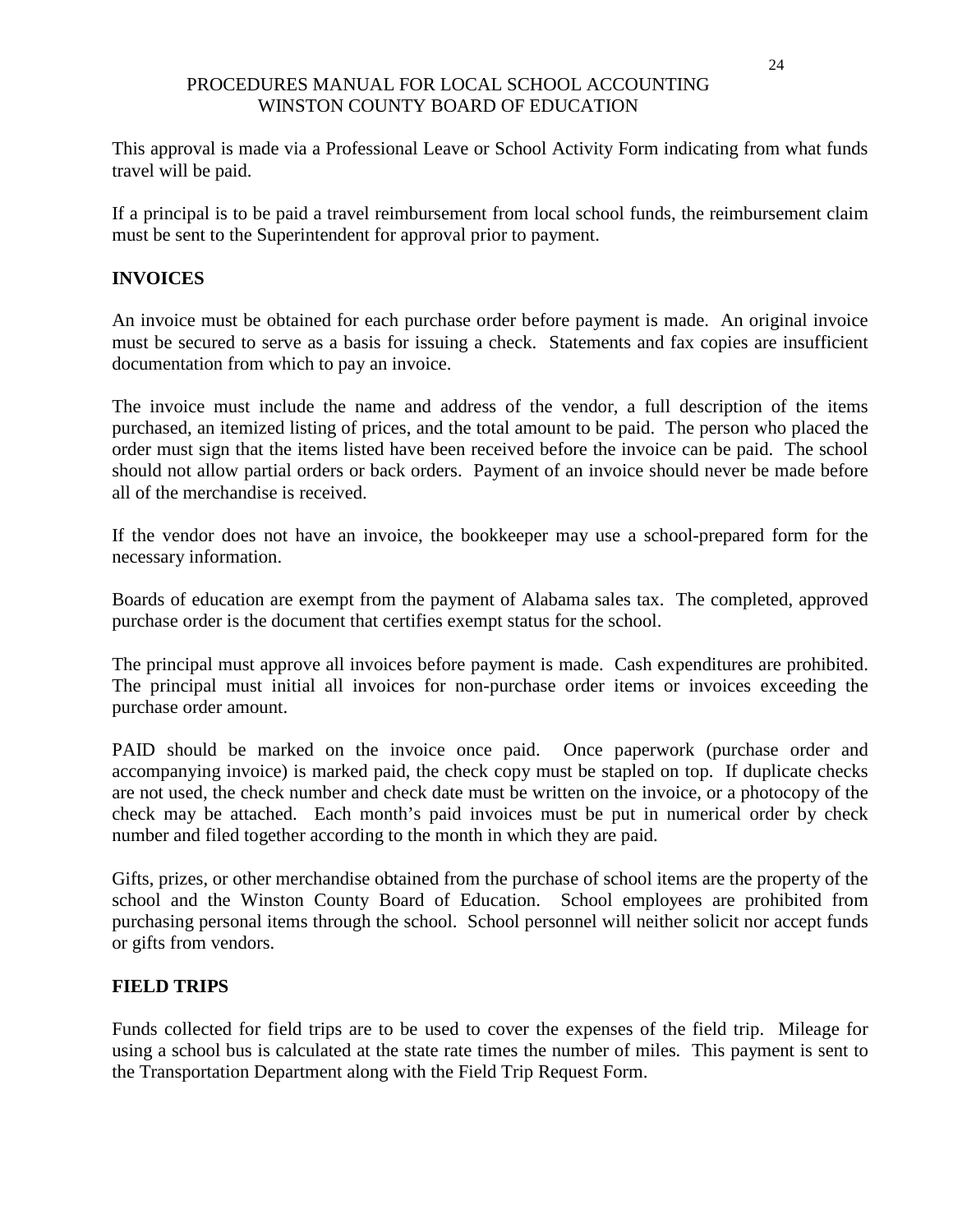The invoice is coded as: XXXX-12 or 32-5-4150-391-XXXX-7X01-0-4400 or 4500-0000

Payment of the bus driver is calculated on the Bus Driver Invoice according to the duration of the trip. The rate of pay plus applicable employer matching benefits must be sent to the Payroll Department.

The invoice is coded as: XXXX-12 or 32-5-9910-923-XXXX-7X01-0-9700-3819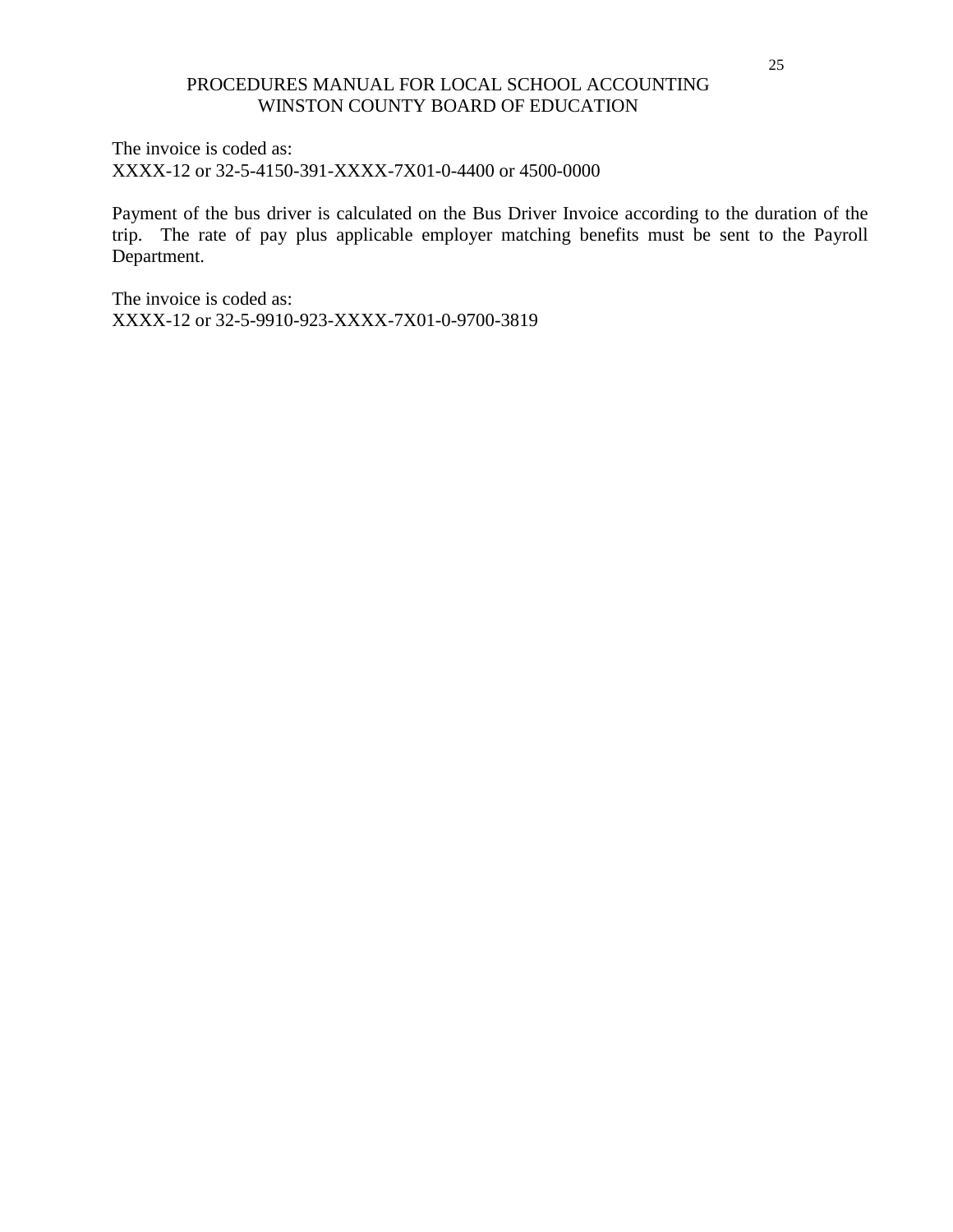# **VIII. CASH DISBURSEMENTS**

## **ACCOUNTS PAYABLE CHECKS**

All transactions of the local schools will be paid for by check: **no cash payments will be made.** All funds collected in a school will be spent for the purposes for which they were collected, except as otherwise approved by the principal or his designated representative. The school principal will sign all checks issued by the local schools. The checks must be pre-numbered and imprinted with the name of the school. The school supply of blank checks will be kept in a locked box or cabinet accessible only to those with proper authorization. Periodically, an accounting will be made of the supply. Blank checks must be secured.

Invoices must be selected for payment on a regular basis to be determined by the individual school based on its level of activity. Invoices should have an **approval to pay** signed by the person who received the items listed. If an item was not received, the employee receiving the purchases should make note of this and payment should be delayed until all items are received.

Payments must always be made from an invoice and never from a statement. The invoice must be itemized with a price listed for each item.

When the checks have been printed or written, the check copy, invoice, and purchase order with any other supporting documentation will be stapled together, filed in check number order or vendor order and retained for future reference.

A check will not be destroyed when an error is made. The check will be marked "void" or "spoiled," the signature portion of the check will be cut off and the check filed for audit purposes.

#### **OFFLINE CHECKS**

In the event a check must be written manually, the check must be posted to the system through the offline check procedure. However, all procedures must be followed the same as if a regular check were being processed as stated above for audit purposes

#### **VOIDED CHECKS**

#### Current Year Checks

When a check must be voided, verify with the bank that the check has not cleared and issue a stop payment if the whereabouts of the original check is not known. To void the check:

Go to Accounts Payable- Check Processing – Void Check. Enter the check number and a reason for voiding the check. Print the entries and place in your file, along with the voided check, for audit purposes.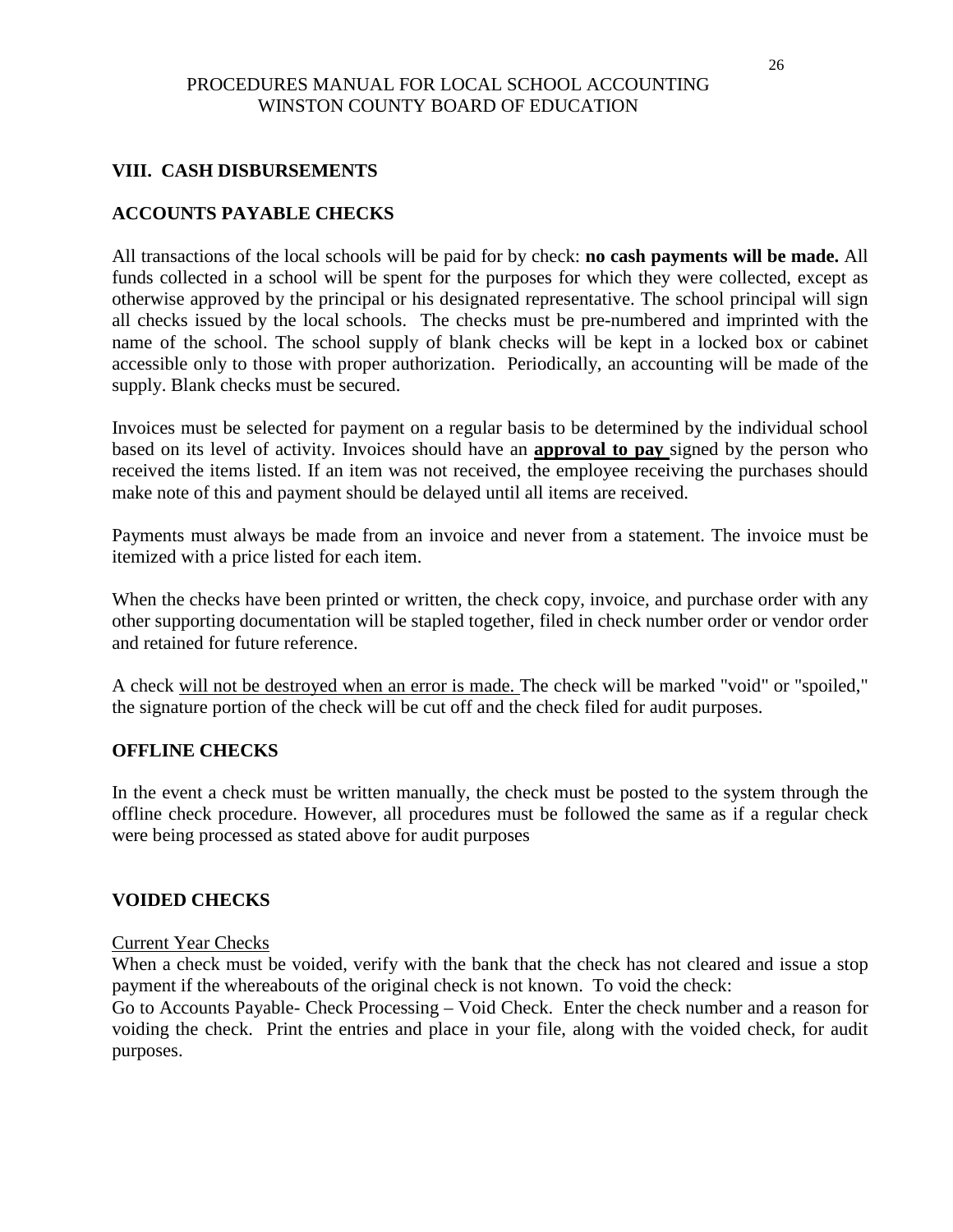After a check is voided, the system reinstates the associated invoice to a merged status. The invoice should then be deleted. To do this: From the Accounts Payable Menu, select Invoice Processing. Select Inquire to find the invoice in the batch where it was originally paid Once the correct invoice is loaded into the screen, select - delete, change the posting date to the current date, update, and save. Print the entries for your monthly file. Spoiled checks will be mutilated by cutting off the signature section, mark void in red and the check

filed for audit purposes in regular numerical order. To spoil the check number: From the Accounts Payable Menu, select Check Processing Select Check Maintenance Enter the check number and a reason for spoiling the check Enter to update

Prior Year Checks Prior year checks must be voided through the journal entry. The entry is as follows:

Journal code will be PYA (Prior Year Adjustment) through the journal entry process - Fund 12 is only an example; if it is non-public use Fund 32 and Funding Source 7501.

| Debit                                | Credit |          |
|--------------------------------------|--------|----------|
| 12-3-0360-0000-XCCX-7101-0-0000-0000 |        | \$125.00 |
| 12-1-0111-0000-XCCX-7101-0-0000-0000 |        | \$125.00 |

Mark the check void in the O/S check file using the Post Check Information option on the Enter A/P Check Reconciliation Data Program found on the A/P Bank Statement Reconciliation Menu. Enter the check number. Change the check status to void, then delete, and save. (**Note: Before making a Prior Year Adjustment call the Chief School Financial Officer.**)

# **REPLACEMENT CHECKS**

If a check is lost, it is not necessary to void the check. A replacement check may be issued using the following procedures:

- It is not necessary to do any journal entries.
- Verify that the original check has not cleared the bank.
- Stop payment on the original check and inform the bank of the replacement check number.
- Manually type a replacement check and type at the top of the check and the check stub—Replacement Check for Check No. XXXX.
- Make a copy of the replacement check to attach to the original check/invoice documentation.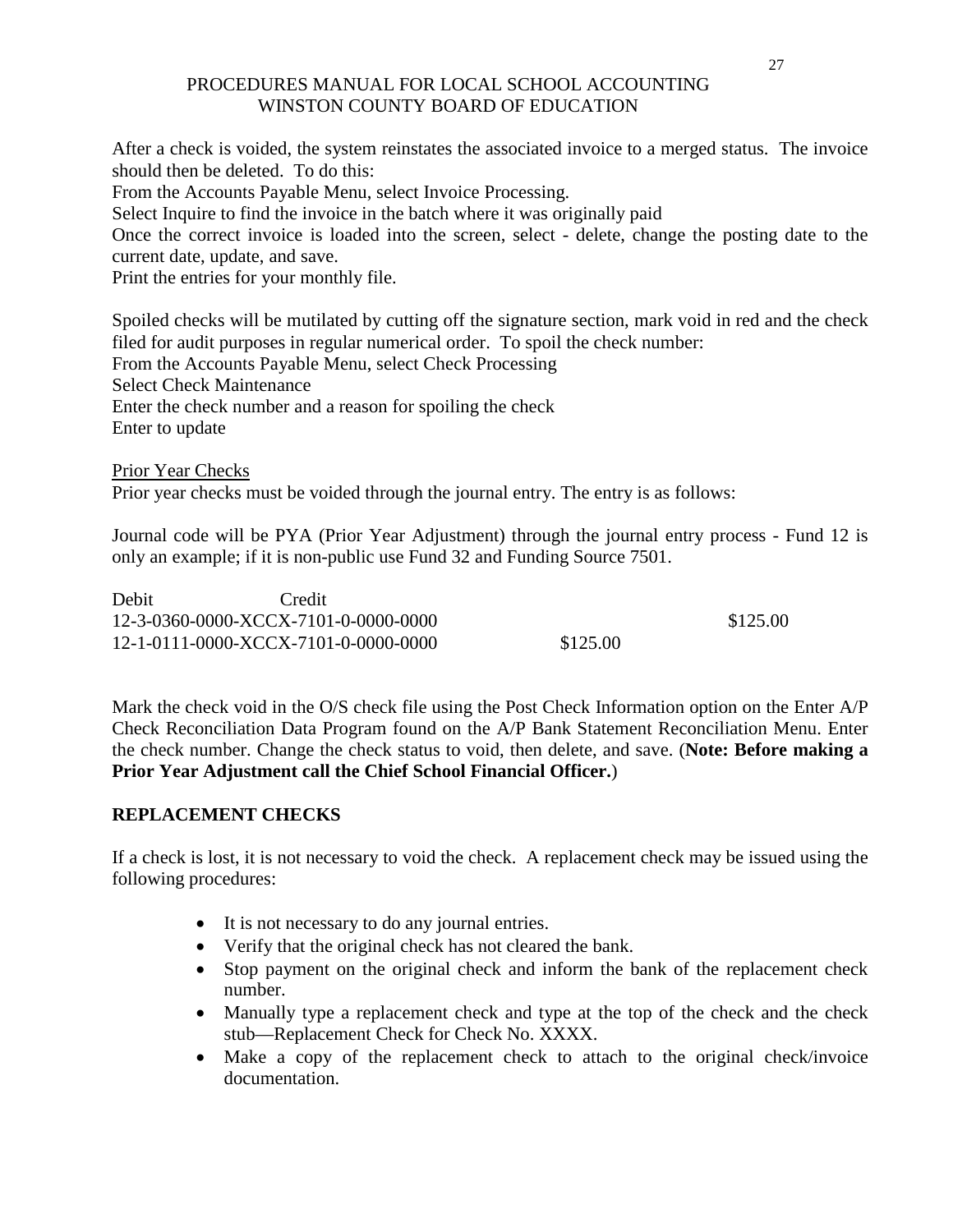- Spoil the Replacement Check in the Bank Reconciliation File with an explanation of – Replacement Check of Check No. XXXX.
- Clear the bank statement by the original check number.

# **REFUND CHECK**

When issuing a check for a refund in the same fiscal year, the journal code that was used to record the revenue must be used as the journal code for issue of the check.

Example A \$12.00 check was received or a lost textbook.

The \$12.00 would be recorded as 12-4-6931-000-cctr-7101-0-0000-0000.

If the book is found and returned, issue a refund check to the student using the journal code 12-4- 6931-000-cctr-7101-0-0000-0000.

When issuing a refund for a prior year, the refund should be expensed. Call the Chief School Financial Officer for guidance if needed.

# **CLASSROOM SUPPORT FUNDS**

Annually, the legislature allocates classroom instructional funds to teachers. Beginning October 1 of each year, teachers have their new allocation available to them by way of either a purchase order or purchasing card.

# PURCHASING CARD AGREEMENT

The Winston County Board of Education Purchasing Card is issued for you to purchase goods as outlined. These cards are provided as a convenience to you in order to make the performance of your job more efficient and effective. However, it is important that the cards are used as intended and that the accounts are handled responsibly. The following procedures regarding use of these cards must be followed. Any misuse of the card or failure to comply with this process will result in immediate cancellation of the card.

A. General Guidelines:

- 1. You must sign the Purchasing Card agreement prior to being issued the Purchasing Card. This agreement acknowledges your acceptance of all the processes and procedures in this agreement.
- 2. Violation of this agreement will result in cancellation of the card.
- 3. The cardholder agrees to use the card exclusively for classroom instructional support.
- 4. The cardholder agrees to reimburse the Board for purchases that are determined to be unallowable expenditures or to obtain other funds for the expenditure.
- 5. The cardholder agrees to obtain a legible receipt with an itemized listing for each purchase made with the card.
- 6. The cardholder agrees to reimburse the Board for purchases made with the card that are not supported by a receipt with an itemized listing.
- 7. The cardholder agrees to inform merchants that purchases with the card are exempt from Alabama sales tax.
- 8. The cardholder agrees to reimburse the Board for sales tax charged to the card.
- 9. The cardholder agrees to reimburse the Board for purchases made in excess of the card limit or to obtain other funds for excess expenditures.
- 10. The cardholder understands that the use of the purchasing card for anyone's personal use is subject to criminal prosecution.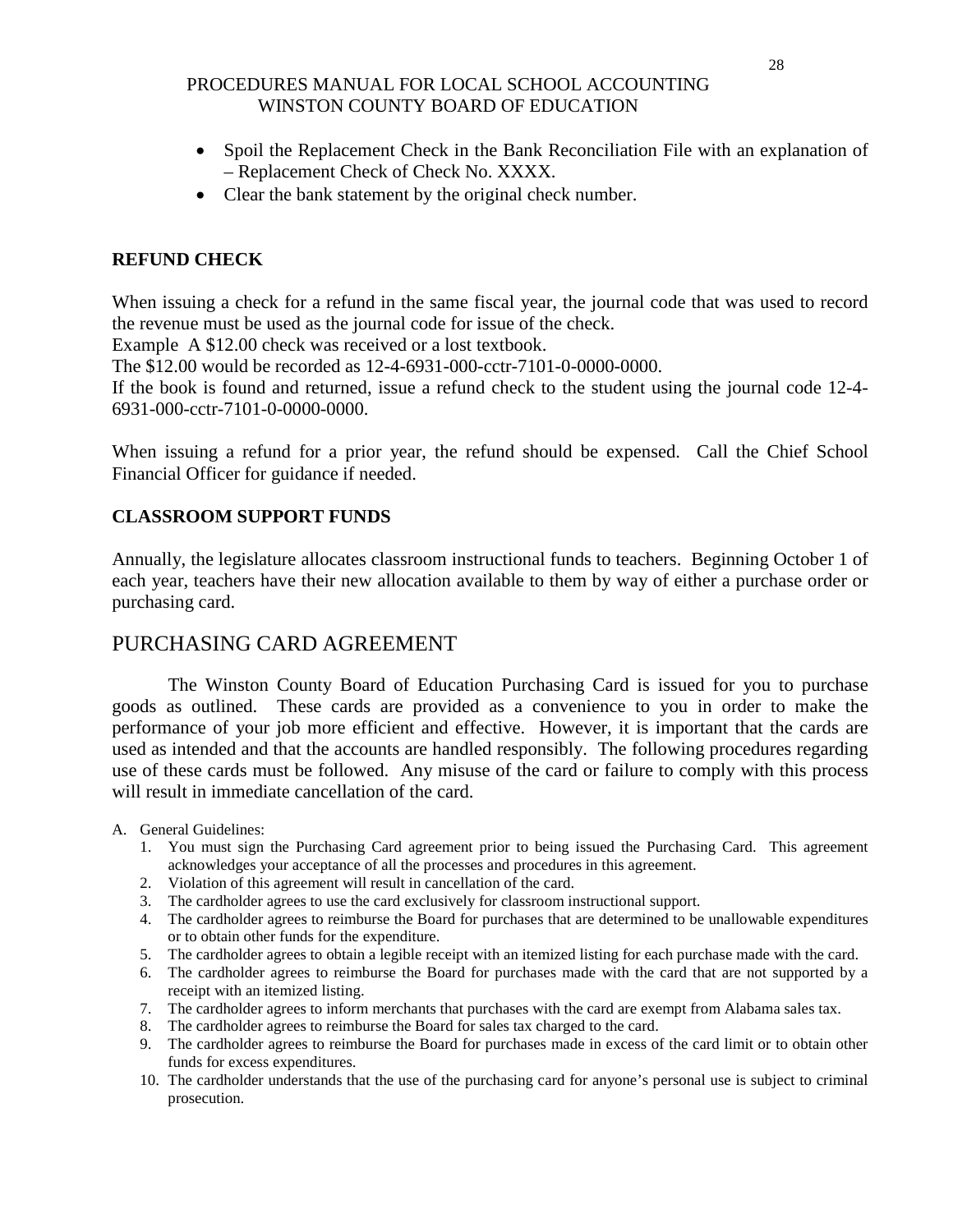- 11. The purchasing card will not be used for Internet orders, layaways, confirmations, guarantees, or other charges which would be prior to receipt of the materials purchased.
- 12. The cardholder understands that the items purchased with the purchasing card must be received before payment is made.
- B. Billing Process
	- 1. Local school bookkeepers will submit requisitions to encumber the total amount authorized based on budgets approved at the local school level prior to the expenditure of funds. A purchase order will be generated by the Central Office based on the requisition and kept open until the full amount of the purchase order is expended.
	- 2. Bills will be mailed to the Board and a copy will be sent to the school in the respective employee's name.
	- 3. Teachers will have two (2) days after the purchase to return receipts to school bookkeeper. Only original receipts are acceptable.
	- 4. The teacher must sign a statement confirming that the items listed on the attached receipts have been received and are in good condition. This statement should accompany the receipts and purchasing card statement for audit purposes.
	- 5. Local bookkeepers will verify all purchases to ensure compliance with Alabama Code 16-1-8.1 regarding classroom instruction support funds and will forward the purchase card statement and receipts to the principal for signature and approval. Once approved by the principal, it will then be forwarded to the Central Office for further processing.
	- 6. Central Office will make payment directly to the bank upon receipt of statement.
	- 7. If receipts are not received, then the charges will be automatically billed to the individual.
	- 8. If any charges do not meet the criteria of instructional materials and supplies\* then the amount will be billed to the individual. If you feel an item may be questionable, approval should be received from the principal prior to purchase. (There are isolated cases where we request written explanation for the instructional use of materials purchased. This is to clarify for auditors' review.) Final determination is made by the principal. \*Instructional materials and supplies-according to 16-1-8.1 of The Code of Alabama.
	- 9. If you are charged sales tax, you must immediately explain to the vendor that we are a tax-exempt organization. If the vendor refuses to sell any item without tax added, you must not make the purchase. If sales tax is charged, the individual will be billed for the amount of the sales tax.
	- 10. In the event an employee leaves the school system, the purchase card must be turned in and the account closed.
	- 11. The last day to make purchases using the purchasing card will be May  $1<sup>st</sup>$  of each year. The cards must be turned in to the Central Office no later than May  $15<sup>th</sup>$  of each year. Any funds remaining after this date may be expended using the purchase order process.
	- 12. A sign-in/sign-out sheet must be maintained when cards are issued and when cards are returned.

I acknowledge receipt of card, and I agree to the above procedures.

\_\_\_\_\_\_\_\_\_\_\_\_\_\_\_\_\_\_\_\_\_\_\_\_\_\_\_\_\_\_\_\_ \_\_\_\_\_\_\_\_\_\_\_ \_\_\_\_\_\_\_\_\_\_\_\_\_\_\_ \_\_\_\_\_\_\_\_\_ Employee Employee # Social Security # Date

\_\_\_\_\_\_\_\_\_\_\_\_\_\_\_\_\_\_\_\_\_\_\_\_\_\_\_\_\_\_\_\_ \_\_\_\_\_\_\_\_\_\_\_\_\_\_ Principal Date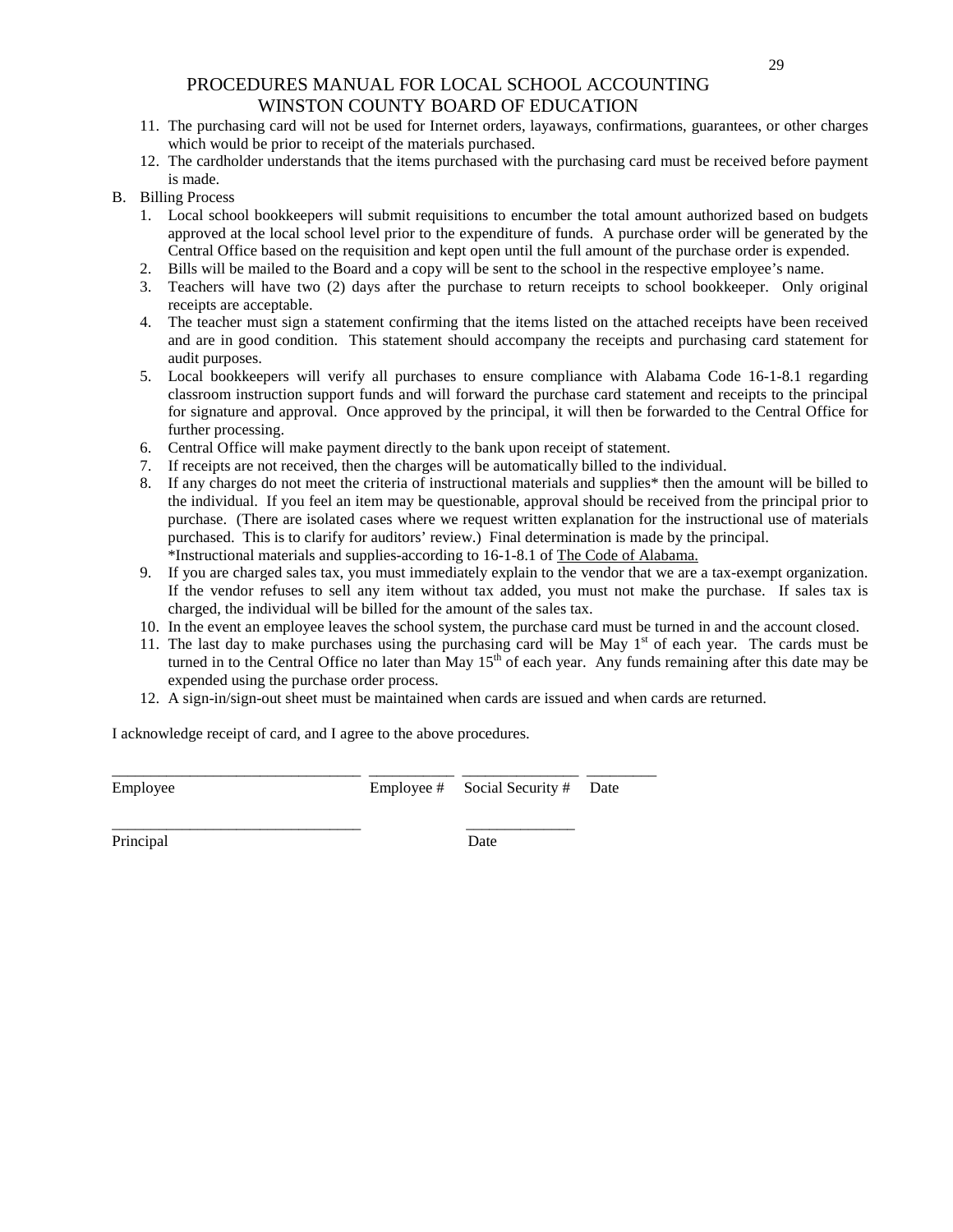# **IX. JOURNAL ENTRIES**

#### **CORRECTIONS**

Entries that have been made in Nextgen that are determined to be in error can only be corrected by a journal entry using a J/E code.

To correct an expenditure code: Credit the incorrect code Debit the correct code

To correct a revenue code: Debit the incorrect code Credit the correct code

For other journal entry corrections, call the Chief School Financial Officer for assistance if needed.

#### **INTERFUND TRANSFERS**

In the event a transfer of funds between accounts becomes necessary or desirable, a Fund Transfer Form must be completed. This form will show the date of the transfer, the amount transferred, the accounts affected and must be approved by the principal, the class sponsor(s) involved, if applicable, and acknowledged by the bookkeeper. Under no circumstances should funds be transferred without the approval of all parties.

#### **Internal Transfers (Between Activities)**

**You may not transfer from Public Funds to Non Public Funds**; however, you may transfer from Non Public to Public Funds. When you transfer from Non Public to Public, you must take cash with the transfer. Nextgen is set to process these types of entries by using:

Create Journal Entry

Type-TRN

Entry would be as follows:

Non-Public Fund

XXXX-32-5-9910-920-XCCX-7501-0-9700-0000 Debit \$125.00 XXXX-32-1-0111-000-XCCX-7501-0-0000-0000 Credit \$125.00

Public Funds

 XXXX-12-4-9210-000-XCCX-7101-0-0000-0000 Credit \$125.00 XXXX-12-1-0111-000-XCCX-7101-0-0000-0000 Debit \$125.00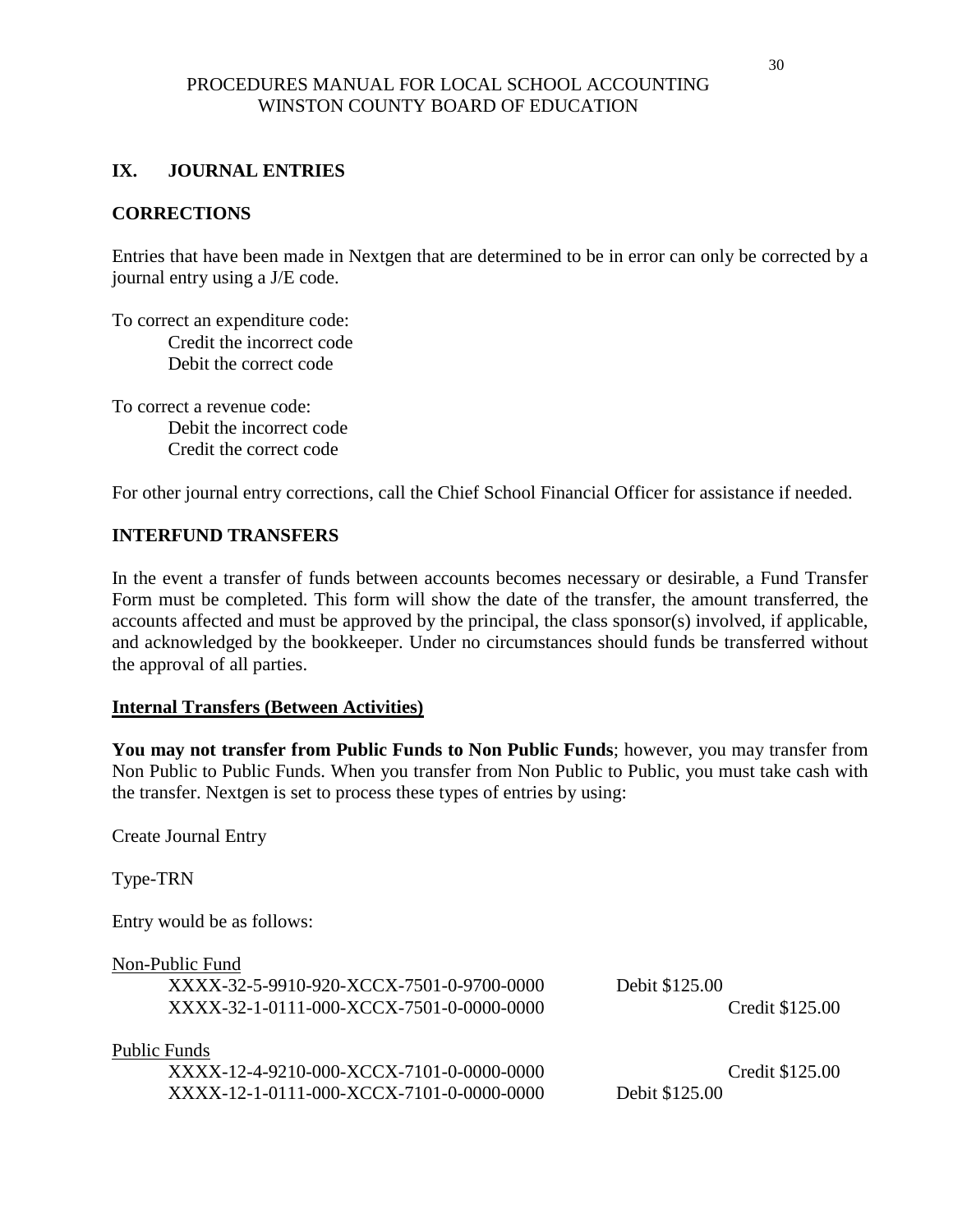# **External Transfers**

To transfer from the school to the central office or another school, the following entry will be made. Please remember that you must use a special use code when you transfer to and from the central office. This example is for Substitute Salary.

G/L code for the invoice:

XXXX-12-5-9910-923-XCCX-7101-0-0000-3801 Debit \$57.87

To receive a transfer from the central office to the school the following entry will be made. Example is for Helping Schools Tags.

Create Journal Entry – Type C/R XXXX-12-4-9230-000-XCCX-7101-0-0000-3814 Credit \$46.50

NOTE: Payments made to the Child Nutrition Program from any account are not recorded as transfers, but as a regular expenditure.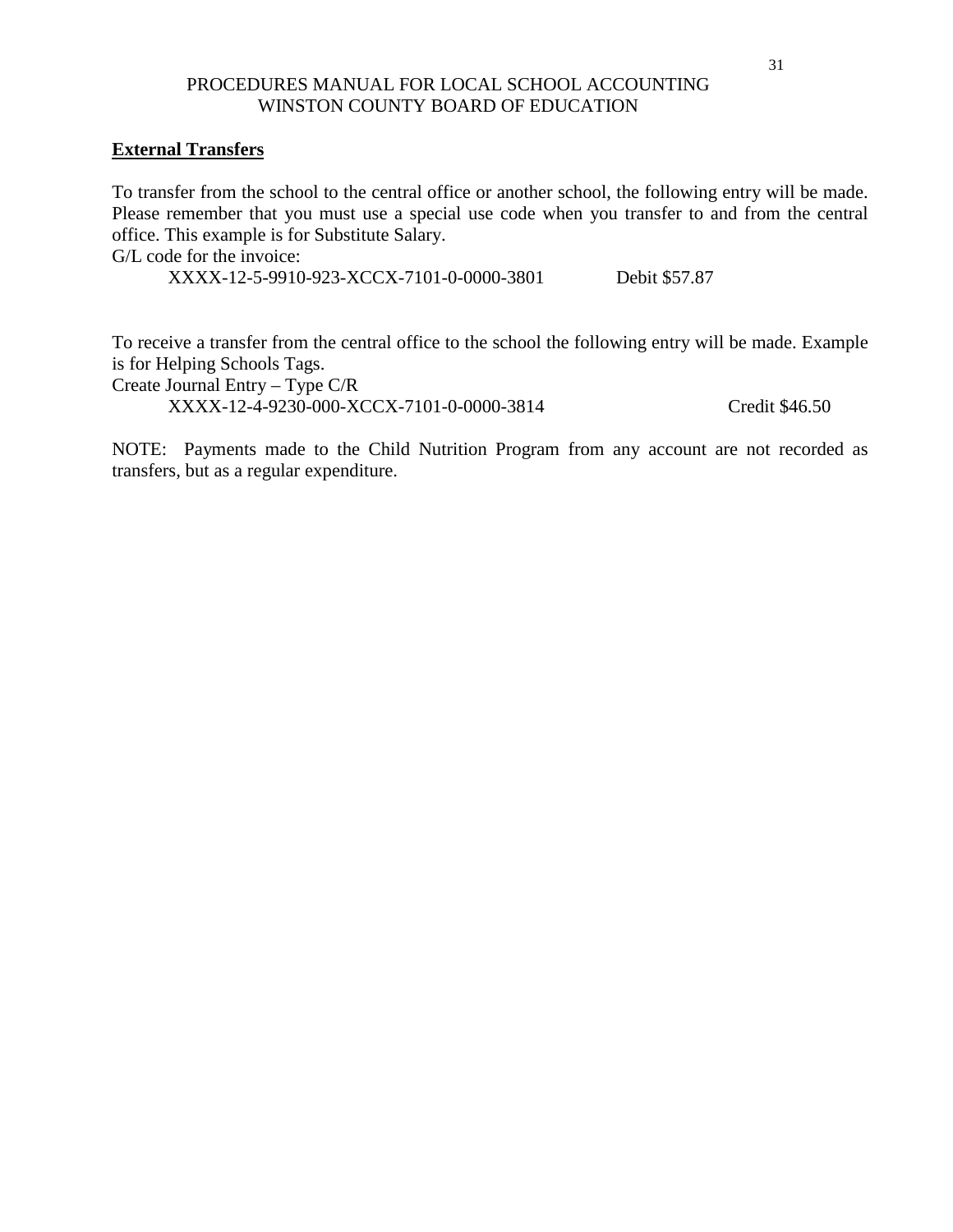# **X. MONTH-END PROCEDURES**

At the end of each month, the principal is responsible for filing certain documents with the Superintendent's office. According to Winston County Board of Education policy, these reports are to be filed by the 10th of the following month so that all data can be merged, verified, and incorporated into the system-wide financial reports and presented to the Board at its monthly meeting.

# **ELECTRONIC FILE**

Monthly, an electronic file must be exported to the chief school financial officer as soon as close out is completed for the previous month. The electronic file contains all financial information for the local school's monthly activity and is imported into the central office accounting system for inclusion into the system-wide financial data.

**Note: Do not make changes to the preceding month after electronic file has been exported to the central office unless instructed to do so by the chief school financial officer.**

# **PRINTED FINANCIAL DATA**

The following reports should be printed from NextGen and submitted to the chief school financial officer:

1. Monthly along with Electronic File – by the  $10<sup>th</sup>$  of the Following Month

Copy of Local School Bank Statement NextGen Bank Reconciliation Report – Original signature of principal and bookkeeper required Principal's Report – Original signature of principal required Invoice by Vendor Report – Listing all payments to WCBOE Verification Report

2. End of Fiscal Year (September 30)

Activity Detail Report for entire year

3. End of Calendar Year (December 31)

List of 1099 Vendors and Electronic file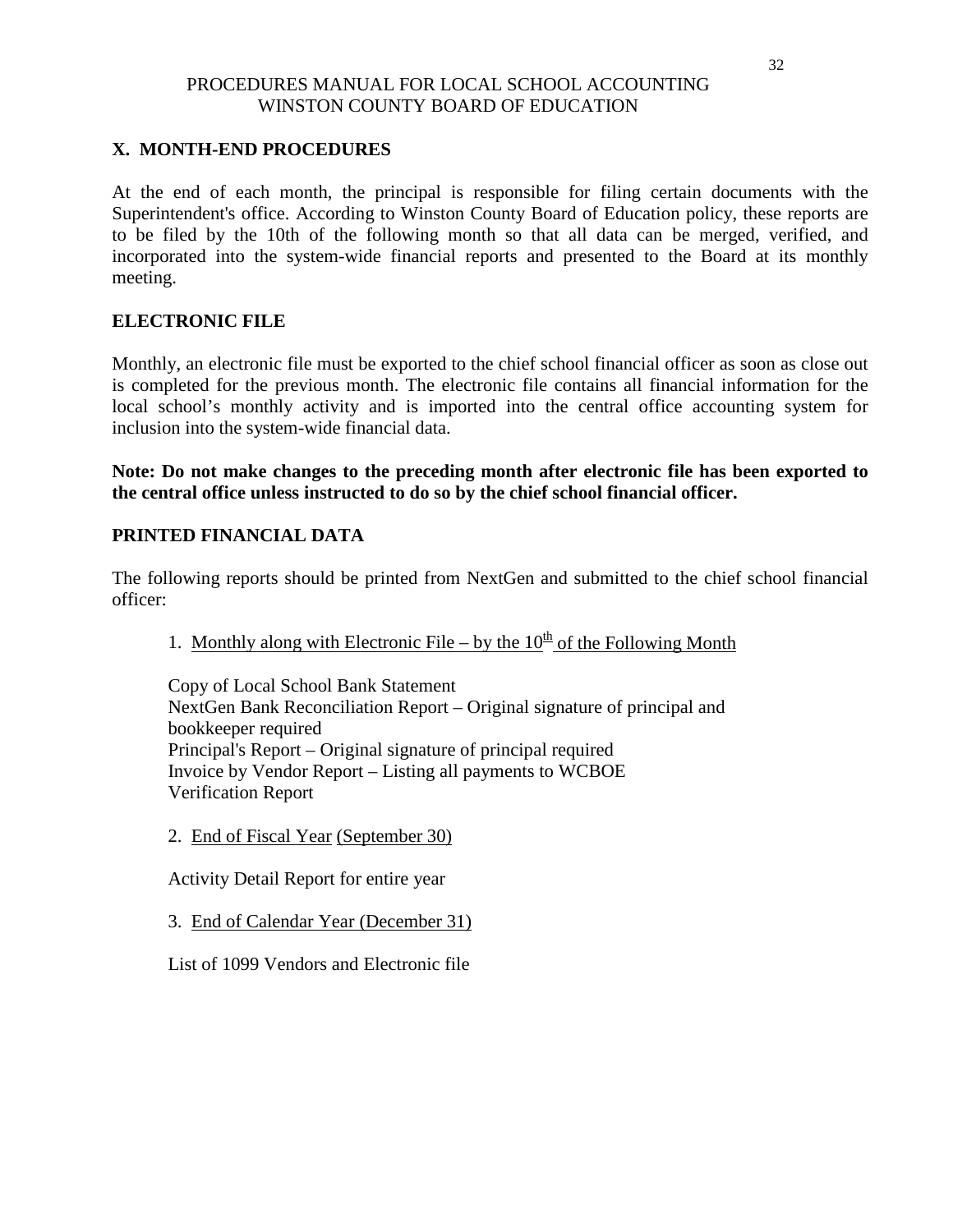# **BANK RECONCILIATION**

It is necessary to reconcile the bank account **every month promptly** upon receipt of the bank statement and cancelled checks, in order to be certain that the bank or the school has made no errors.

NextGen provides a reconciliation function, which will be used in reconciling the bank account. Go to the Check Recon and enter the bank code. The last month reconciled will appear. Press "Run Summary Report." If the statement is in balance, press the Recon button and continue.

Statement Balance - enter the ending balance per the bank. This will be the bank's balance on the last day of the month being reconciled. For example, when reconciling the month of June the balance would be the bank's balance as of June 30.

Check Information – check beside each check that cleared the bank during the month.

Other Reconciling Items - enter any other reconciling items as a receipt or disbursement depending upon the item's effect on the book balance.

If the reconciled bank balance and the reconciled book balance are not in agreement, it indicates that an error exists in the school's records, the information entered above or in the bank statement. To locate such errors, the following steps should be taken:

Step 1 - Compare the statement ending balance on the bank statement to the statement ending balance at the beginning of the A/P Check Reconciliation report. If the statement ending balance, which is printed on the report, is incorrect, enter the correct amount and press SAVE to update.

Step 2 - Compare the checks listed on the bank statement to the checks printed in the cleared column of the report to ensure that all checks have been correctly cleared. If checks are listed in the wrong column, change the check status using the Post Check Information program. Enter the check number and change the check status by checking or unchecking the check number and enter the correct check status.

Step 3 - Reprint the A/P Check Reconciliation report and print the Journal Entries Listing. Verify that bank charges (cash) are posted as a credit and interest (cash) paid is posted as a debit. If the bank charges and/or the interest paid were not posted, make these entries using the Journal Entries Procedure program. Post interest using C/R journal code and bank charges using a J/E code. Be sure to use the correct posting period.

Step 4 - Review the bank statement for deposited checks that were returned for NSF (bounced checks). The cash account must be credited for the amount of these checks and the original activity account or a designated returned check account must be debited. Be sure to use the correct posting period.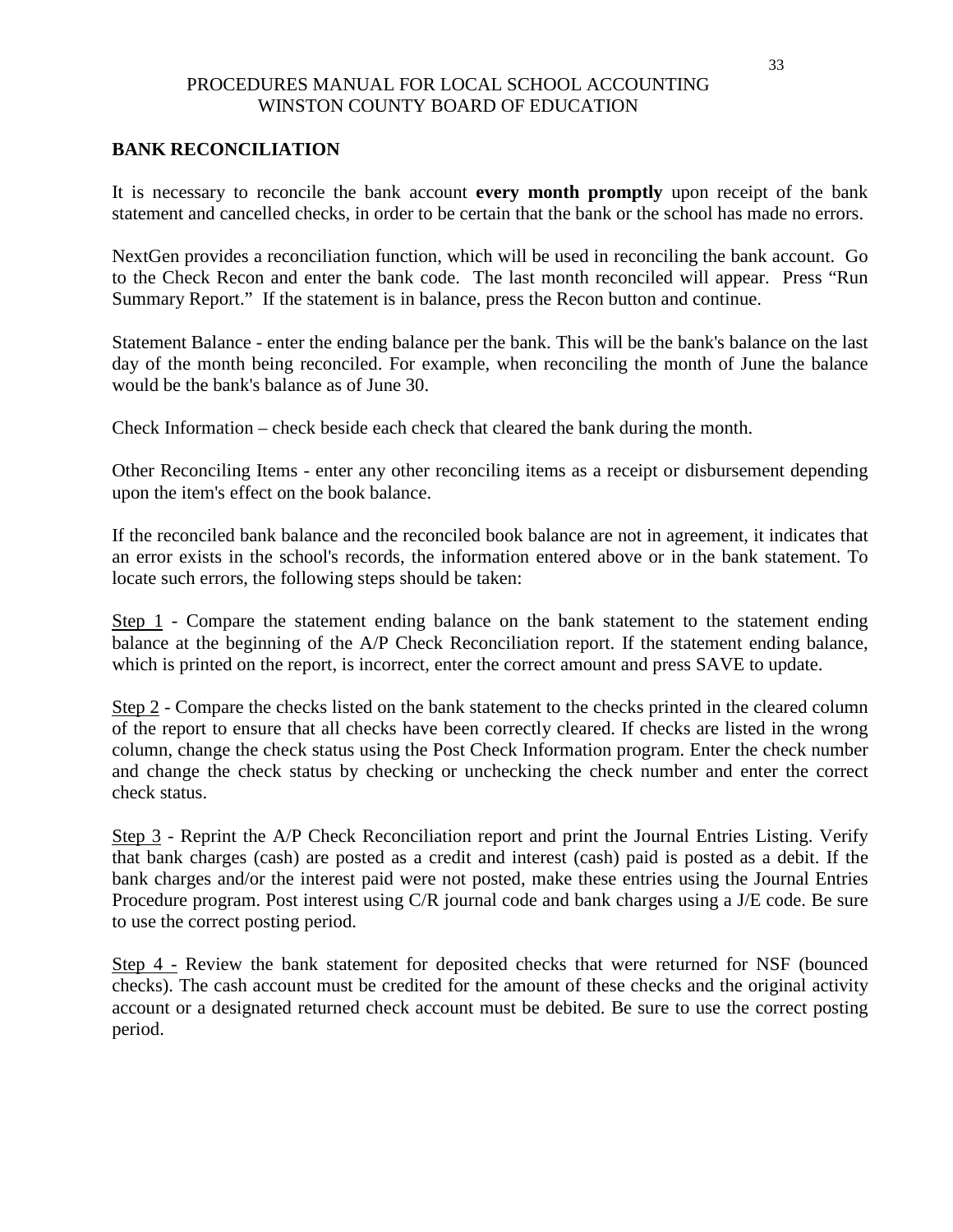Step 5 - Review the Journal Entries Listing, verify each deposit, which should be listed as a debit, against the individual deposits listed on the bank statement. If a deposit was posted to the General Ledger, but does not reflect as a deposit on the bank statement, this deposit should be entered using the Add Reconciliation Items feature of the program.

If a deposit appears on the bank statement and does not appear on the Journal Entries Listing, the deposit must be entered using the C/R program. Be careful to post the entries to the correct accounting period.

Step 6 - Review the Journal Entries Listing. Compare the cash disbursement and offline check credit amounts to the checks listed on the A/P Reconciliation report. All checks must appear on both reports. To review the individual check amounts represented by the cash disbursement transaction, print the Journal Entries Listing for each cash disbursement transaction number listed.

If the check appears on the Journal Entries Listing, but does not appear on the A/P Check Reconciliation report, you must first verify that the invoice has been marked paid in the invoice file. View the invoice file using the Inquiry to Invoice File by Vendor or PO Number program. Enter the vendor number. When accessing the "invoice number" field, leave this fields bank and press <ENTER> to view all invoices on file for this vendor. Look for the invoice that was paid by the check in question. If the invoice was correctly marked paid with the check number and check date, then enter the check into the Bank Statement Reconciliation module using the Post Check Information program.

If the check is correctly marked paid, but has the wrong check date, review all Check Registers printed during the current month for check dates other than a current month and current year. View the Invoice/Check Master using the Invoice Inquiry by Vendor or PO Number program and perform the same search. When check dates are found to be incorrect the Maintenance to Check Information on an Invoice program can also be used to check the check date. If the date is found to be incorrect, press CHANGE to modify, correct date or check number if number does not already exist (never change check amount) and press SAVE to update. Reprint the Month-to-Date Check Register and review to assure that all modifications are correct.

If the invoice data and check data are all correct, then enter the check data into the Bank Statement Reconciliation module using the Post Check Information program.

If the invoice remains open in the invoice file, then enter the check information using the Offline Check program. Be sure to use the correct posting date. This will correctly mark the invoice paid in the invoice file and create a check record in both the permanent and outstanding check files. However, this procedure will also post entries to the General Ledger, thereby creating duplicate records in the cash and accounts payable accounts. These duplicate entries must be reversed to bring the books into balance. Reverse the duplicate entries using the following steps:

Make entries using the Journal Entry Procedure program. Enter the correct posting date and *J/E*  journal code. Debit the correct cash account and credit the correct accounts payable account for the amount of the check(s).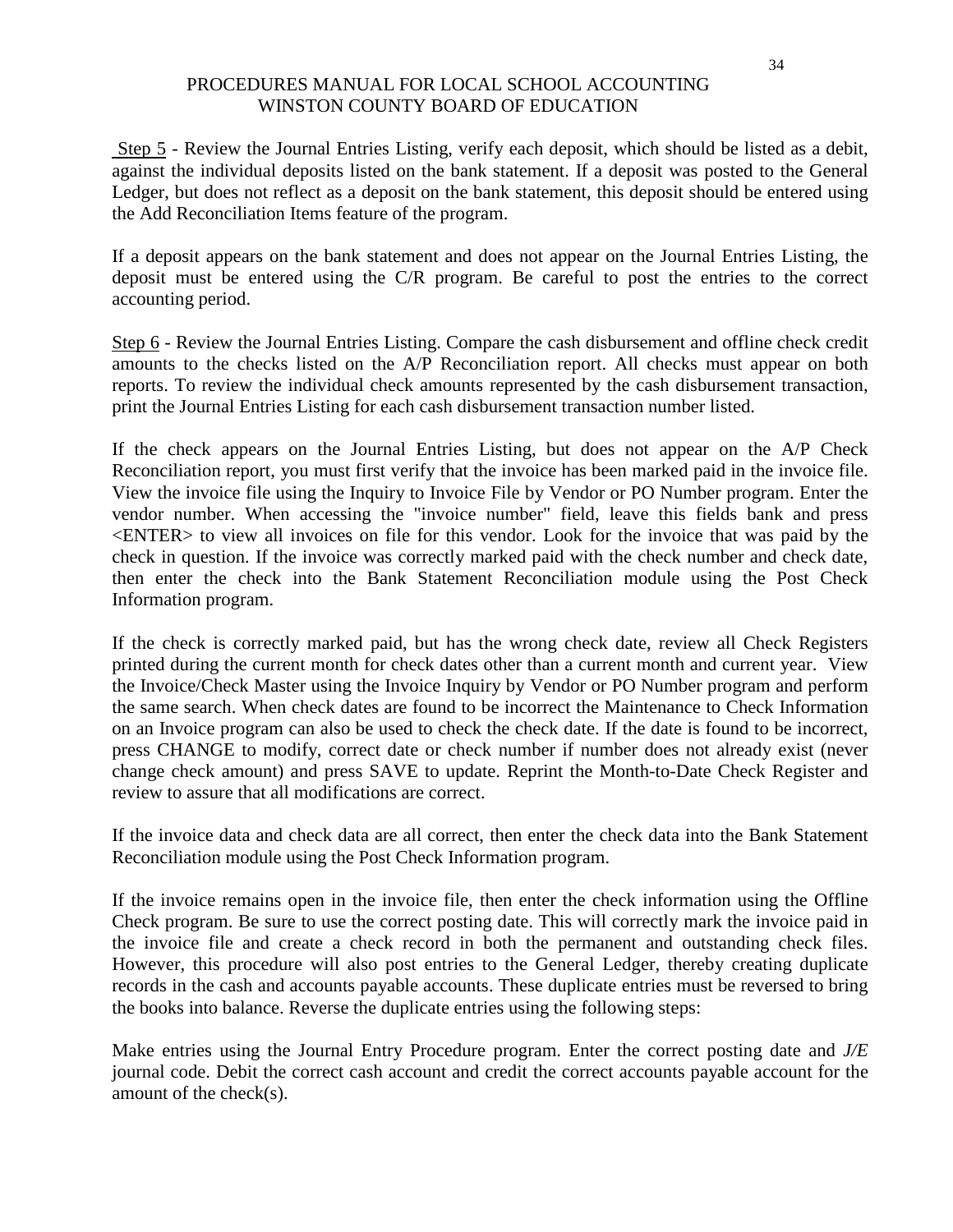Step 7 - Compare the checks that appear on the bank statement to the check amounts listed as credits on the Journal Entries Listing. If checks appear on the bank statement and do not appear in the Journal Entries Listing, move to the Invoice Inquiry by Vendor or PO Number program and view the vendor's invoices. If the invoice appears as open, the check has not been entered. Enter the check by using the Offline Check Procedure found on the Accounts Payable Checks Menu.

If the invoice appears with check information, the check has been posted to an accounting period later than the current one. Move to the General Ledger Reports Menu and print the journal entries listing for journal code A/P, Fund 12 through 32, function code 2-0251, object code 000, your cost center, source of funds 7101 through 7501, appropriate year 0, program code 0000, user defined code 0000, for posting date beginning with one day beyond the current posting through all dates. After finding the period to which the check(s) was incorrectly posted, use the following steps to make the corrections:

- 1. Reverse the entries posted to the wrong account period using the General Entry Procedure program. Enter the INCORRECT posting date and J/E journal code. Credit the correct accounts payable account, and debit the correct cash account, for the amount of each incorrectly posted check.
- 2. Enter the records into the correct accounting period using the Journal Entry Procedure program. Enter the CORRECT posting date and J/E journal code. Debit the correct accounts payable account and credit the correct cash account, for the amount of each incorrectly posted check.

Step 8 - Compare the Ending Book Balance on the previous months A/P Check Reconciliation report to the Beginning Book Balance on the current month A/P Check Reconciliation report. These amounts must be the same. If the amounts are different, print the journal entries listing for journal code A/P, Fund 12 through 32, function code 2-0251, object code 0000, your cost center, source of funds 7101 through 7501, appropriation year 0, program code 0000, user defined code 0000, for posting dates, dates beginning for all dates through one day prior to the current posting date and look for the following conditions:

- 1. Journal entries, J/E made in error. Research the journal entry error. Reverse the incorrect entry and make a correct entry if necessary.
- 2. Deposits listed on the reports that are not listed on that month's bank statement. Research the deposit. Reverse the incorrect deposit entry and make a corrected entry if necessary.
- 3. Cash disbursement transaction numbers out of sequence with other C/O transactions for the current month and offline checks with number outside the range of numbers issued during that accounting period. Research the cash disbursement transactions and offline checks. Reverse the check entry and make a correct entry if necessary.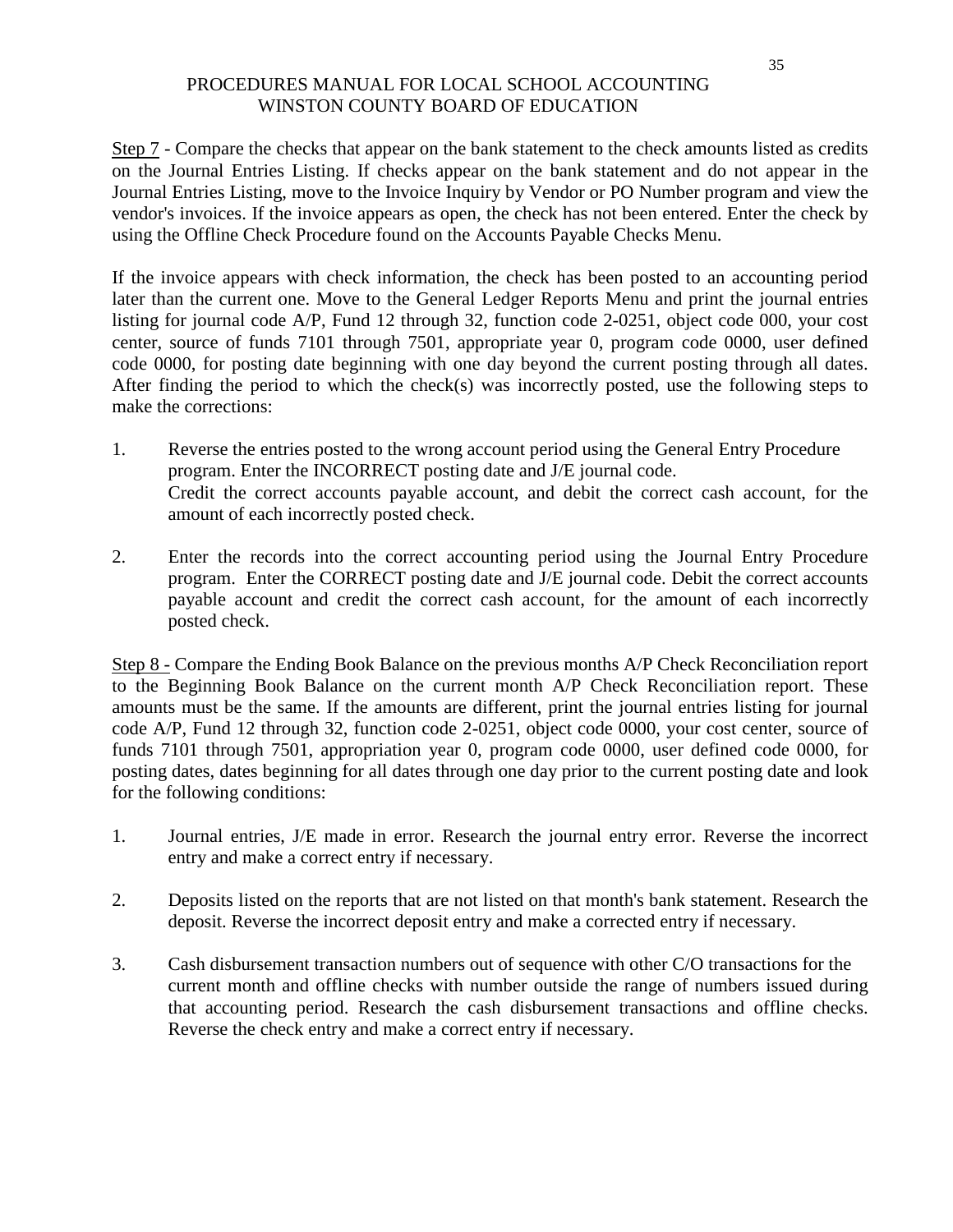Step 9 - Review the previous month's A/P Check Reconciliation report and look for the following conditions:

- 1. Look at last month's Other Reconcilable Items. Verify that these items do not need to appear in the Other Reconcilable Items field on the current report. For example, deposits in transit that have not been credited by the bank or NSF checks that were entered as other reconcilable items last month have not been re-deposited. If necessary, enter these items using the Enter other Reconcilable Items program.
- 2. Review last month's outstanding checks. Verify that each check appeared on the current report for the same amount. If the check appeared on last months report and does not appear on the current report, enter the check using the Post Check Information program.

If the check appears on the current report, but for a different amount, research the condition and decide why the amount changed. If a check was issued during the current month for the wrong amount, perform the following steps:

- 1. Void the check using the Void Check Program and delete the check number using the Maintenance to A/P Checks. Process a single A/P check. Enter the check number and select Delete, then update. Use the last day of the month for this processing month for the posting date.
- 2. Find the associated invoice for this check in the batch where it was originally paid. Delete the invoice. Use the last day of the month for this processing month for the posting date.
- 3. Reenter the invoice in a new batch. Use the correct amount and correct check number. The last day of the month for this processing month is the posting date. Merge and update the batch.

Step 10 - When checking to be sure that the checks listed on the Journal Entries Listing and the A/P Check Reconciliation Report match those checks appearing on the bank statement, be sure to compare not only the check numbers but also the check amounts. Occasionally, the bank will clear the check for a different amount than the amount written on the check. This mistake will cause your report to display out of balance.

After making all necessary corrections, reprint the A/P Check Reconciliation report verifying that the "Books and Bank Statement are in Balance."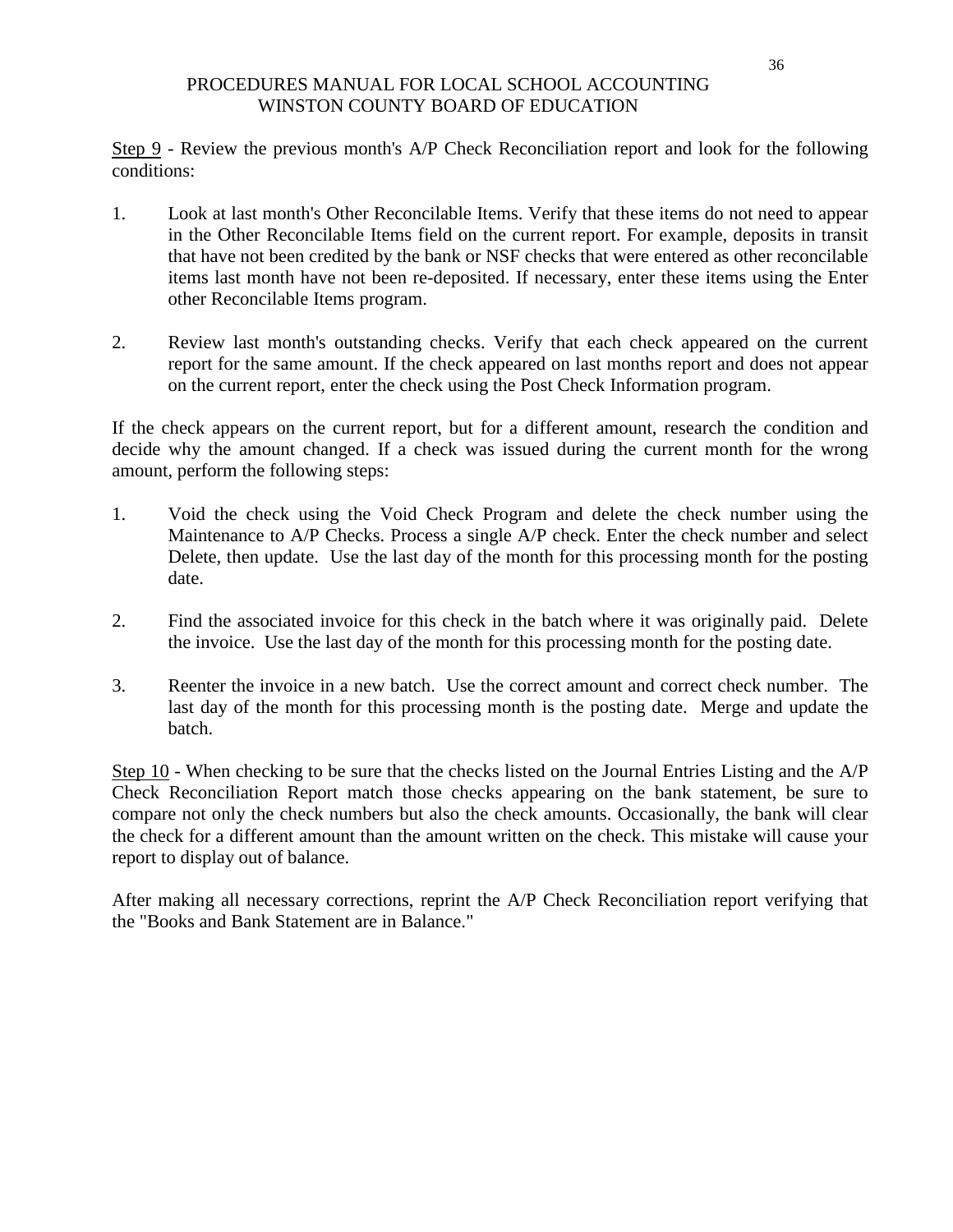# **OUTSTANDING CHECKS**

Checks that are outstanding longer than six (6) months should be researched and handled appropriately:

- Void
- Reissue if lost or mutilated

The following procedure would be followed when removing a check:

Call the individual and ask if there is a reason the check has not been cashed. If the individual has the check, ask that the check be cashed immediately. Tell the individual that a stop payment will be placed on the check in two weeks. If the check has been lost, stop payment on the check immediately.

Mark the check void by using the Accounts Payable-Check Processing-Void A/P Check options. Then delete the associated invoice using the Accounts Payable-Invoice Processing-Inquire-Delete-Update options.

If you void a prior year check the following entry will be made using the Journal Entry Procedure found on the General Ledger Menu. Enter the current accounting period posting date and PYA journal code. Debit the correct cash account and credit the adjustment to beginning balance account as shown below. **No PYA should be made without consulting the Chief School Financial Officer.**

# **COLLECTING FOR WORTHLESS CHECKS**

If you cannot recover a check, please follow the procedures set forth in Winston County Board of Education Policy File: DNCA.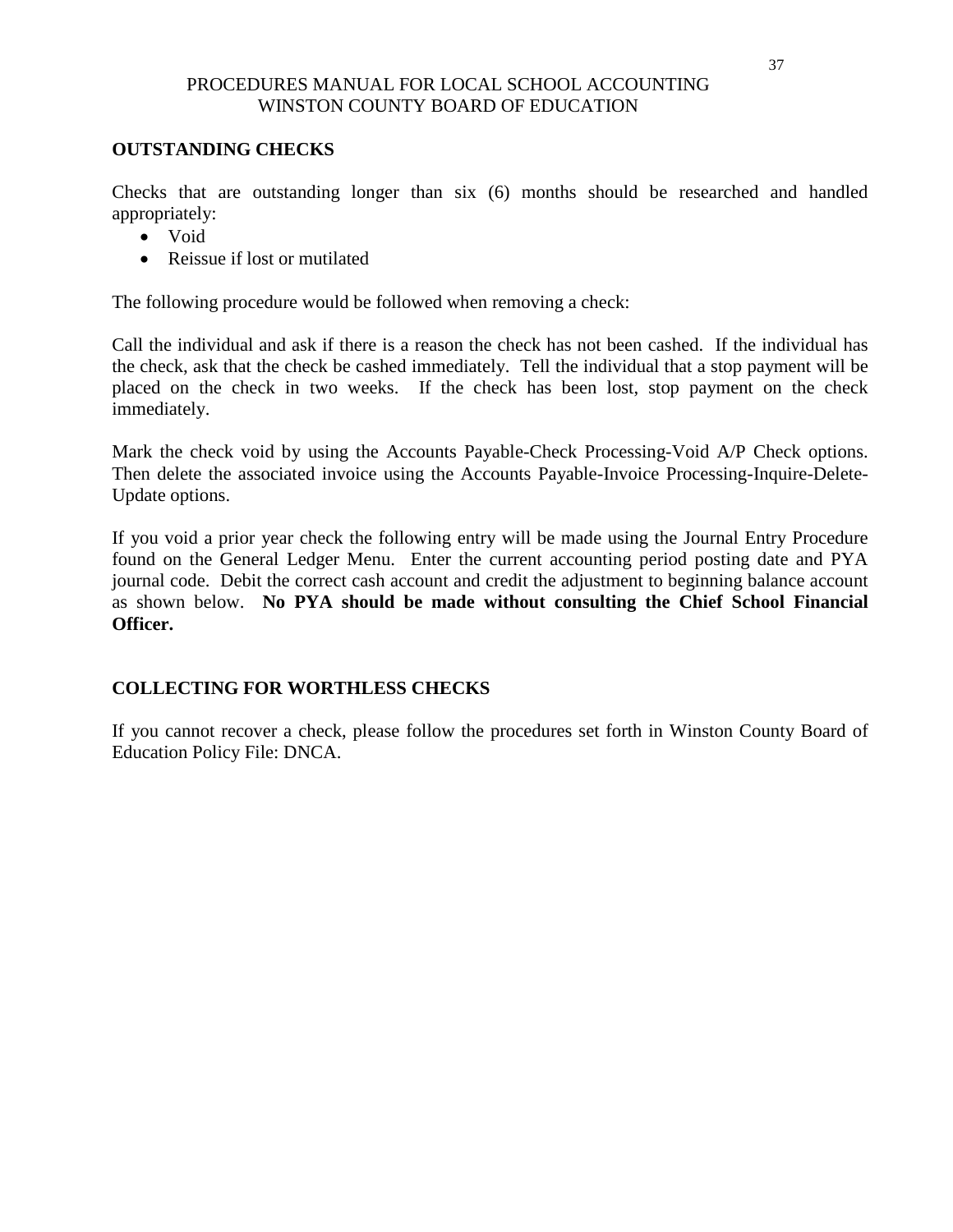# **XI. MISCELLANEOUS**

Gifts, prizes or other merchandise obtained from the purchase or school items are the property of the school and the Board of Education. School employees are prohibited from purchasing personal items through the school. School personnel will neither solicit nor accept funds or gifts from vendors.

A request for check will be used only as follows: officials, change for gate; refund for lost book; refund for student class fee; and refund for field trip money.

A Professional Leave or School Activity Form for all trips must be completed for field trips or professional leave. The original must be signed by teacher requesting leave, principal and sent to the superintendent for signature before trip is actually approved.

All purchases must conform to the policies of the Board of Education and to the State Bid Law. A copy of the Board Policy should be on file in each school office.

**Payments are never to be made in cash**. A properly written check, with its endorsement, is proof of payment and that the vendor was or was not the recipient.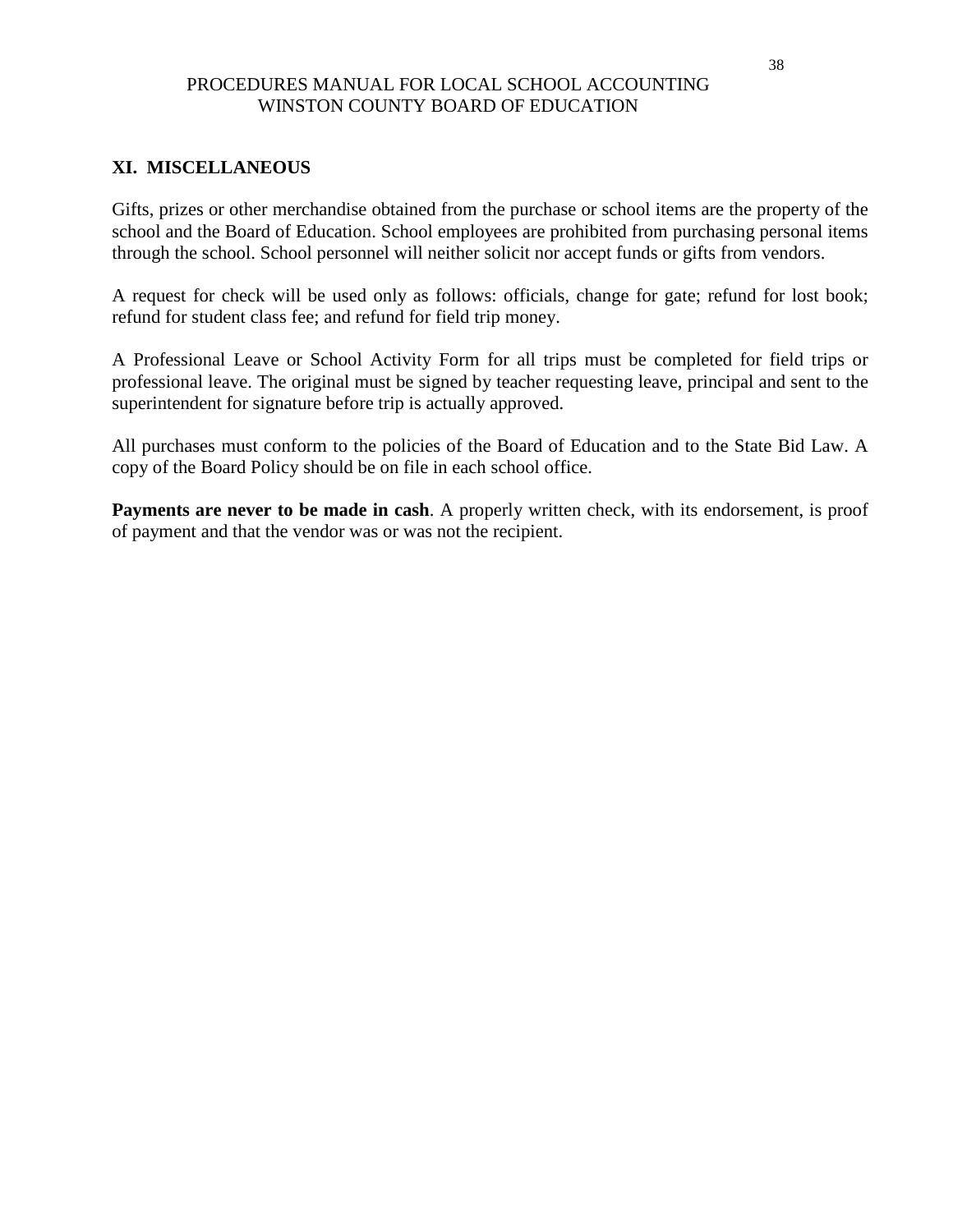# **XII. LEGAL COMPLIANCE**

# **PUBLIC AND NON-PUBLIC FUNDS**

1. PUBLIC FUNDS - Funds are generally classified as public funds when the following criteria are met:

- a) Money generated school-wide
- b) Money that can be used for all students
- c) Money controlled by the Principal or any school employee

Examples are:

General Fund, Athletic Gate Receipts, Concessions, Class Fees

2. NON-PUBLIC FUNDS - Funds are generally classified as non-public funds when the following criteria are met:

- a) Money generated for a particular group
- b) Money used for that particular group
- c) Money controlled by the students and/or a parental organization, not the principal

When non-public funds are expended or transferred to a public account it should be noted in the minutes of the club that the members of the club gave their consent for the funds to be expended in such a manner. There are no restrictions on how non-public money may be expended.

**Public funds may not be transferred to a non-public account**. Any donation given to a school at large is considered public and should be recorded in a public account. If the donor specifies that the donation is for a specific club or other non-public group then the donation may be recorded in a nonpublic account.

If all funds are maintained in one bank account and separate accurate bookkeeping is not maintained for each fund, then the non-public funds would be commingled with public funds and would be considered as **PUBLIC FUNDS**.

See the following examples of public and non-public funds.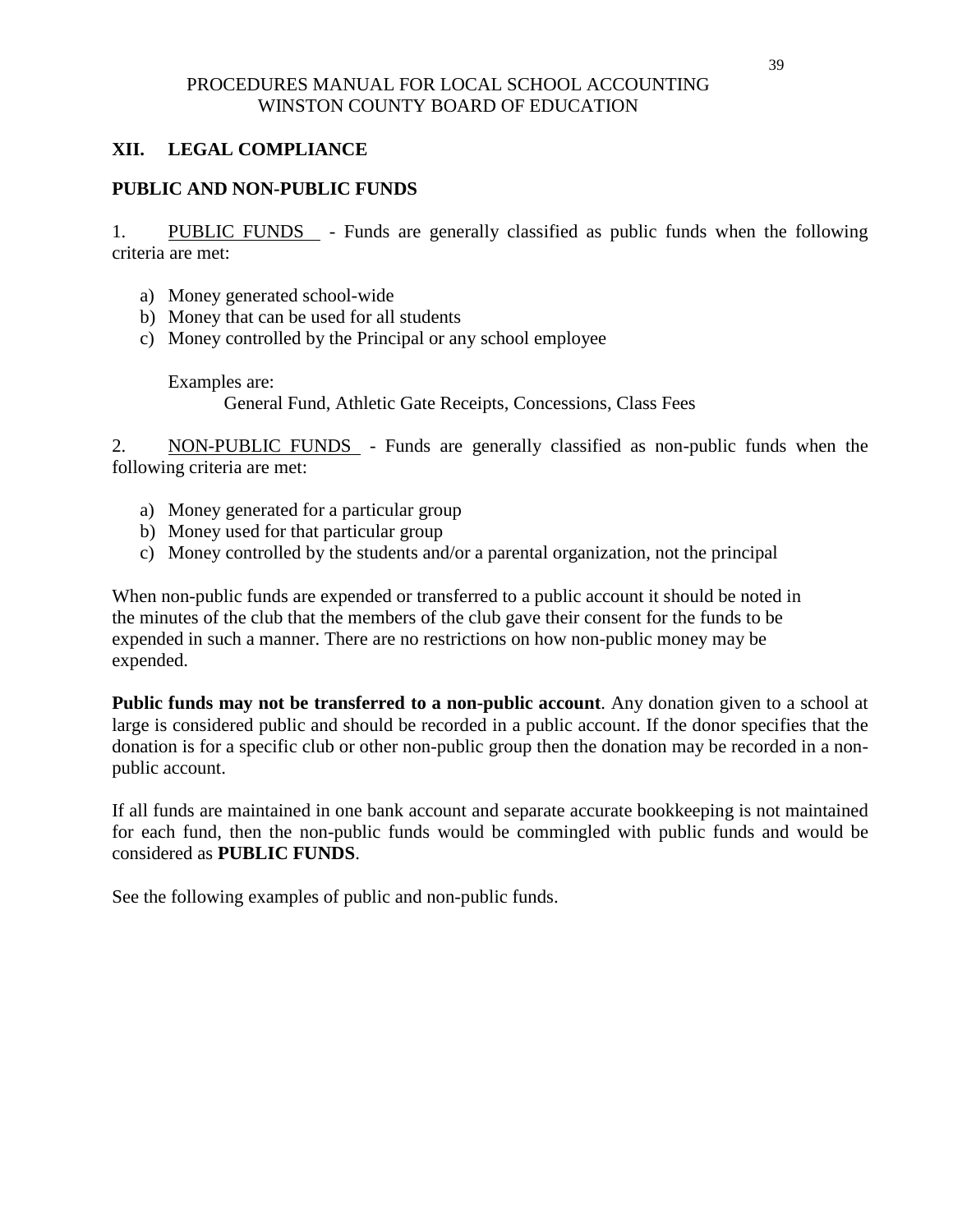# **EXAMPLES**

| <b>Public Revenues</b>                                                                                                                                                                                                                              | 7100-7499 |
|-----------------------------------------------------------------------------------------------------------------------------------------------------------------------------------------------------------------------------------------------------|-----------|
| Admissions                                                                                                                                                                                                                                          | 7110      |
| Money received from ticket sales or charges for admission to athletic events, school<br>plays, band concerts, etc.                                                                                                                                  |           |
| Appropriations                                                                                                                                                                                                                                      | 7140      |
| Money received from school board or other governmental agencies from tax sources,<br>usually for a particular project                                                                                                                               |           |
| Concessions                                                                                                                                                                                                                                         | 7180      |
| Money received from sales at school canteens, concession at school-sponsored events<br>and proceeds from vending machines                                                                                                                           |           |
| Commissions                                                                                                                                                                                                                                         | 7220      |
| Money received direct from the vendor as a portion of the gross receipts from a<br>school-sponsored event such as athletic contracts, school pictures, or vending<br>machines                                                                       |           |
| Dues & Fees (Required)                                                                                                                                                                                                                              | 7260      |
| Money received for dues and fees such as locker, parking and associations deemed<br>Public. Reminder: You may not require fees for elementary classes or required                                                                                   |           |
| courses                                                                                                                                                                                                                                             |           |
| Fines & Penalties                                                                                                                                                                                                                                   | 7300      |
| Money received for overdue library books, lost textbooks, parking fines, etc.                                                                                                                                                                       |           |
| <b>Fund Raiser</b><br>Money received from candy sales, car washes, T-shirt sales, carnivals for the use of<br>a public activity.                                                                                                                    | 7340      |
| Grants                                                                                                                                                                                                                                              | 7380      |
| Money received after an application has been filed with an outside agency or<br>company such as U.S. Department of Education, Bell South, or Alabama Power.<br>(Application is the key word for Grants)                                             |           |
| Sales                                                                                                                                                                                                                                               | 7420      |
| Money received from sales of items from school store, T-Shirts, school car tags<br>Donations                                                                                                                                                        | 7430      |
| Money received from outside donors such as parents, banks, local businesses, civic<br>organizations, etc. Reminder: Money received from parents in elementary schools to<br>help purchase supplies and materials should be classified as donations. |           |
| Accommodations                                                                                                                                                                                                                                      | 7440      |
| Money received and passed through the school's books to an outside party for items<br>such as student insurance, school pictures and other activities. Sometimes a<br>commission will be returned to the school for collecting this money.          |           |
| Other Public                                                                                                                                                                                                                                        | 7490      |
| Only use this category when the receipt cannot be classified in one of the above<br>Public Revenues.                                                                                                                                                |           |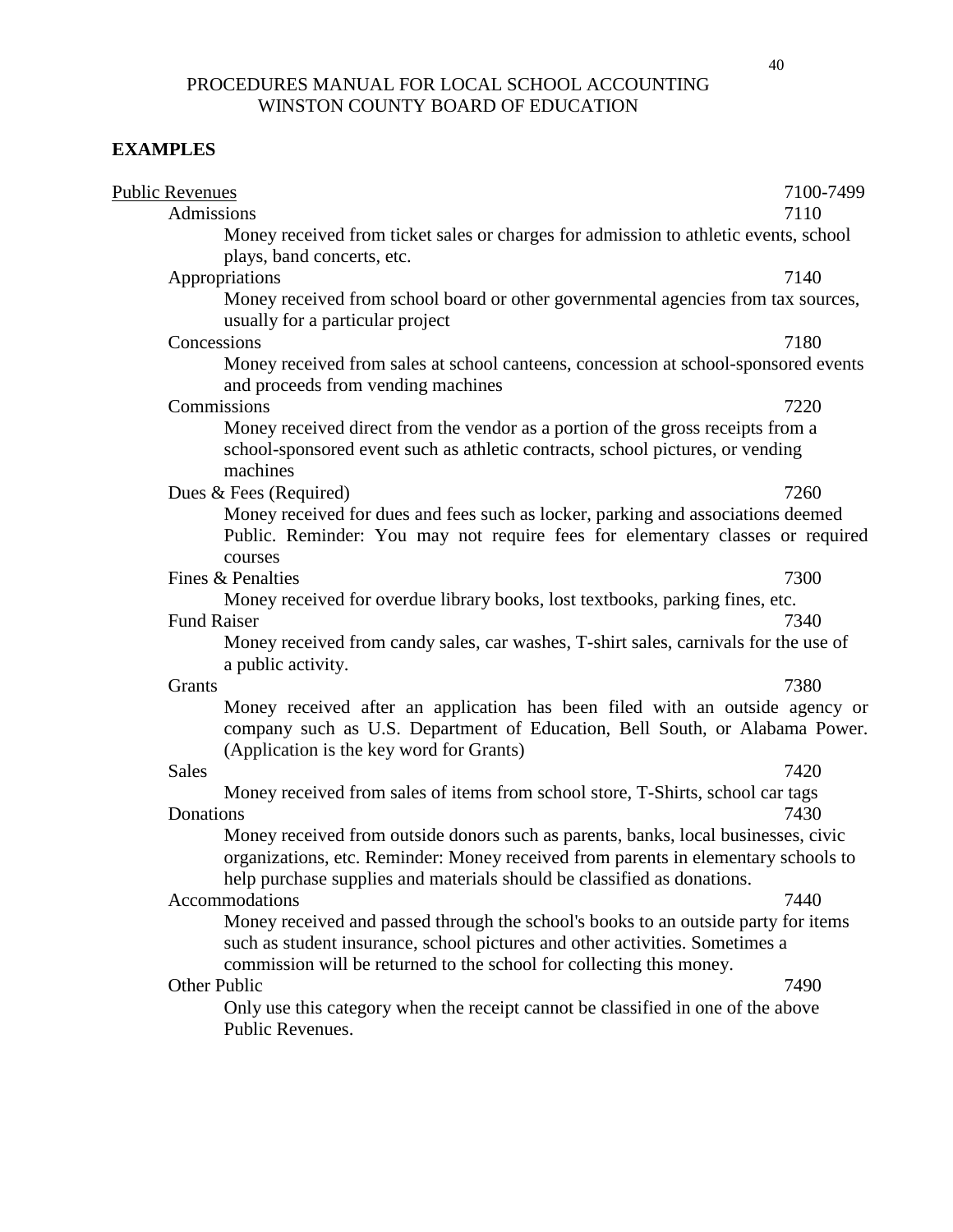# Non-Public Revenues 7500-7999 Dues & Fees (Self Imposed) 7610 Money received for membership dues and fees collected by non-public activities Fund Raiser 7710 Money received from candy sales, car washes, T-Shirt sales, carnivals, etc. for the use of a non-public activity. Donations 7810 Money received from outside donors such as parents, banks, local businesses, civic organizations, etc. for a non-public activity. Accommodations 7850 Money received and passed through the school's books to an outside party for items sold by a non-public activity. Sometimes a fundraiser receipt will be returned to to the school for collecting this money. Other Non-Public 7910 Only use this category when the receipt cannot be classified in one of the above Nonpublic revenues. Regulations concerning public and non-public funds are as follows: • Public funds cannot be transferred to non-public accounts.

- Non-public funds can be transferred to public accounts, but once they are transferred they become public funds incurring all the legal restrictions.
- Food items, meals, coffee cups, and expenses for flowers are all unallowable expenditures from public accounts.
- Food can only be purchased from public money for the following:
	- The meeting is open to the public and is advertised as so.
	- If a meeting goes past the dinner hour (unplanned to do so) and it would impede the progress of the meeting to stop.
	- Pre-game meals for participants and coaches and overnight expenditures if paid out of athletic accounts.
	- Athletic Banquets (athletic activity)
- Membership dues of the local athletic association must be paid from an athletic account.
- Public funds may be expended for the recognition of significant contributions to education in Alabama and to promote educational excellence by students, faculty, staff, and the public. Recognitions will be in the form of trophies, plaques, academic banquets, and other honors that promote academic excellence in public schools of Alabama and recognize special deeds that strengthen public education in Alabama. Constitution of Alabama of 1901, Amendment No. 558, Amendment of Section 94.
- If in doubt, consider it **PUBLIC FUNDS**.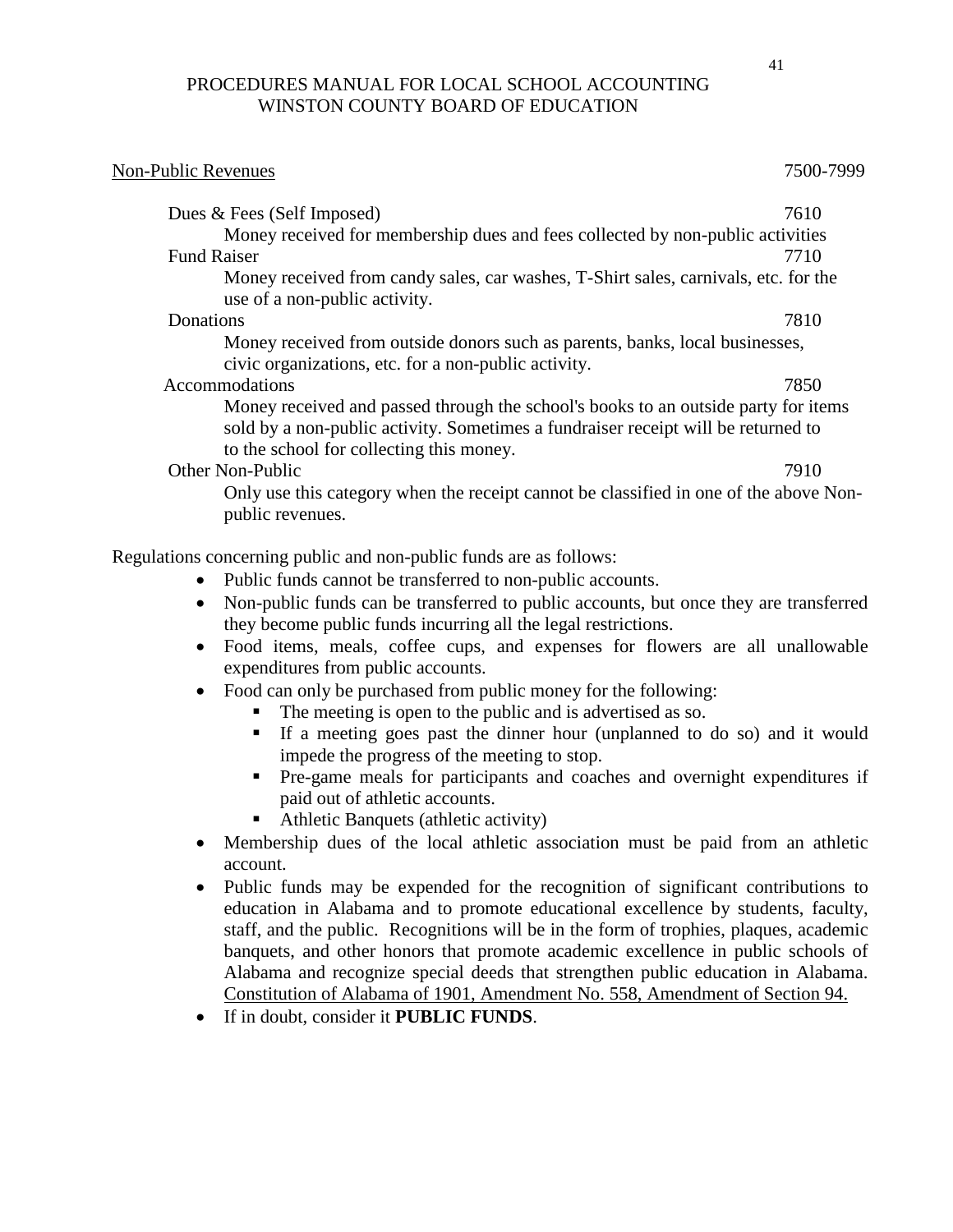# **BID LAW**

Competitive Bid Law - local schools are specifically exempted from the bid law when they are not using appropriated funds or funds raised by taxation.

However, expenditures of appropriated funds, funds raised by taxation, and grant funds by local school are subject to the bid law.

State Law requires that certain expenditures of city and county school boards are subject to competitive bidding. Expenditures for labor, services, or work, and the purchase or lease of materials, supplies, equipment, or other personal property involving \$15,000 or more are subject to competitive bidding.

Individual purchases less than \$15,000 may be subject to competitive bidding if a school board can reasonably expect to purchase more than \$15,000 for like items during the year. School systems may purchase items without bidding by purchasing from the state bid list; however, a school system may not purchase items without bidding on the grounds that a vendor's price is less than the state bid list.

Pursuant to Act No. 97-934, classroom instructional supply funds distributed to the schools may purchase materials, supplies, and equipment without competitive bids if the item cost is less than \$15,000.

The state bid law includes a provision for emergency purchases without bidding.

Some expenditures exempt from the competitive bid law include:

- a) Purchase of insurance
- b) Professional service contracts (lawyers, CPA's, architects, etc.)
- c) Contracts to furnish financial advice or services
- d) Purchases of books, maps, pamphlets, or periodicals
- e) Purchases made by individual schools from funds other than those raised by taxation or received through state of local government sources
- f) Contractual services and purchases of commodities for which there is only one vendor or supplier
- g) Contractual services and purchases of personal property which, by their very nature, are impossible of award by competitive bidding

# **IRS REQUIREMENTS**

Each school is required to prepare information for filing Internal Revenue Service Form 1099 for payments of \$600 or more to anyone individual or unincorporated entity for payments of services of a non-employee, prizes, and awards etc. The school can pay a non-employee through local school funds. However, it is the schools responsibility to get the person receiving funds to fill out a Form W9. This form is required. If the person receives more than \$600 in income for the year from all the schools and central office combined, the central office will issue a 1099 in January of the following year. Form 1099 need not be filed for payments made for merchandise, telephone, freight, to a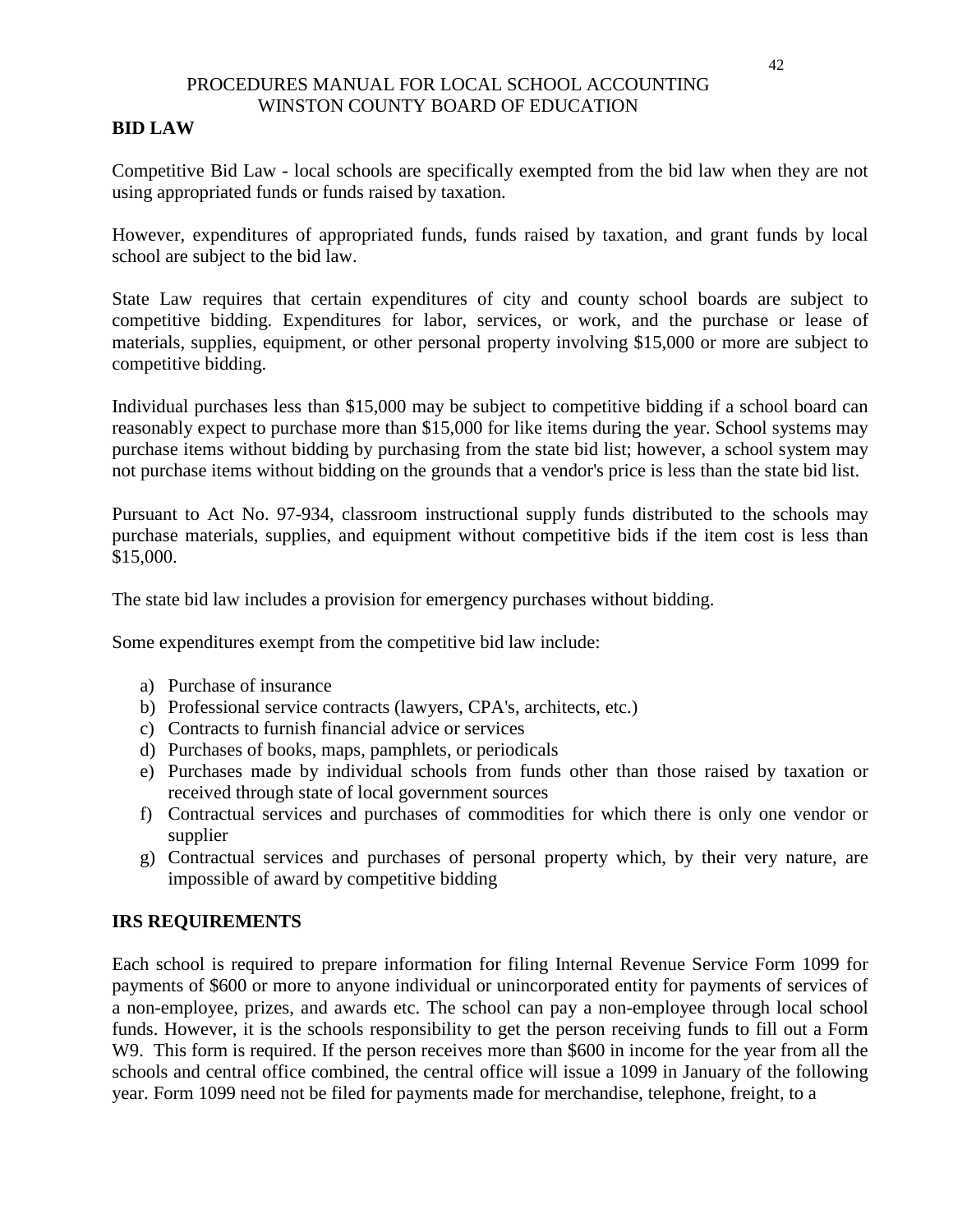corporation, or any reimbursements to employees. These returns are prepared on a calendar year basis and must be filed annually, to the vendor by January 31st of the following year. All information will be forwarded to the chief school financial officer at the central office for processing as soon as the calendar year has been closed out. Information must be exported in an electronic file and must include: Name, social security number or federal ID number, address, and amount paid. A printout may be obtained through the vendor program at the end of the calendar year.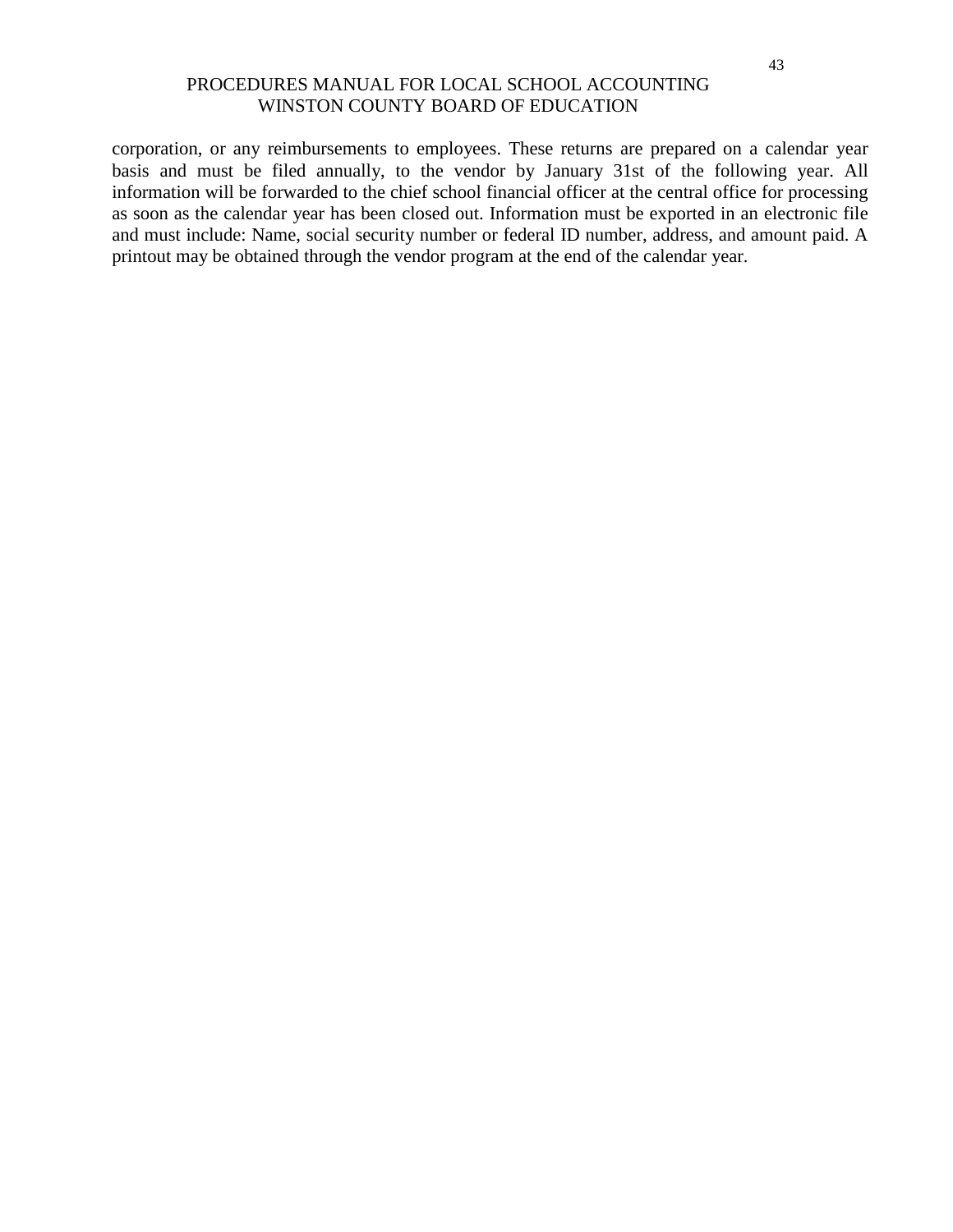# **XIII. PAYROLL**

In the school system the payroll is the largest budget item. Law requires schools to keep accurate reports related to payroll records. The payroll system includes the following basic payroll records:

- Attendance record
- Employee's pay
- Employee/employer taxes
- General ledger accounts related to payroll transactions
- Government reports related to payroll

In Winston County the payroll is centralized. The principal and the bookkeeper are responsible for the gathering of information needed in the first item above. The central office is responsible for preparing and issuing the payroll check, plus the other items listed above.

Responsibility for accuracy is the joint responsibility of the principal, bookkeeper, and the employee:

- The employee must record accurate attendance information.
- An employee must take some type of leave when not performing his/her normal job functions. If not is listed, sick leave will be assumed.
- The bookkeeper must translate this information into accurate data for the computer payroll system by completing a "Monthly Principal's Service Report" which is due approximately the 5<sup>th</sup> of each month. See the annual monthly calendar from the payroll department for the specific dates.
- The principal must review the employee information to validate its' accuracy. His/her signature is required before sending to the central office.
- Extra pay worksheets, substitute invoices and any necessary payments must accompany the Principal's Service Report.

# **TIME SHEETS**

All employees will sign time sheets each day. The time sheet documents personal leave, sick leave, professional leave, vacation leave, other leave, and extra pay explanation. If a substitute is employed for an employee, the substitute will fill in the appropriate lines of the sheet. Leave is reported in increments of no less than half days. Original time sheets, signed by the employee and supervisor, must be sent to the Payroll Department along with the Principal's Service Report.

# Ten- and Twelve-Month Employees

Ten-month employees are contracted for 202 days. Twelve-month employees are contracted for 240 days.

Both ten- and twelve-month employees must turn in time sheets during their extended contract time. These time sheets must show date, time in and time out. Principals will sign time sheets for ten- and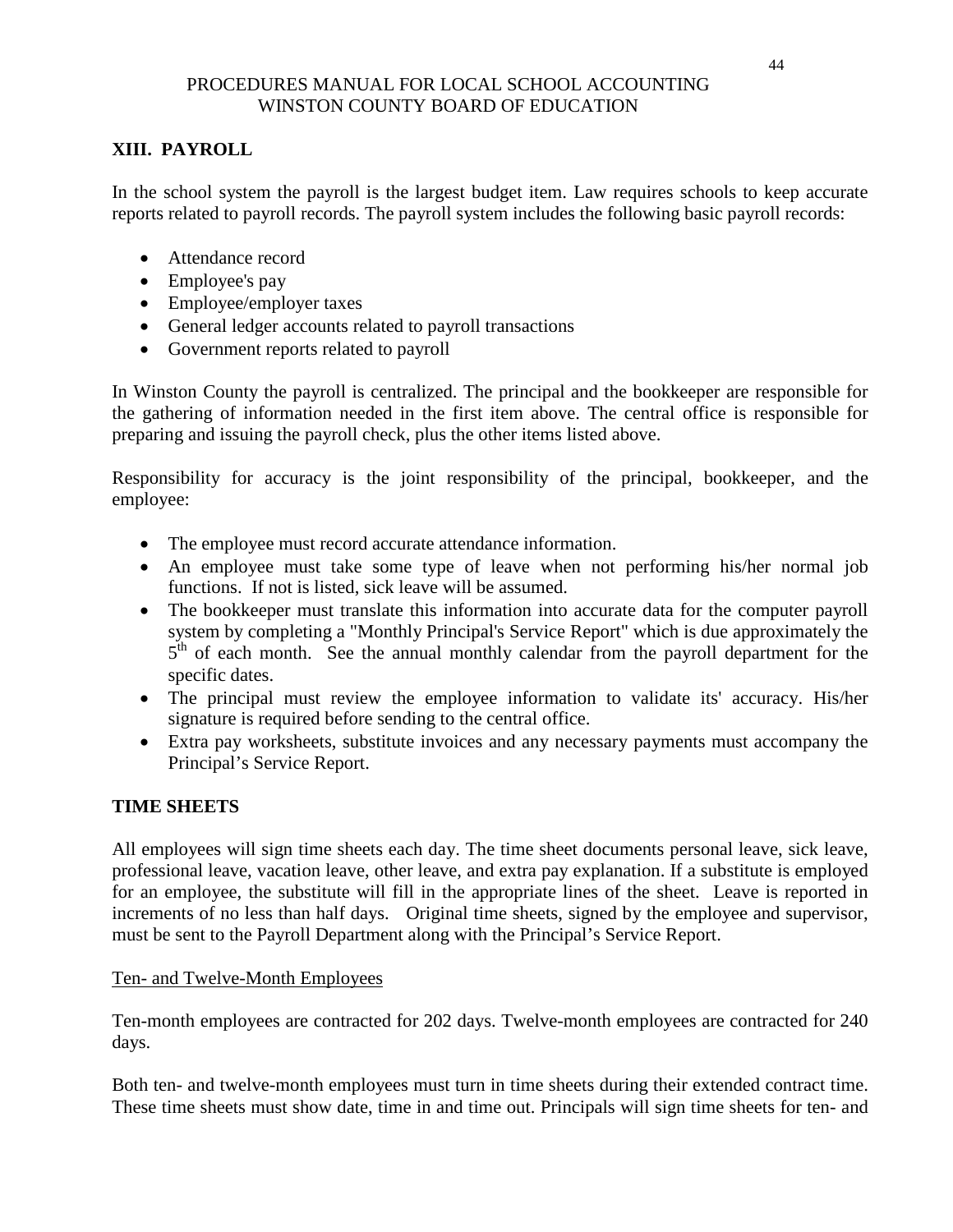twelve-month employees verifying for accuracy before submitting to central office with monthly payroll reports. All employees are required to work the number of days they are contracted to work.

Only twelve-month employees earn vacation leave.

# **LOCAL SCHOOL PAYMENTS FOR PAYROLL**

When submitting money to central office, note on the check stub the special use code you expensed on your books in order that the receipt at the central office may reflect the same transfer. All expenses from the school to the central office will be made by check.

In the event that the school owes the central office any monies at the end of the fiscal year, the check should be written and given to the central office in ample time for the check to be deposited in the current year. Reason: If the school writes the board of education a check in current year, but does not give the check to the central office until after October 1 - the transfer out from the local school will be in one year and the transfer in to the central office will be in another year. This would make the central office's transfers **out of balance**.

Each school that owes the board money for additional salaries must submit the schools portion of the salaries **MONTHLY** to the board of education along with the monthly payroll report. A Billing Statement will be sent to each school at the beginning of the new contract year for recurring salaries giving the school the exact amount that will be due to the central office for the current year. A blank Extra Pay Approval Form is made available to each school for other compensation that is to be paid through payroll. A contract should be developed and signed by both the service provider and the Superintendent prior to services being rendered for additional compensation.

**Schools will not pay an employee directly from the school account**. All pay will be made from the central office payroll department. If an employee or substitute of the school system is paid for extra duties at the school, the employee must be paid through the central office payroll. A contract must be signed by the employee or substitute and the superintendent. The bookkeeper must complete an extra pay approval form to be sent to the central office with the monthly payroll. This form will be for used for any extra work other than the regular position the employee is hired to fill. It is required that taxes and retirement be taken from the employee's check.

# **MISCELLANEOUS**

Salaries paid by the local schools must include gross pay and matching benefits. If the person is a regular employee of the board, remit the stated percentages to cover FICA, retirement (except for substitutes) and unemployment.

Additional salaries must be approved by the Superintendent by submitting a completed CONTRACT detailing the duties, start and stop date, and rate of pay prior to the employee performing the work. Documentation of work performed and any checks due for the payment of the services is done on a Contract Timesheet which is to be sent each month (as applicable) with the Principal's Service Report.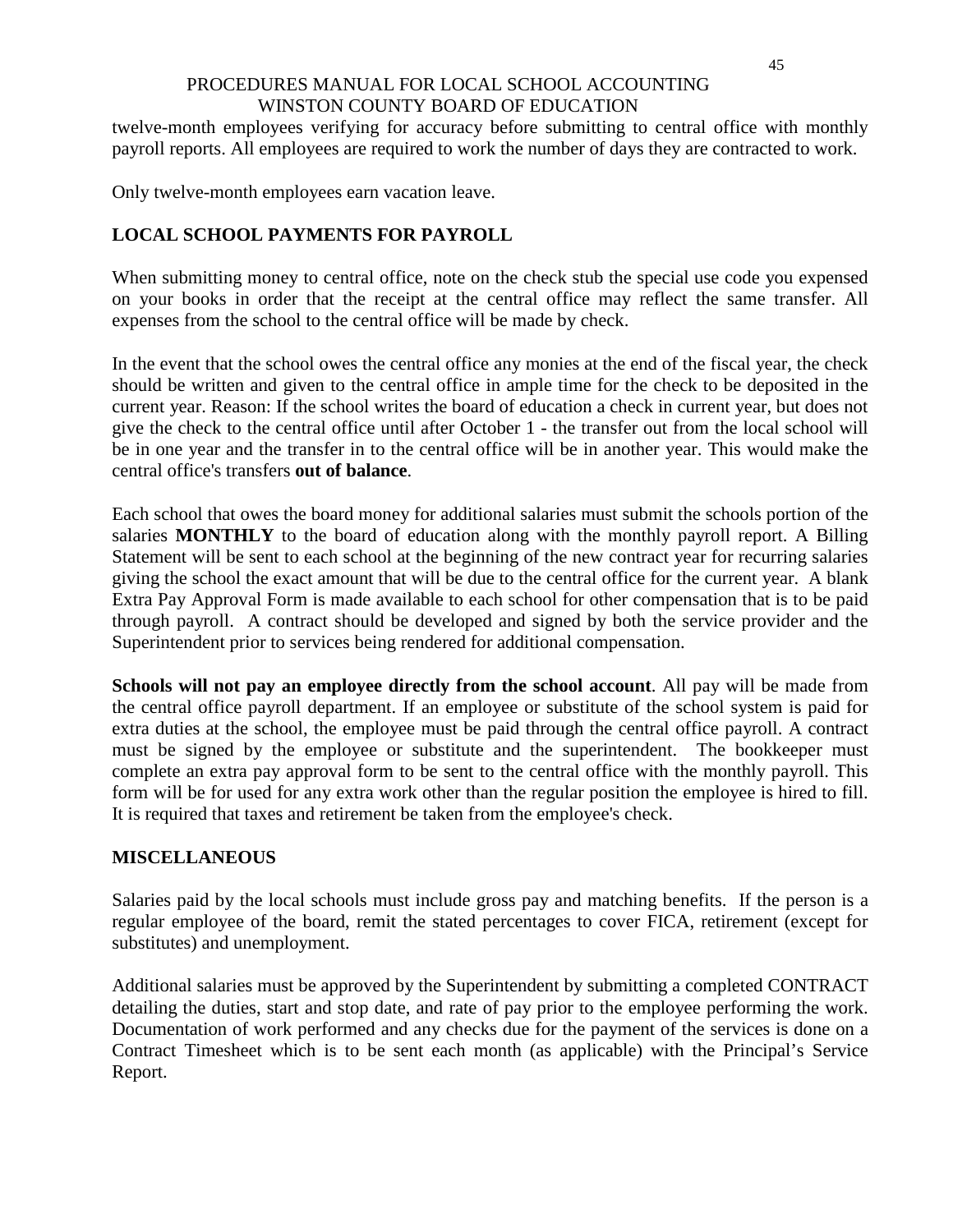# **XIV. BUDGETING**

Each school must prepare an annual operating budget to be submitted to the superintendent by June 15th (tentative date). The principal and his faculty will prepare the budget. Due to the time frame for the submission of the budget to the Board of Education the input from the faculty must be in by the end of the calendar year (end of May).

It is imperative that teachers be given copies of their activity report in early March in order that they may be putting information together for the budget year. (Teachers should be given their activity report monthly).

Teachers will be required to budget for the monies they receive from the state and any other monies they anticipate receiving. Teachers will receive the following state appropriations (except when reduced during proration):

- Instructional materials and supply money
- Library enhancement
- Technology
- Professional development
- Common Purchases

Instructional materials, library enhancement, technology, professional development, and common purchases are budgeted from the school level. All faculty members will be involved in this endeavor. Voting will be by secret ballot. The principal will submit written documentation to the superintendent concerning the meeting for the budget giving date, time, pool purchases and signatures from the faculty agreeing to the budget. The documentation will contain the signature of the principal and his budget committee. The actual secret ballots and sign-in sheet for voting will also be submitted to the central office for auditor review.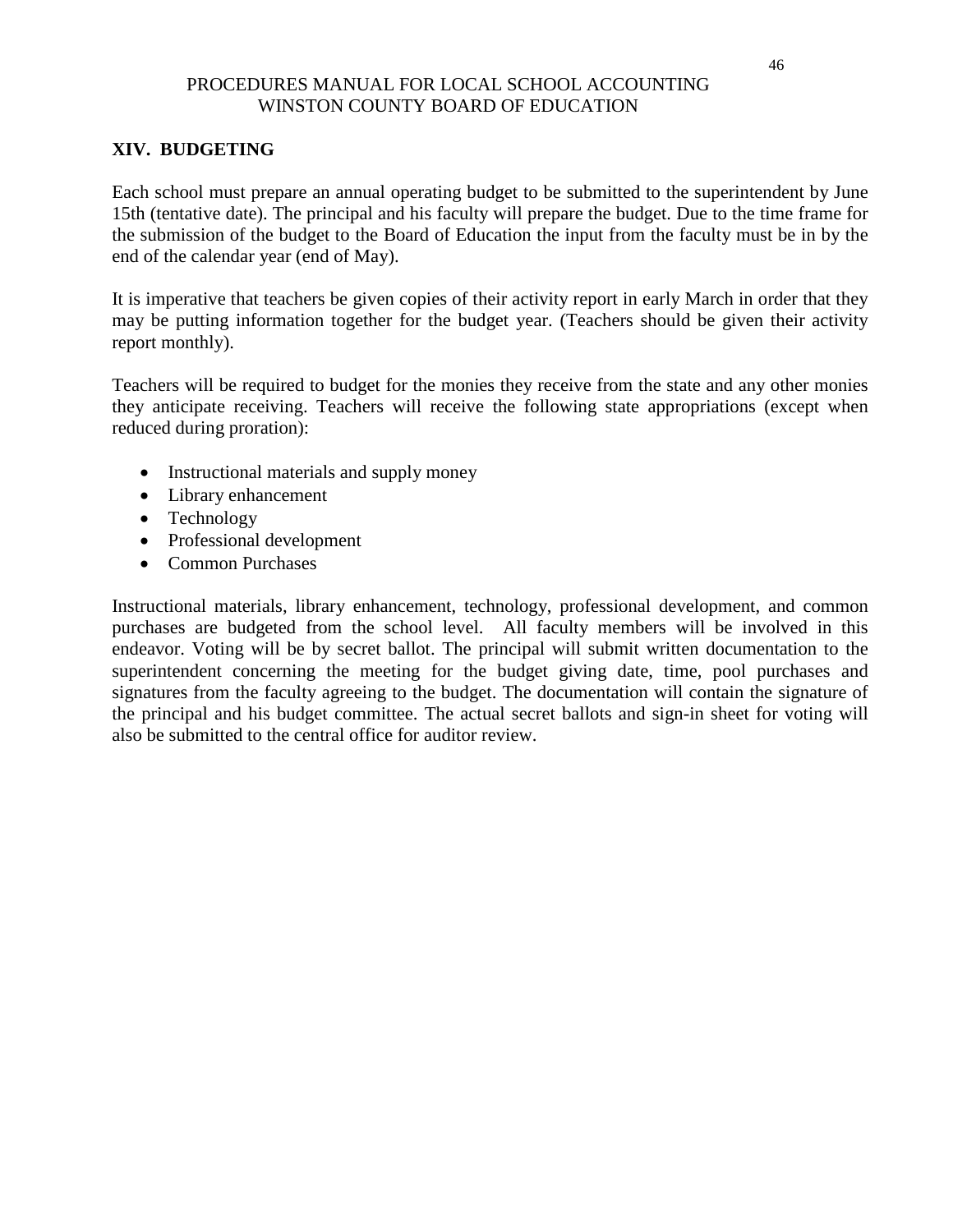# **XV. YEAR-END PROCEDURES**

An electronic file will be sent to the chief school financial officer for the ending fiscal year (September 30). All data should be completed for the fiscal year, i.e., bank statement reconciled, transfers in and out between fund 12 and 32 balanced, all purchase orders completed or voided, all invoices paid, all cash receipts for the year entered, and interest entered. All certificates of deposits and saving accounts should be set up to pay interest by September 30.

# Year-End Procedures to Prepare for Auditors

The following items must be available as required and should be filed in the school office.

- 1. All bank statements with returned items
- 2. Invoices, purchase orders, requests for checks, expense reports, in check number order
- 3. Receipt book log, subsidiary (teacher) cash receipt books and receipt summary forms
- 4. Monthly financial reports
- 5. Bank reconciliation
- 6. Current chart of accounts
- 7. Voided checks and receipts in numerical order
- 8. Deposit slip books
- 9. Reports on sale of tickets and ticket stubs
- 10. Fund transfer forms
- 11. Cash disbursements
- 12. General ledger history report
- 13. SAFE letter from school's financial depository
- 14. Copy of any certificates of deposit
- 15. Others as specified by auditor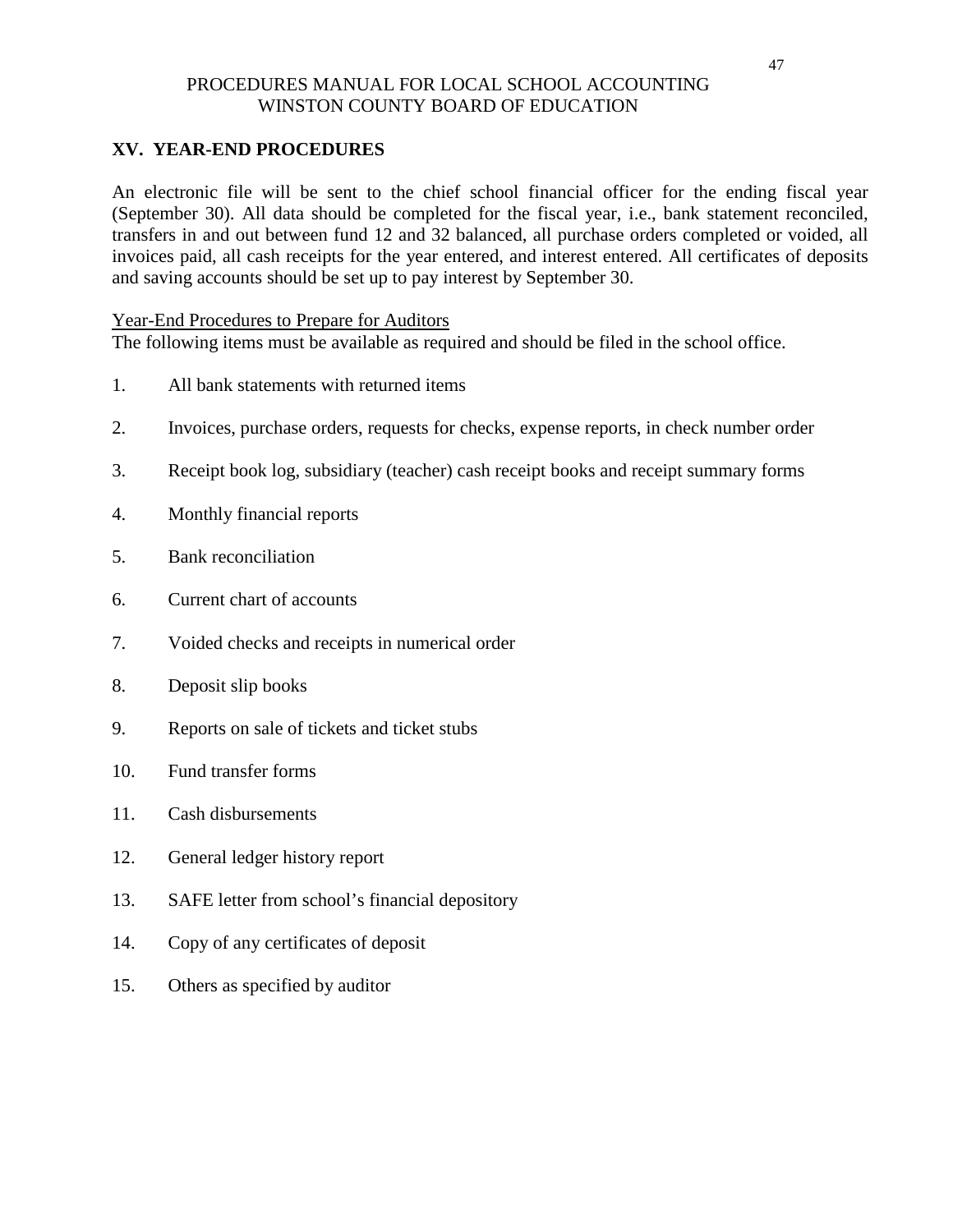# **XVI. INVENTORY/FIXED ASSETS**

## **CAPITALIZED ASSETS**

# **The CO Inventory/Fixed Asset Secretary must be notified of any payment for fixed assets on the date of the payment.**

Accounting regulations require the proper coding of capitalized assets. Items that meet the thresholds of capitalization must be recorded as fixed assets.

| Capitalization thresholds are as follows: |                                  |
|-------------------------------------------|----------------------------------|
| Land Improvements                         | \$50,000                         |
| <b>Buildings</b>                          | \$50,000                         |
| <b>Building Improvements</b>              | \$50,000                         |
| <b>Equipment and Furniture</b>            | \$5,000                          |
| Vehicles                                  | \$5,000                          |
| <b>Equipment Under Capital Lease</b>      | \$5,000 (must be board approved) |

Land is capitalized regardless of the cost. Use object code 511. Use the following code: xx-5-7100-511-xxxx-xxxx-0-9100-0000

Land Improvements, buildings, and building improvements must have a value of \$50,000 or more to be capitalized. This is on a total project cost, not unit cost. Use the following codes:

| Function                                                          | Object                  | Program             |
|-------------------------------------------------------------------|-------------------------|---------------------|
| 5-7100 Site Acquisition/Improvement                               | 512 Land Improvement    | 9100 Capital Outlay |
| 5-7200 Building Acquisition/Improvement 513 Buildings-Purchased   |                         | 9100 Capital Outlay |
| 5-7200 Building Acquisition/Improvement 514 Buildings-Constructed |                         | 9100 Capital Outlay |
| 5-7200 Building Acquisition/Improvement 515 Building Improvement  |                         | 9100 Capital Outlay |
| 5-7900 Other Capital Outlay                                       | 519 Other Real Property | 9100 Capital Outlay |

Vehicles are capitalized at \$5,000. Use the following object codes.

- 531 School Buses
- 532 Service Vehicles
- 533 Automobiles
- 539 Other Vehicles

Capitalized Equipment is defined as any item that has a unit value of \$5,000 or more and meets the following criteria:

- 1. Retains its original shape and appearance with use.
- 2. Under normal conditions is expected to serve its intended purpose for longer than one year, and;
- 3. Is non-expendable; that is, if the item is damaged or some of its parts are worn out, it is more feasible to repair the item than to replace it with a new unit.

Object codes to be used for capitalized equipment are:

541 Furniture and Fixtures 546 Athletic & Physical Education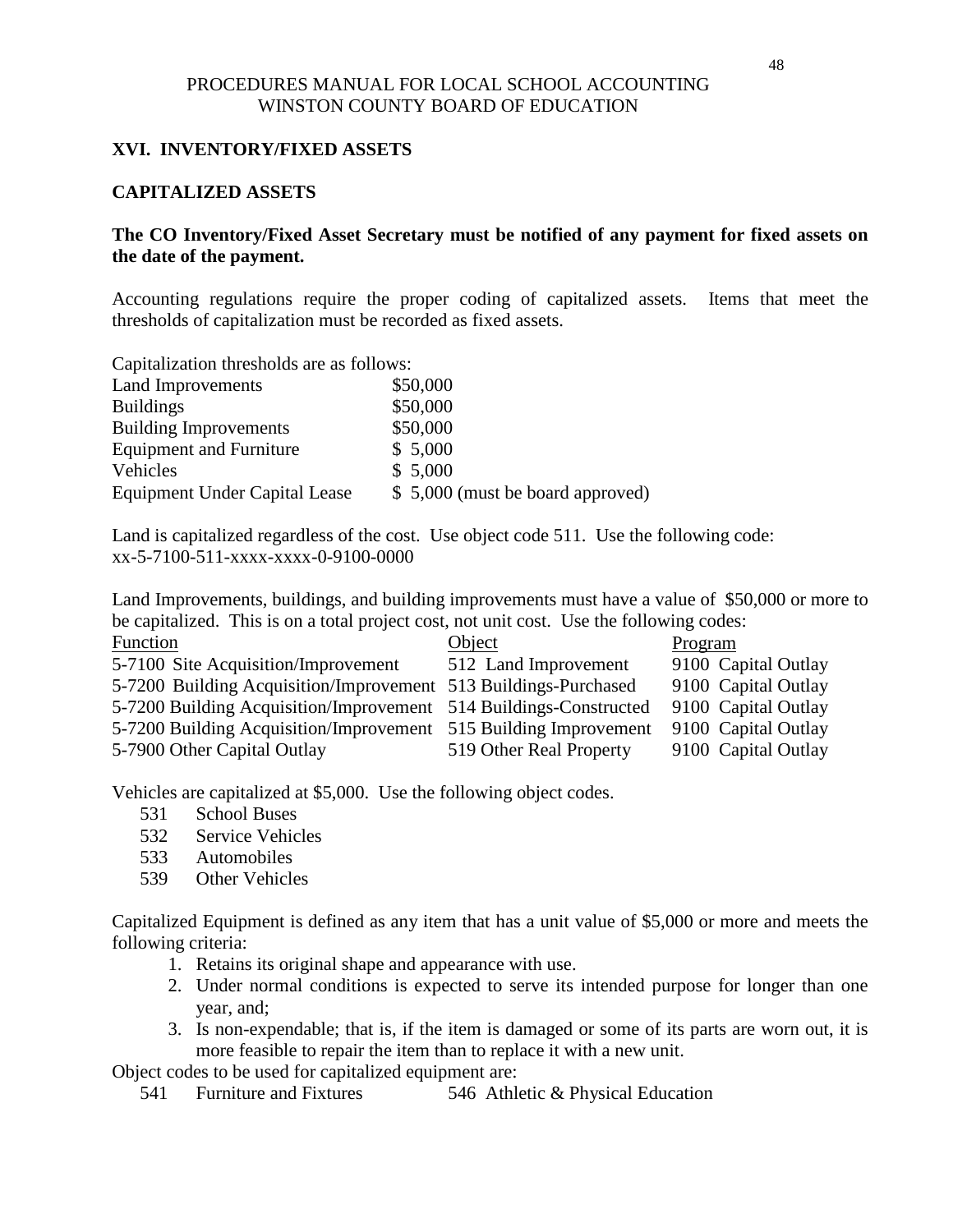- 
- 

542 Audio/Video 548 Tractors/Mowers

- 543 Laboratory 549 Traffic Control Devices
- 544 Library/Media 589 Other Equipment
- 
- 545 Computer Hardware

For equipment and furniture and vehicles, use appropriate program and function codes.

# **Non-capitalized Building Improvement and Land Improvements**

For land improvements, building improvements, and buildings costing less than \$50,000, use the following object codes:

- 701 Buildings Constructed, less than \$50,000
- 702 Buildings Purchased, less than \$50,000
- 703 Exhaustible Land Improvements, less than \$50,000
- 704 Building Improvements, less than \$50,000

These items will not be classified as fixed assets.

Use the function, program, and cost center codes that best describe the intended use of the buildings. An example, fencing for security purposes will be coded as: 12-5-3100-703-xxxx-7101-0-8300-0000

# **EQUIPMENT**

Copies of the purchase order, invoice, and check must be sent to the Central Office Inventory Secretary along with the month-end reports for any purchases of equipment coded to 490-499 made within that month. These items will be assigned an inventory number which will be sent back to the school for placing on the item.

To determine if an item should be placed on inventory, ask these four questions:

- 1. Will it retain its original shape in use?
- 2. Is its life expectancy longer than one year?
- 3. Will it be repaired rather than replaced if something goes wrong?
- 4. Does it cost less than \$5,000?

If the answer is yes to all four questions, use the following coding for the inventory item.

- 491 Instructional Equipment
- 492 Furniture and Fixtures
- 493 Non-instructional Equipment
- 494 Audio/Visual Equipment
- 495 Computer Hardware
- 496 Library Media Equipment
- 497 Laboratory Equipment
- 498 Athletic and Physical Education Equipment
- 499 Other Equipment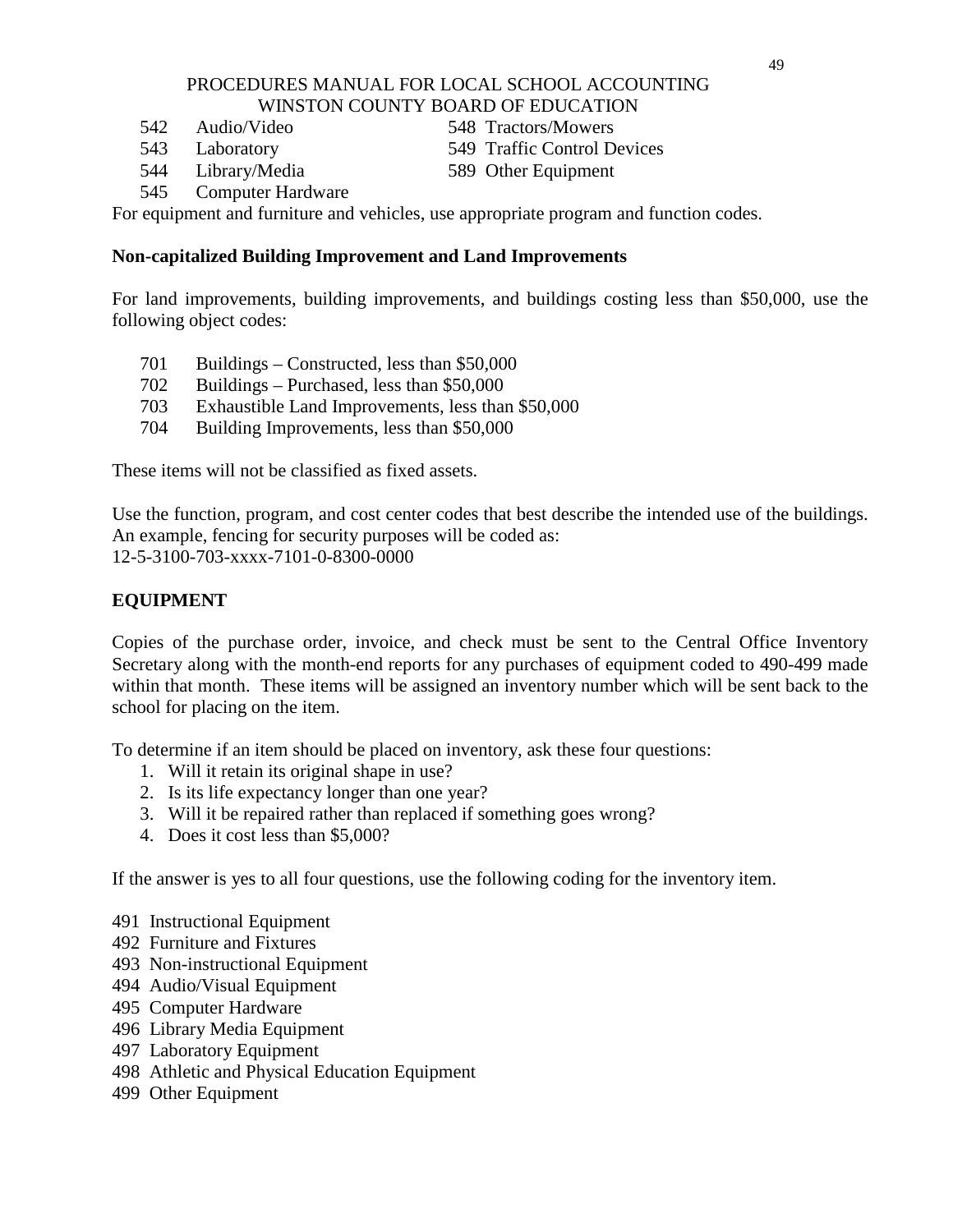# **INVENTORY REPORT VERIFICATION**

Annually, inventory and fixed asset reports will be sent to each school. These reports are to be verified by the person responsible for the fixed asset or inventory item, signed, and returned to the Central Office by September 30. A random check will then be made by the Central Office Inventory Clerk at each school.

#### **DELETING, TRANSFERRING, AND ADDING INVENTORY ITEMS**

The WCBOE website contains forms for deleting, transferring, or adding donated inventory items. Before disposing of an inventory item, the deletion request should be entered on the Deletion Form and the item retained until permission is granted from the Central Office to dispose of the item. When transferring an item from room to room, the Inventory Transfer Form must be completed. Inventory additions due to donations should be added by completing an Inventory Additions Form. A number will be assigned and sent back to the requester.